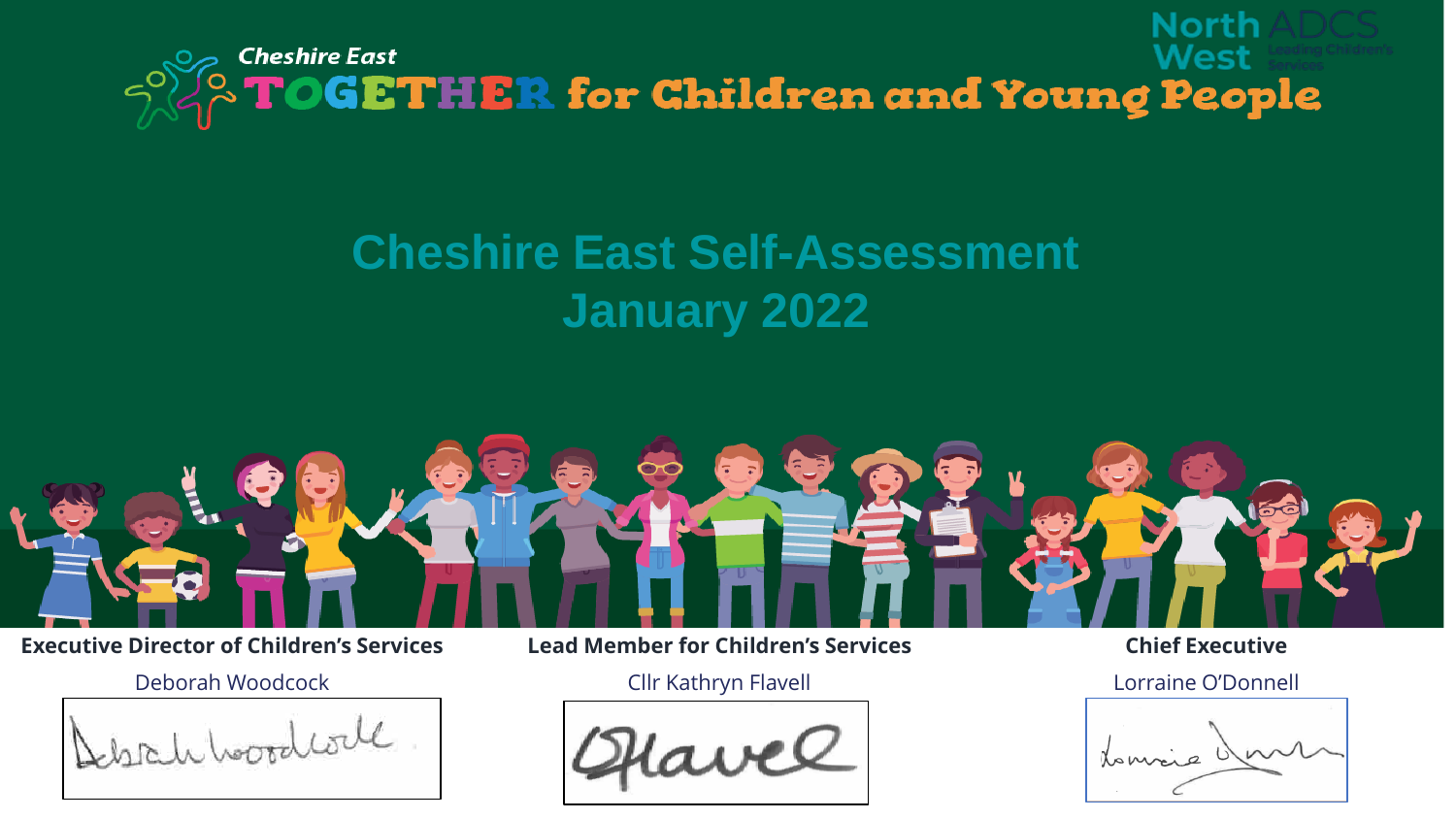# **Contextual information: Key Personnel**



| <b>Role</b>                                                                    | <b>Name</b>                                                                                                                                                                                                                                                                                                                   | <b>Time in Post</b>     | <b>Role</b>                                                                                | <b>Name</b>          | <b>Time in Post</b> |
|--------------------------------------------------------------------------------|-------------------------------------------------------------------------------------------------------------------------------------------------------------------------------------------------------------------------------------------------------------------------------------------------------------------------------|-------------------------|--------------------------------------------------------------------------------------------|----------------------|---------------------|
| <b>Executive</b><br><b>Director of</b><br><b>Children's</b><br><b>Services</b> | Deborah Woodcock                                                                                                                                                                                                                                                                                                              | 2 months                | <b>Assistant Director</b><br><b>Director of</b><br><b>Children's Social</b><br><b>Care</b> | <b>Kerry Birtles</b> | 1 year 4 months     |
| <b>Chief Executive</b>                                                         | Lorraine O'Donnell                                                                                                                                                                                                                                                                                                            | 2 years                 | <b>Assistant Director</b><br><b>Director</b><br><b>Prevention and</b><br><b>Early Help</b> | Ali Stathers-Tracey  | 3 years 11 months   |
| <b>Lead Member</b>                                                             | <b>Cllr Kathryn Flavell</b><br>(Children and Families Committee Chair)                                                                                                                                                                                                                                                        | 2 years 8 months        | <b>Assistant Director</b><br><b>Director of</b><br><b>Education 14-19</b><br><b>Skills</b> | <b>Jacky Forster</b> | 6 years 3 months    |
| <b>LSCP</b><br><b>Chair/Scrutineer</b>                                         | The Cheshire East Safeguarding<br>Children's Partnership has a rolling chair<br>arrangement - each year it is chaired by<br>one of the statutory partners.<br>From 2021-22 the Chair is Paula Wedd,<br><b>Executive Director of Quality and Patient</b><br><b>Experience Cheshire Clinical</b><br><b>Commissioning Group.</b> | Rolling chair each year | <b>Designated</b><br><b>Clinical Officer</b>                                               | <b>Penny Hughes</b>  | 5 years 4 months    |
| <b>Virtual School</b><br><b>Head</b>                                           | Laura Rogerson                                                                                                                                                                                                                                                                                                                | 3 years 8 months        | <b>Designated</b><br><b>Medical Officer</b>                                                | Not applicable       | Not applicable      |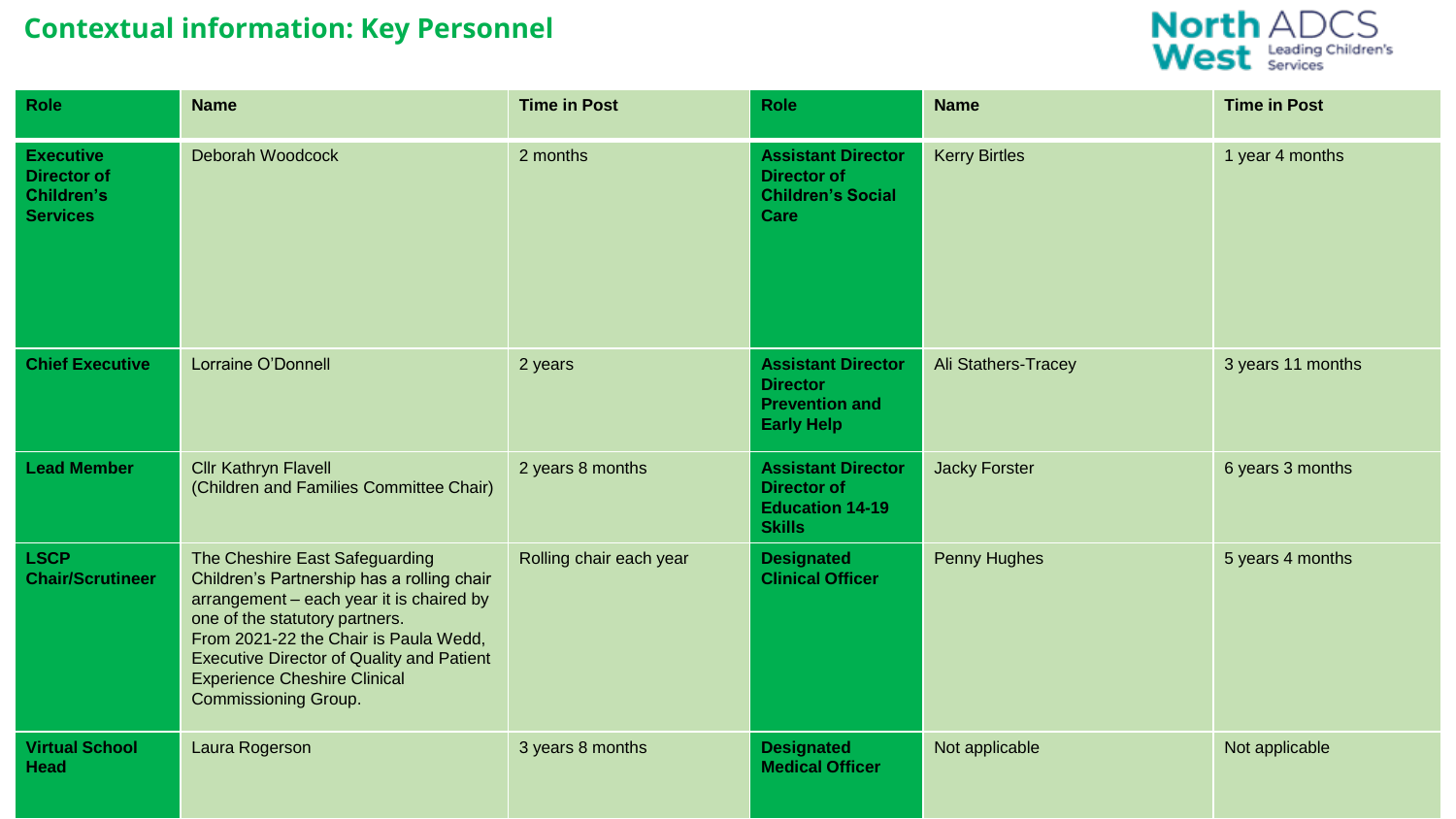

#### **About the local area and services for children**

With an estimated population of 386,700, Cheshire East is the third biggest unitary council in the North West and the 17th largest in the country. Approximately 40% of the population lives in rural areas and the remainder in the two major towns of Crewe and Macclesfield and smaller towns of Wilmslow, Congleton, Sandbach, Poynton, Nantwich, Middlewich, Knutsford and Alsager. **We have approximately 104,700 children and young people aged 0-25 years old;** approximately 27% of the total population. Residents of Cheshire East are predominantly white (96.7%). The black and minority ethnic population (3.2%) is lower than in the North West (10%) and England (14%). A proportion of our residents (2%) are from European countries, with 3,868 of these being from Poland (1%). Cheshire East has a travelling community. 7.3% of Primary, 5.5% Secondary, and 5.1% Special School pupils' first language spoken at home was not English.

The borough is generally affluent and is a **desirable place** to live. It has **excellent schools, good employment options, transport networks and services**. As a result, there has been significant population growth, in particular, **families moving into the borough for schooling**. This has placed significant demand on our schools and other council services.

We want Cheshire East to be a great place to be for all our children and young people and for the vast majority this is the case. Most children in Cheshire East have a level of wellbeing that is equal and often higher than the national average. However, there are 18 small areas (LSOAs) in the most deprived 20% nationally (an increase from 16 areas in 2010). These areas are in Crewe (13), Macclesfield (2), Wilmslow (1), Alsager (1), and Congleton (1).

We remain committed to progress our action plan to address the recommendations from the Ofsted Inspection of Local Authority Children's Services (ILACS) in November 2019 and have worked hard to continue to develop our services. Our continued focus is on **achieving excellent outcomes for children and young people through establishing consistently good practice**. We have brought our fostering recruitment service in-house, launched our own **fostering campaign**, and developed our first **Mockingbird constellation** and well as leading on the coproduction of a **Neglect Strategy** with statutory and third sector agencies**. Ofsted's focused visit in November 2021 recognised the improvement in the overall quality of work with children who are in need of help or protection** and that senior leaders are embedding a child-centred culture. Our SEND revisit in May 2021 provided strong evidence of strategic improvement and the removal of the written statement of action. We have co-produced our new **SEND Strategy** to support the continuation of these improvements which has now been approved across all partnership groups. In the **joint inspection of the pan-Cheshire Youth Justice Service** that took place in July 2021, inspectors praised the work being carried out by the service, highlighting a clear ambition for children, sustained and effective partnerships, and sound operational delivery.

We have developed a **clear vision for children, young people, and care experienced adults** in Cheshire East, **Together for Children and Young People.** We want to ensure that across the council and the partnership, everyone is clear on our **shared ambition for children and young people**, and we work together to achieve the best outcomes.

#### **We will do all we can to ensure that:**

**Children and young people we care for are happy and given every opportunity to achieve their full potential**

**Children and young people feel and are safe**

**Children and young people are happy and experience good mental health and wellbeing**

**Children and young people are healthy and make positive choices**

**Children and young people leave school with the best skills and qualifications they can achieve and the life skills they need to thrive into adulthood**

**Children, young people and young adults with additional needs have better chances in life.**

**Our services have worked relentlessly** under challenging professional and personal circumstances to continue to put children and young people first. **We have kept children at the centre of our thinking,**  maintaining contact with families, delivering services to children and their families through our **early years settings, schools, colleges and children's centres** and the **implementation of our new child health hubs**. We have continued to **progress plans and deliver outcomes for our children across all services; despite the adverse challenges we have faced.**

The pandemic has required that we continue to adapt to respond to the evolving situation and changes in legislation, quidance and restrictions. We are extremely proud of our response, which has ensured we have a joined-up partnership approach in **supporting families, safeguarding children and keeping children and young people in education.**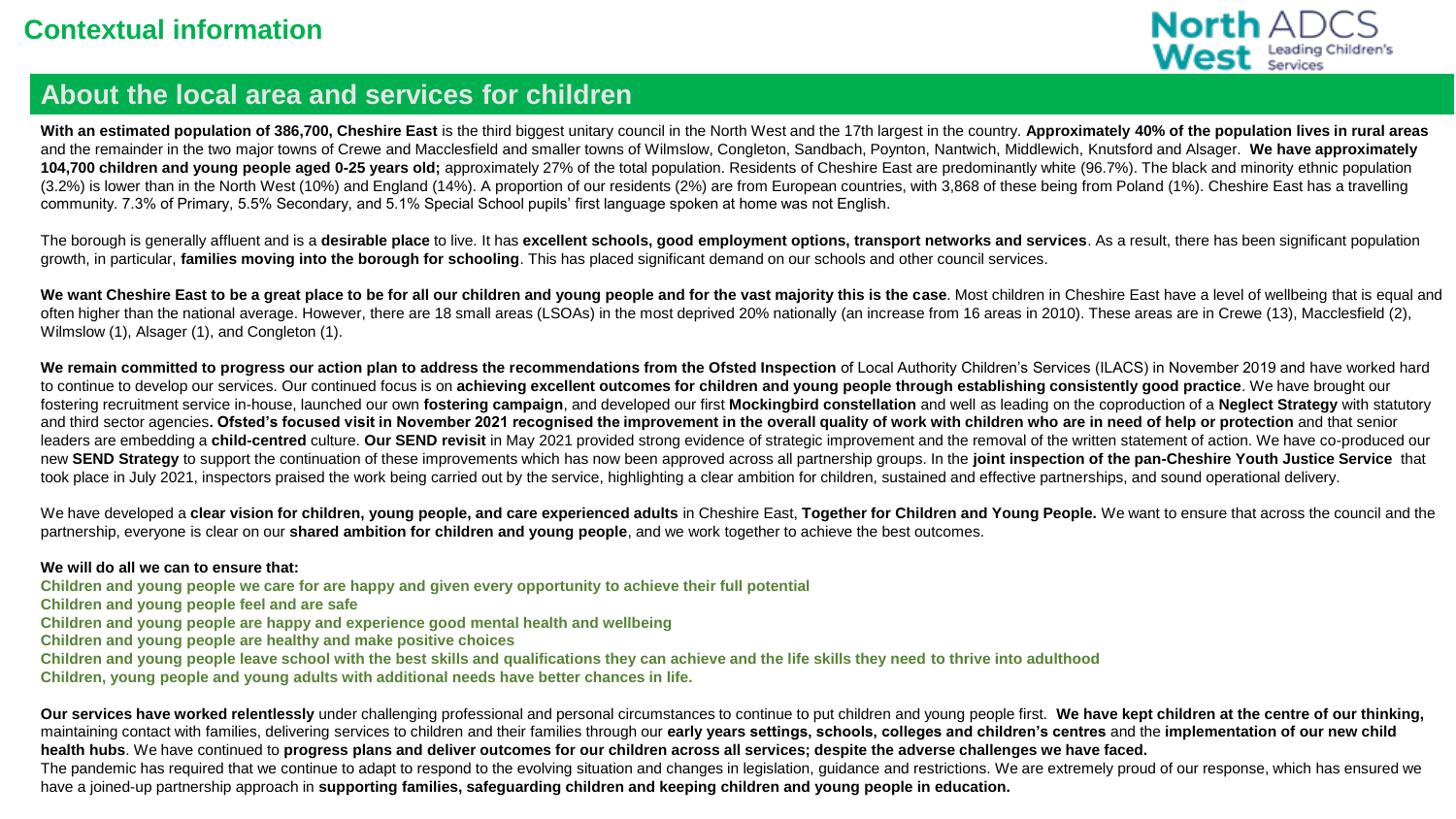

#### **Contents Page**

- Slide 5 Leadership
- **Slide 6 – Summary: Children's Social Care and Early Help**
- Slide 7 Early Help
- Slide 8 Front Door
- Slide 9 Front Door: Graph of Contact and Referral Data
- Slide 10 Help and Protection
- Slide 11 Children with Disabilities
- Slide 12 Contextual Safeguarding and Vulnerable Adolescents
- Slide 13 Planning and Achieving Permanence
- Slide 14 Children in Care
- Slide 15 Care Leavers
- Slide 16 Fostering
- Slide 17 Quality Assurance
- Slide 18 CSC and Early Help Workforce
- **Slide 19– Summary: Education and Early Years**
- Slide 20 School Improvement
- Slide 21- Governance & Quality Assurance (Including COVID)
- Slide 22- Early Years and Childcare
- Slide 23 Primary
- Slide 24 Secondary
- Slide 25 Post 16 Education, Employment & Training (EET)
- Slide 26 Admissions and School Organisation
- Slide 27 Attendance and Inclusion
- Slide 28 Elective Home Education
- Slide 29 Vulnerable children: Medical Needs
- Slide 30 Safeguarding in Education and Early Years
- **Slide 31 – Summary: SEND**
- Slide 32 Co-production
- Slide 33 Graduated Response and Inclusion
- Slide 34 EHC Assessments and Plans
- Slide 35 Educational Psychology (EP)
- Slide 36 Health Pathways and Support
- Slide 37 SEND Care Support
- Slide 38 Preparation for Adulthood
- Slide 39 SEND Commissioning (Including Personal Budgets)
- Slide 40 Autism and Sensory Inclusion Services
- Slide 41 SEND Workforce Development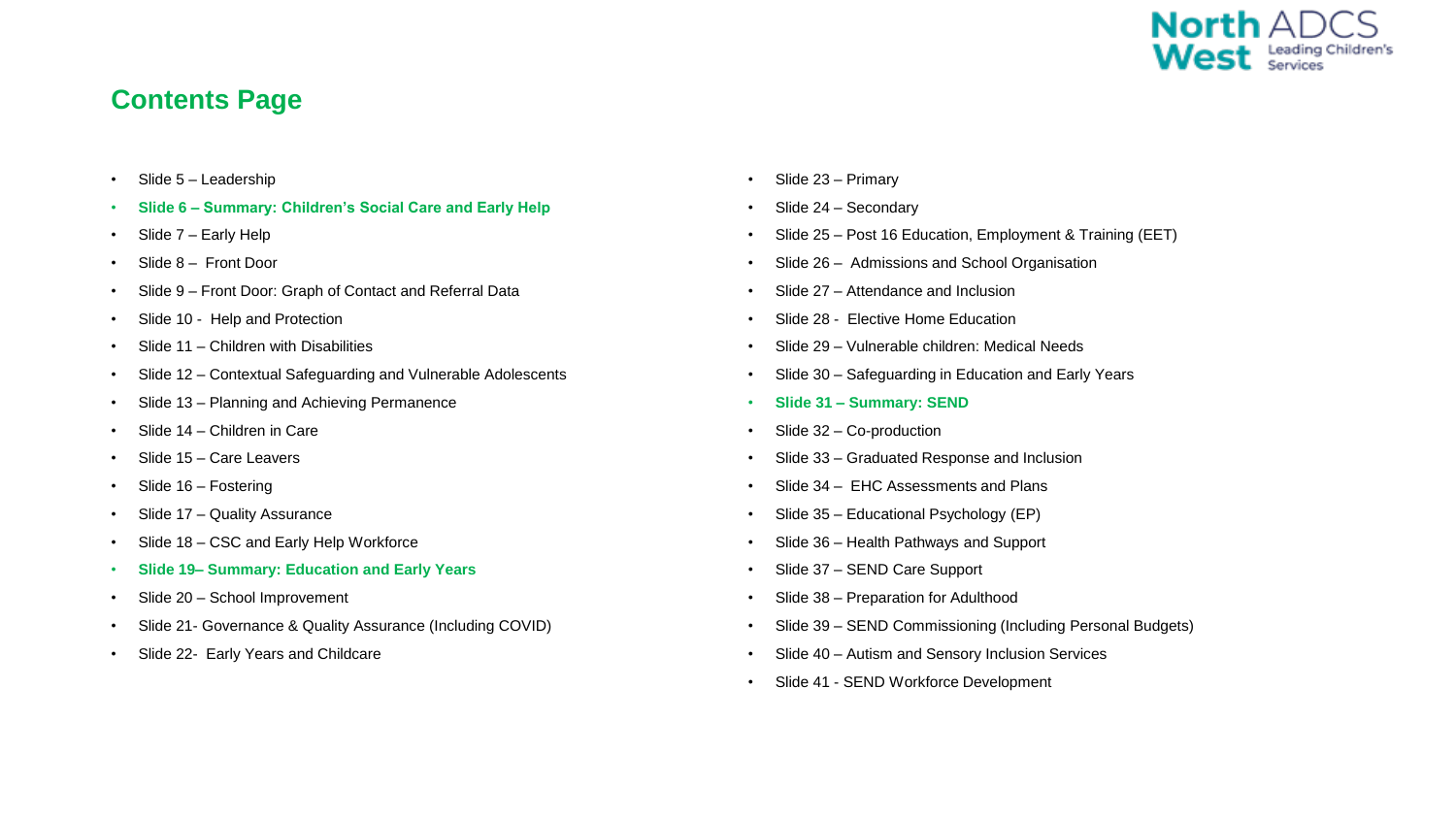# **Leadership**



| What have we delivered?                                                                                                                                                                                                                                                                                                                                                                                                                                                                                                                                                                                                                                                                                                                                                                                                                                                                                                                                                                                                                                                                                                                                                                                                                                                                                                                                                                                                                                                                                                                                                                                        | What have been our challenges?                                                                                                                                                                                                                                                                                                                                                                                                                                                                                                                                                                                                                                                                                                                                                                                                                       |
|----------------------------------------------------------------------------------------------------------------------------------------------------------------------------------------------------------------------------------------------------------------------------------------------------------------------------------------------------------------------------------------------------------------------------------------------------------------------------------------------------------------------------------------------------------------------------------------------------------------------------------------------------------------------------------------------------------------------------------------------------------------------------------------------------------------------------------------------------------------------------------------------------------------------------------------------------------------------------------------------------------------------------------------------------------------------------------------------------------------------------------------------------------------------------------------------------------------------------------------------------------------------------------------------------------------------------------------------------------------------------------------------------------------------------------------------------------------------------------------------------------------------------------------------------------------------------------------------------------------|------------------------------------------------------------------------------------------------------------------------------------------------------------------------------------------------------------------------------------------------------------------------------------------------------------------------------------------------------------------------------------------------------------------------------------------------------------------------------------------------------------------------------------------------------------------------------------------------------------------------------------------------------------------------------------------------------------------------------------------------------------------------------------------------------------------------------------------------------|
| The Children and Families budget for 2021/22 included net growth of £4.15m into Children's<br>Social Care (CSC), home to school transport and SEND staffing. This builds on growth of £4m<br>factored into 2020/21. Investment/growth into SEND to implement new models of working.<br>Strong council support and scrutiny of outcomes for children through the Children and Families<br>Committee and Corporate Parenting Committee (CPC).<br>Joined up partnership working through the Early Help Board, Safeguarding Children Partnership<br>(SCP), 0-25 SEND Partnership, Children and Young People's Trust, and Partnership Chairs Board.<br>Proactive lead member as chair of CPC who strongly advocates for cared for children,<br>including attendance at 'My Voice' (our Children in Care Council).<br>Robust quarterly data analysis and weekly datasets and trackers across the directorate.<br>Chief Executive and Lead Member scrutiny through the Safeguarding Review meeting, which<br>includes Children's Directors and Chair of the SCP Executive Board.<br>Weekly SCP Covid partnership meetings introduced to maintain safeguarding as a priority.<br>Continued to carry out rapid and learning reviews, ensuring practice changes.<br>Leaders, officers, and members actively involved in review of local offer for care leavers.<br>Connected to our frontline with monthly forums and practice and performance clinics and<br>member frontline visits.<br>Co-produced the revised SEND Strategy with strong support across all partners including elected<br>members and parent /carers. | Prioritising vulnerable children during COVID restrictions, especially those not in education.<br>Sufficiency within in-house fostering and our Bespoke children's homes, particularly the<br>independent care market.<br>Maintaining service delivery within existing budgets given the significant increase in the demand for<br>services, in particular around children's social care and SEND.<br>Quality assurance activity suggests that the pace of change in some areas of recording have not<br>progressed at the pace anticipated as a result of the pandemic.                                                                                                                                                                                                                                                                             |
| What difference have we made?                                                                                                                                                                                                                                                                                                                                                                                                                                                                                                                                                                                                                                                                                                                                                                                                                                                                                                                                                                                                                                                                                                                                                                                                                                                                                                                                                                                                                                                                                                                                                                                  | What do we still need to do?                                                                                                                                                                                                                                                                                                                                                                                                                                                                                                                                                                                                                                                                                                                                                                                                                         |
| Ofsted focused visit - recognised senior leaders are successfully embedding a child-centred<br>culture and overall improvement of practice.<br>SEND revisit found that leaders had transformed the timeliness, process and quality of EHC<br>plans. Sufficient progress made against the Written Statement of Action (WSoA).<br>Youth Justice Inspection awarded an 'Outstanding' rating for leadership and good overall.<br>Additional investment through the managed social work service has provided support to the<br>frontline.<br>Addressed issues quickly during COVID through the SCP operational meetings.<br>Regular evaluation of the quality of frontline practice through quality assurance from senior<br>managers to team managers inclusive of conversational audit with social workers.<br>Recruitment and retention of frontline teams means that we have been resourced to be able to<br>stay connected to children and young people and communities.                                                                                                                                                                                                                                                                                                                                                                                                                                                                                                                                                                                                                                       | Develop and launch the new four year strategies for Corporate Parenting and the Children and<br>Young People's Plan.<br>To deliver excellent outcomes through our partnership arrangements that are underpinned by best<br>practice during the pandemic and the partnership response.<br>Audit the impact of the Rapid Review recommendations to ensure progress against practice<br>standards and improvements.<br>Visit from Mark Riddell Ambassador for Care Leavers offering further support to Cheshire East on<br>our journey to excellence with our care experienced adults.<br>Integrated Care Partnership (ICP) mobilisation.<br>Improve impact measures and coproduction of plans and outcomes.<br>Further embed SEN reforms across all settings as identified within revised SEND Strategy - rigorous<br>monitoring of agreed milestones. |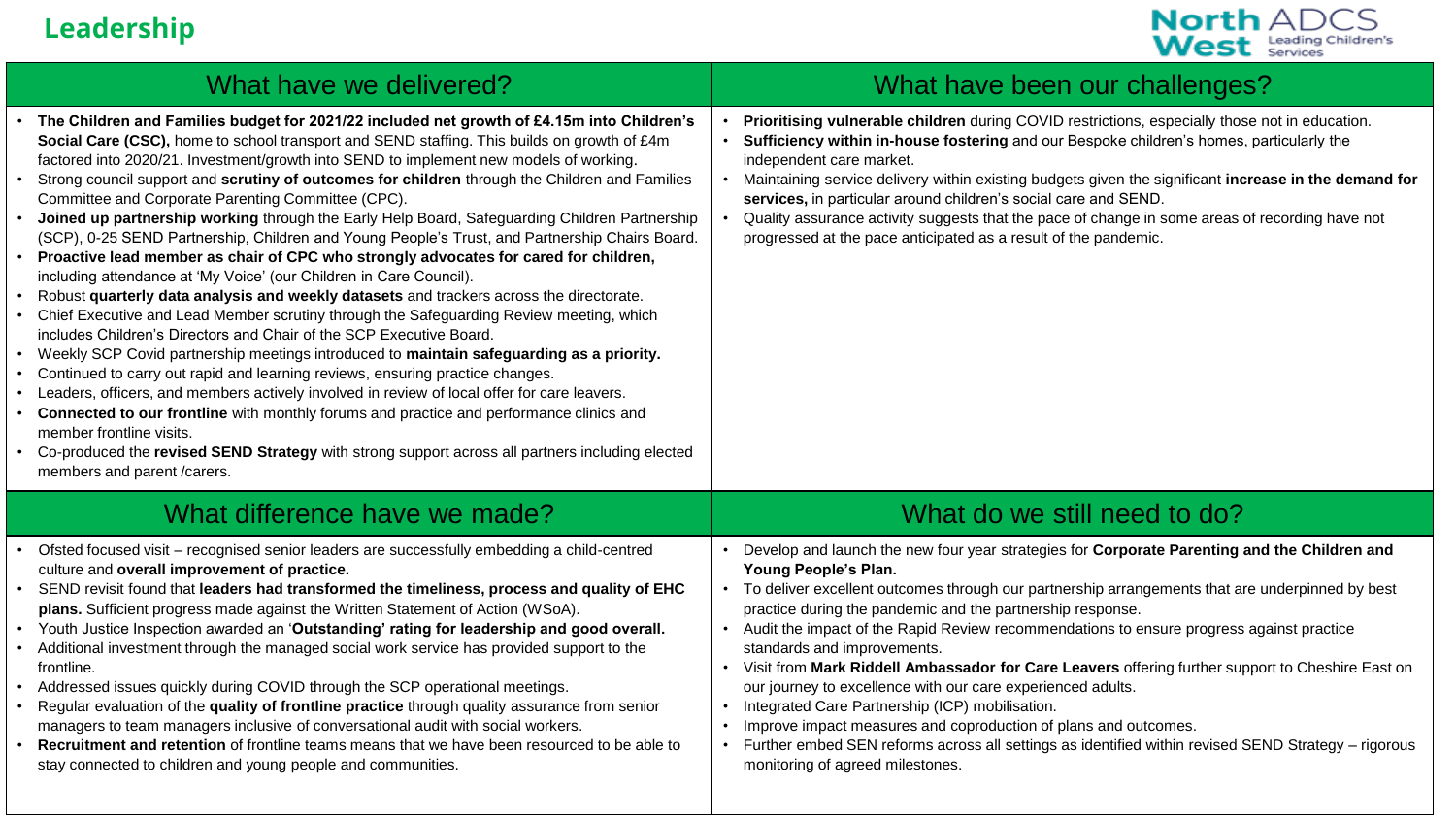## **SUMMARY: Children's Social Care and Early Help**



|                                                                                                                                             | What have we delivered?                                                                                                                                                                                                                                                                                                                                                                                                                                                                                                                                                                                                                                                                                                                                                                                                                                                                                                                                                                                                                                                                                                                                                                                                                                                                                                                    | What have been our challenges?                                                                                                                                                                                                                                                                                                                                                                                                                                                                                                                                                                                                                                                                                                                                                                                                                                                                                                                                                                                                                                                                                                                                                                                                                                                                                                                                                                                                                      |
|---------------------------------------------------------------------------------------------------------------------------------------------|--------------------------------------------------------------------------------------------------------------------------------------------------------------------------------------------------------------------------------------------------------------------------------------------------------------------------------------------------------------------------------------------------------------------------------------------------------------------------------------------------------------------------------------------------------------------------------------------------------------------------------------------------------------------------------------------------------------------------------------------------------------------------------------------------------------------------------------------------------------------------------------------------------------------------------------------------------------------------------------------------------------------------------------------------------------------------------------------------------------------------------------------------------------------------------------------------------------------------------------------------------------------------------------------------------------------------------------------|-----------------------------------------------------------------------------------------------------------------------------------------------------------------------------------------------------------------------------------------------------------------------------------------------------------------------------------------------------------------------------------------------------------------------------------------------------------------------------------------------------------------------------------------------------------------------------------------------------------------------------------------------------------------------------------------------------------------------------------------------------------------------------------------------------------------------------------------------------------------------------------------------------------------------------------------------------------------------------------------------------------------------------------------------------------------------------------------------------------------------------------------------------------------------------------------------------------------------------------------------------------------------------------------------------------------------------------------------------------------------------------------------------------------------------------------------------|
| $\bullet$<br>$\bullet$<br>$\bullet$<br>$\bullet$<br>$\bullet$<br>$\bullet$<br>$\bullet$<br>$\bullet$<br>$\bullet$<br>$\bullet$<br>$\bullet$ | Successful 'step up step down' process means we have safely reduced the number of<br>children requiring Help and Protection through a Child in Need (CIN) or Child Protection (CP)<br>plan. 195 step downs recorded in 2019/20, increased to 293 in 2020/21, 50% increase.<br>Launched the Neglect Strategy and practice guidance across the partnership.<br>Led weekly Covid partnership meetings to maintain safeguarding as a priority.<br>Designed and implemented 2 child health hubs.<br>Strengthened leadership of court work, recognised by Ofsted during our focus visit.<br>Enhanced our care leaver local offer and recommissioned our short breaks local offer.<br>Strengthened our identification and response to Private Fostering arrangements.<br>Launched 'Together for Fostering', and implemented our Mockingbird Family Model.<br>Implemented the self-harm information sharing pathway for under 16s.<br>Increased long term placement stability with dedicated placement stability officer.<br>Recommissioned high quality supported accommodation provider.<br>Stayed connected to our frontline with monthly forums and member frontline visits.<br>Continued short breaks offer for disabled children to prevent escalation of need.<br>Recruited and retained increased number of child-focused staff.           | Maintaining service delivery within existing budgets given a 20% additional demand for Early Help<br>services.<br>Prioritising vulnerable children during COVID, especially those not in education who may be at<br>greater risk.<br>Court delays due to COVID impacted on our ability to conclude Care Proceedings in a timely<br>manner.<br>Children and adult mental health needs have increased across the system requiring new<br>investment in support.<br>Despite increased in-house fostering and a reduced number of children who need residential care,<br>sufficiency challenges mean we have facilitated care in unregistered settings.<br>Care leavers have been disproportionately affected by COVID.<br>$\bullet$<br>Engagement in rapid development and implementation of the voluntary rota of the National<br>Transfer Scheme (NTS) at pace.                                                                                                                                                                                                                                                                                                                                                                                                                                                                                                                                                                                      |
|                                                                                                                                             | What difference have we made?                                                                                                                                                                                                                                                                                                                                                                                                                                                                                                                                                                                                                                                                                                                                                                                                                                                                                                                                                                                                                                                                                                                                                                                                                                                                                                              | What do we still need to do?                                                                                                                                                                                                                                                                                                                                                                                                                                                                                                                                                                                                                                                                                                                                                                                                                                                                                                                                                                                                                                                                                                                                                                                                                                                                                                                                                                                                                        |
| $\bullet$<br>$\bullet$<br>$\bullet$<br>$\bullet$<br>$\bullet$<br>$\bullet$<br>$\bullet$<br>$\bullet$<br>$\bullet$<br>$\bullet$              | Focussed visit recognised improvements in the overall quality of our work.<br>Distributed Over 60,000 vouchers for families and over 1,200 children in our summer<br>activities.<br>Significantly improved the number of homeless 16/17 year olds appropriately<br>accommodated under S20 in suitable accommodation.<br>The percentage of children that concluded care proceedings with an order that secured<br>them within their own family increased from 46% in Q1 to 72% Q2 (20/21).<br>Improved identification of neglect due to increased and appropriate use of neglect screening<br>tools and Graded Care Profiles across the partnership.<br>Improved multi-agency safeguarding response through prioritisation of those at risk of<br>exploitation and changes presented by organised crime.<br>Alignment of CSC and SEND; short break reviews held alongside EHCP annual reviews.<br>Good outcome from Youth Justice Inspection.<br>Less children are coming into care through our increased edge of care support and less living<br>in residential care (more living in CE foster care).<br>Improved care leaver outcomes - we are in touch with all except 2 who have opted out, 18 are<br>at University, staying put arrangements increased from 13 to 25.<br>We have doubled the number of adoptions despite the pandemic. | Restructure of the Early Help service, embedding Family Hubs across localities.<br>Reduce the number of referrals which go on to no further action through the online form.<br>Dedicated Mental Health Worker in the front door to strengthen the timeliness of response.<br>Increase the use of Family Networking at an earlier stage.<br>$\bullet$<br>Launch the refreshed 'Plan' across all services to support evidencing how we are working with<br>families and building strength.<br>Improve social care input into EHCPs through the DCSO role.<br>Mobilise children's home in the borough to provide care to our children with multiple needs.<br>Launch our new ambitious Corporate Parenting Strategy.<br>Finalise Pan-Cheshire All Age Exploitation Policy.<br>$\bullet$<br>Introduce systems to routinely monitor and collate our preventative work, both with 16 and 17<br>year olds and young adults who present as homeless.<br>Ensure that at least 80% of all practice is good.<br>Continue to recruit new and experienced foster carers from diverse backgrounds.<br>$\bullet$<br>Further improve the identification of contingency arrangements in child-in-need plans.<br>We have already improved the consistency and effectiveness of management oversight and need<br>to now improve the effectiveness for disabled children.<br>Make sure audit recommendations are completed to further improve experiences for children. |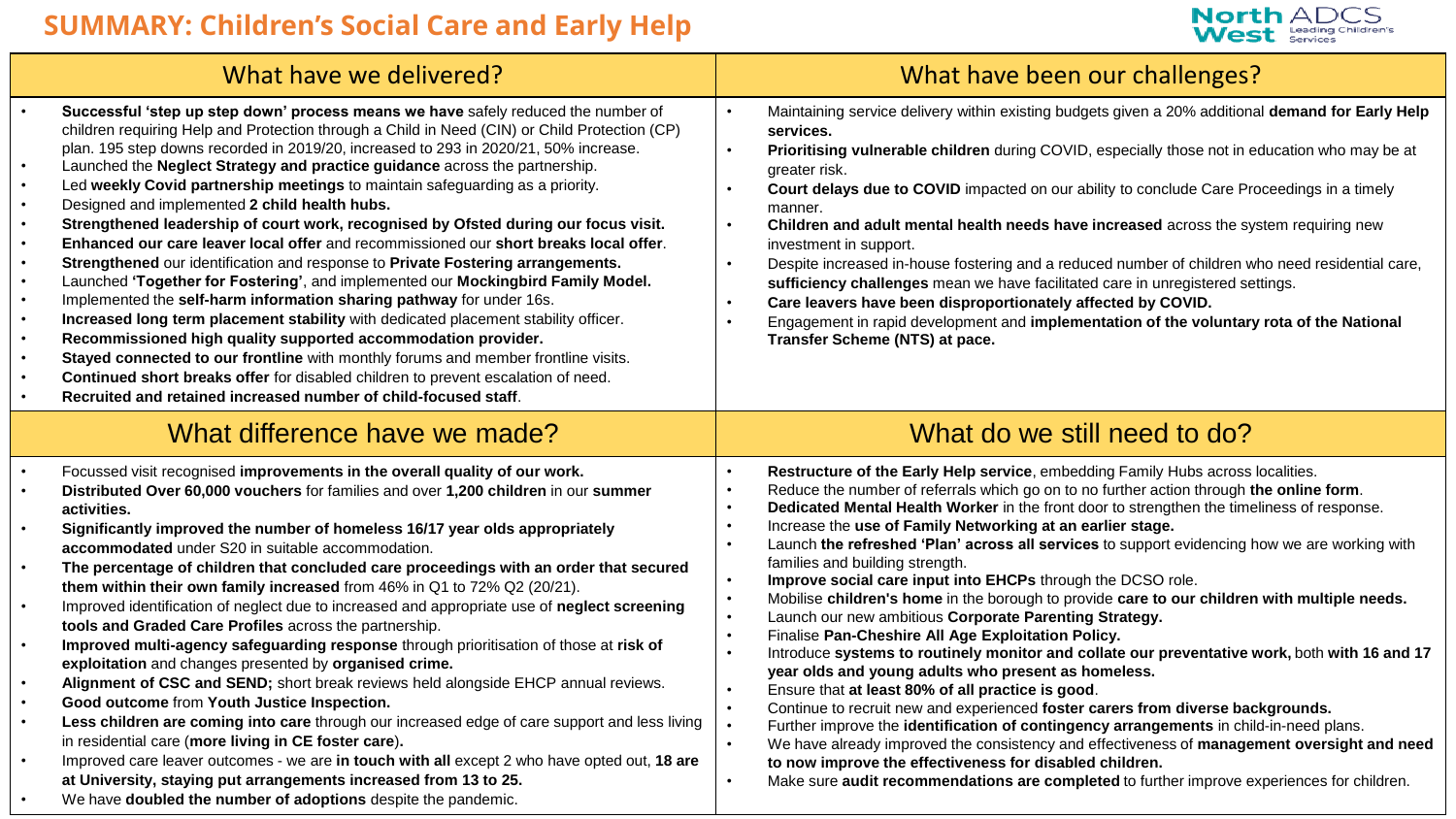

| What have we delivered?                                                                                                                                                                                                                                                                                                                                                                                                                                                                                                                                                                                                                                                                                                                                                                                                                                                                                                                                                                                                                                                                                                                                                                                                                                                                                               | What have been our challenges?                                                                                                                                                                                                                                                                                                                                                                                                                                                                                                                                                                                                                                                                                                                                                                                                                                        |
|-----------------------------------------------------------------------------------------------------------------------------------------------------------------------------------------------------------------------------------------------------------------------------------------------------------------------------------------------------------------------------------------------------------------------------------------------------------------------------------------------------------------------------------------------------------------------------------------------------------------------------------------------------------------------------------------------------------------------------------------------------------------------------------------------------------------------------------------------------------------------------------------------------------------------------------------------------------------------------------------------------------------------------------------------------------------------------------------------------------------------------------------------------------------------------------------------------------------------------------------------------------------------------------------------------------------------|-----------------------------------------------------------------------------------------------------------------------------------------------------------------------------------------------------------------------------------------------------------------------------------------------------------------------------------------------------------------------------------------------------------------------------------------------------------------------------------------------------------------------------------------------------------------------------------------------------------------------------------------------------------------------------------------------------------------------------------------------------------------------------------------------------------------------------------------------------------------------|
| Blend of targeted 1:1 and group face to face sessions in homes, buildings and outdoors during<br>COVID, including detached work with Police Community Support Officers (PCSOs) and outdoor<br>education delivered sessions for cared for children.<br>Rolled out Covid Winter Grant Scheme, Covid Support Grant, and Holiday Activity Fund.<br>At the height of the pandemic, all new parents were posted a Babies Together leaflet to highlight all<br>the services available to support them.<br>Family Service Workers supported Children's Social Care contacting families with under 5s to<br>support through play and routines and deliver home learning packs.<br>Journey First and Parents First support individuals/parents to secure employment.<br>Invested in Locality Support Officers to do quality and timely early intervention.<br>Carried out virtual multi agency audits on early help cases to embed and share learning.<br>Designed and rolled out service standards, case file checklist and performance data across Council<br>Early help services to ensure high quality and consistent delivery.<br>Designed and implemented 2 Child Health Hubs.<br>Submitted detailed bid to the Local Transformation Fund to implement Family Hubs across<br>Cheshire East (outcome expected March 2022). | Continuing to deliver a robust and effective Preventative service in the context of a challenging<br>financial position with more complex, demanding cases.<br>Maintaining quality and timely responses to our children and families whilst keeping frontline<br>colleagues safe - we brought staff back into work safely to provide the essential service.<br>Impact of the closure of schools and early years settings made children less visible. We<br>ensured that an education place was available to all early help children and monitored attendance.<br>Impact of other service responses to the pandemic e.g. not completing face to face direct work<br>and in homes.<br>Ongoing system capability and tracking of all early help intervention to establish good practice<br>and gaps.<br>Impact on resource and budget for high numbers of SEND children. |
| What difference have we made?                                                                                                                                                                                                                                                                                                                                                                                                                                                                                                                                                                                                                                                                                                                                                                                                                                                                                                                                                                                                                                                                                                                                                                                                                                                                                         | What do we still need to do?                                                                                                                                                                                                                                                                                                                                                                                                                                                                                                                                                                                                                                                                                                                                                                                                                                          |
| Due to successful Supporting Families Payment by Results (PbR) claims on track, children are<br>experiencing more stable environments for 6 months or more. 2021/22 PBR target is 332. As at Q2<br>we achieved 216 families achieving 2 or more criteria for 6+ months. We are on track to achieve<br>the annual figure.<br>Children and young people receive the right service at the right time: in Q2 there were 1105<br>children open to all early help services.<br>Continued Children Centre registrations through COVID; in Q2 we had a further 953.<br>176 children and their families successfully moved into universal services in Q2.<br>Over 60,000 vouchers have benefited families. Over 1,200 free school meal (FSM) children at<br>summer Holiday Activity Fund (HAF).<br>342 young people in Q2 were supported through bespoke 121 sessions or groupwork delivered<br>by our Youth Support Service.                                                                                                                                                                                                                                                                                                                                                                                                  | Deliver a successful restructure of the service, embedding the principles of Family Hubs.<br>Review SEND resource and budget to ensure it matches demand.<br>Review and redesign the Quality Assessment (QA) framework in line with Children's Social Care<br>standards.<br>Work with the partnership to baseline and develop early intervention practices and confidence to<br>deliver quality and timely early intervention.<br>Analyse and review the impact of the online referral form with regards to the delivery of Early Help<br>Services.<br>Ensure that Early Help features prominently within the revised Thresholds of Need document.<br>Consider a new Early Help model within the Integrated Front Door to support the right service at the<br>right time for families.<br>• Continue the rollout of the Household Support Fund.                       |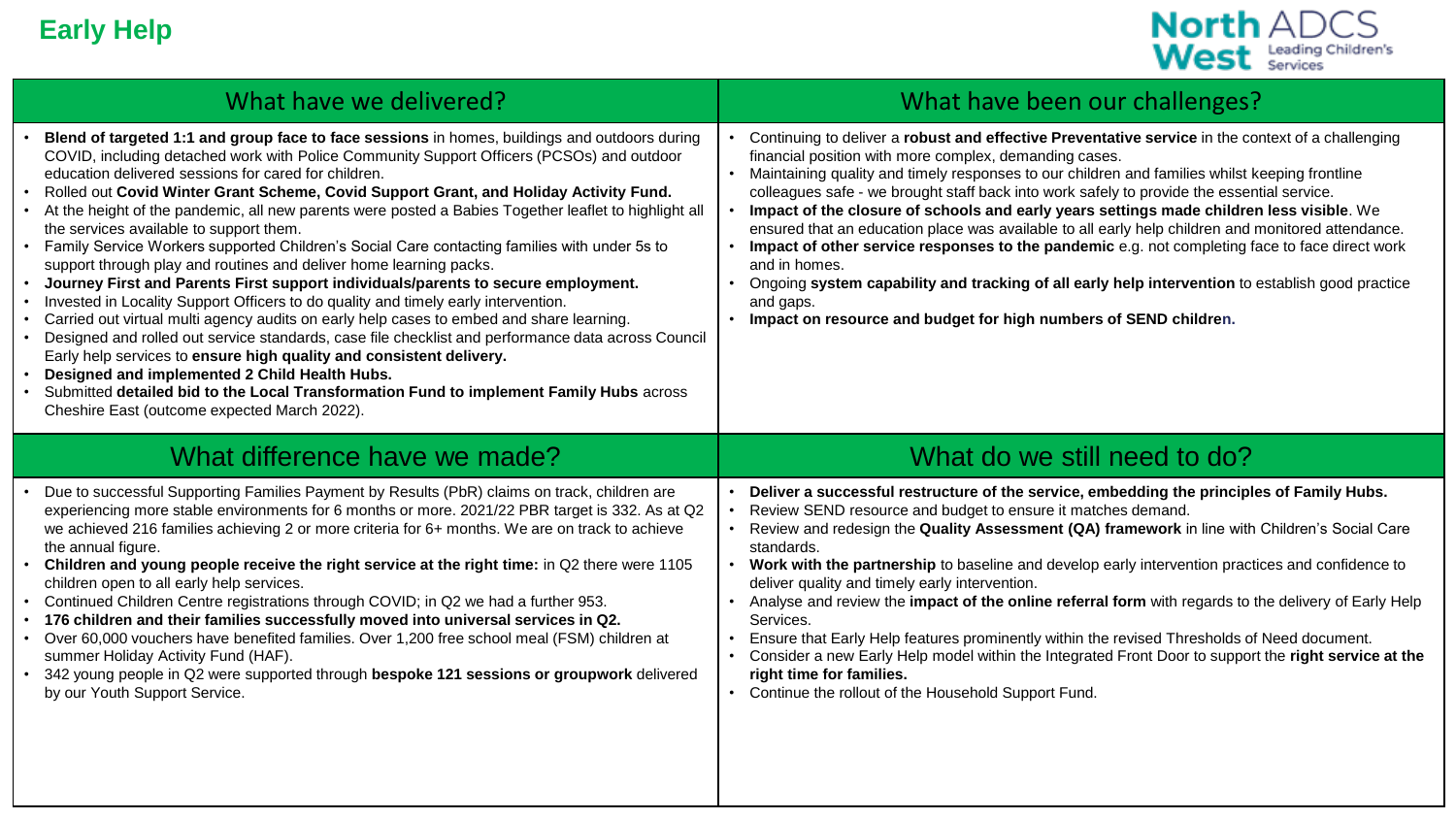

| What have we delivered?                                                                                                                                                                                                                                                                                                                                                                                                                                                                                                                                                                                                                                                                                                                                                                                                                                                                                                                                                                                                                                                                                                                                                                                                                                                                                                                                                                                                                                                                                            | What have been our challenges?                                                                                                                                                                                                                                                                                                                                                                                                                                                                                                                                                                                                                                                                                                                                                                                                                                                                                                                                                                                                                                 |
|--------------------------------------------------------------------------------------------------------------------------------------------------------------------------------------------------------------------------------------------------------------------------------------------------------------------------------------------------------------------------------------------------------------------------------------------------------------------------------------------------------------------------------------------------------------------------------------------------------------------------------------------------------------------------------------------------------------------------------------------------------------------------------------------------------------------------------------------------------------------------------------------------------------------------------------------------------------------------------------------------------------------------------------------------------------------------------------------------------------------------------------------------------------------------------------------------------------------------------------------------------------------------------------------------------------------------------------------------------------------------------------------------------------------------------------------------------------------------------------------------------------------|----------------------------------------------------------------------------------------------------------------------------------------------------------------------------------------------------------------------------------------------------------------------------------------------------------------------------------------------------------------------------------------------------------------------------------------------------------------------------------------------------------------------------------------------------------------------------------------------------------------------------------------------------------------------------------------------------------------------------------------------------------------------------------------------------------------------------------------------------------------------------------------------------------------------------------------------------------------------------------------------------------------------------------------------------------------|
| Continued to deliver multi-agency Integrated Front Door (IFD) meetings to prevent risk of<br>harm to children who have been missing from home (MFH), children in care of other local<br>authorities (CICOLA) and at risk of exploitation.<br>Expanded the scope of the multi-agency pregnancy liaison response to include children up to<br>aged 2 to support early identification of need, prioritising those who are care experienced.<br>Daily multi-agency scrutiny of Police Vulnerable Person's Assessment (VPAs) to jointly<br>assess risk and determine the right support.<br>Tested thresholds and quality of work at the Front Door through multi-agency audits.<br>Relaunched the multi-agency screening toolkit to support evidence based assessments.<br>Improved multi-agency system access to support informed and timely decision making.<br>Clear strategy in place to respond to the Domestic Abuse Bill.<br>Dedicated social work link into Change Grow Live (CGL), Adult Services and Probation to further<br>strengthen collaborative working.<br>We mapped every child not in school from early help across CSC and ensured that an<br>education place was made available; attendance was monitored and supported.                                                                                                                                                                                                                                                                           | Regular review of data and quality revealed there were changes in demand and need, so we shared<br>referral data weekly through the Covid-19 Cheshire East Safeguarding Children Partnership (CESCP)<br>meeting. This identified possible vulnerability due to reduced visibility and we strengthened our<br>response to under 2s and families where alcohol and substance misuse were present.<br>Maintaining quality and timely responses to our children and families whilst keeping frontline<br>colleagues safe was a challenge, but we brought staff back into work safely which enabled colleagues<br>in the front door to work together effectively.<br>The closure of schools and early years settings made children less visible.<br>The introduction of our online referral form has been delayed due to the impact of the pandemic and<br>system modification. We are now piloting the use of the form with our partners.<br>From Q1 20-21 to Q1 21-22 an increase in referrals to the Domestic Abuse (DA) hub from 414<br>referrals to 614 (48%). |
| What difference have we made?                                                                                                                                                                                                                                                                                                                                                                                                                                                                                                                                                                                                                                                                                                                                                                                                                                                                                                                                                                                                                                                                                                                                                                                                                                                                                                                                                                                                                                                                                      | What do we still need to do?                                                                                                                                                                                                                                                                                                                                                                                                                                                                                                                                                                                                                                                                                                                                                                                                                                                                                                                                                                                                                                   |
| Children and young people receive the right service at the right time. Our re-referral rate is<br>low at 16% for 2021, compared to 20% in 2018-2019.<br>We have sustained the level of partnership performance in leading early help assessments and<br>plans, 20% at Q2, reflects the introduction of the online form in the front door which has seen more<br>organisations working directly with children without needing to have cases allocated to them. This<br>is a positive development as the work of the Locality Support Officers and the process to identify<br>need via the online form has meant that children are not waiting to have their needs met.<br>Edge of care exploitation support has prevented escalation, delivering services at early help<br>Our Emergency Duty Team (EDT) ensures support for children out of hours.<br>Safeguarding Children in Education Settings (SCiES) Team support the discussions with schools,<br>ensuring actions are taken before consultation and provide support where there is disagreement<br>around thresholds.<br>Increase in self referrals to the DA hub from 43 in Q1 20-21 to 116 in Q1 21-22 (169%).<br>Informed decisions through increase in screening tools completed. From Q1 20-21 to Q1 21-22<br>Neglect Tools have increased 13% to 53%. Substance Tools have increased 2% to 6%, DV Tools<br>have increased 9% to 15%. CSE Tools have increased 33% to 56%.<br>Appointed a dedicated Housing worker to strengthen multi-agency working. | Reduce the number of referrals which go on to no further action through the introduction of the online<br>form.<br>Continue to strengthen the multi-agency function of the Front Door through inclusion of a<br>dedicated mental health worker.<br>Increase early help support for children with mental health needs and where there is potential for<br>adoption breakdown.<br>Increase awareness of all the resources available to support families through the Voluntary,<br>Community and Faith Sector (VCFS).<br>Further improve our performance around repeat referrals.<br>Measure the impact of increased resources in the DA Hub.<br>Further embed the 'whole family' approach to all impacted by domestic abuse.                                                                                                                                                                                                                                                                                                                                     |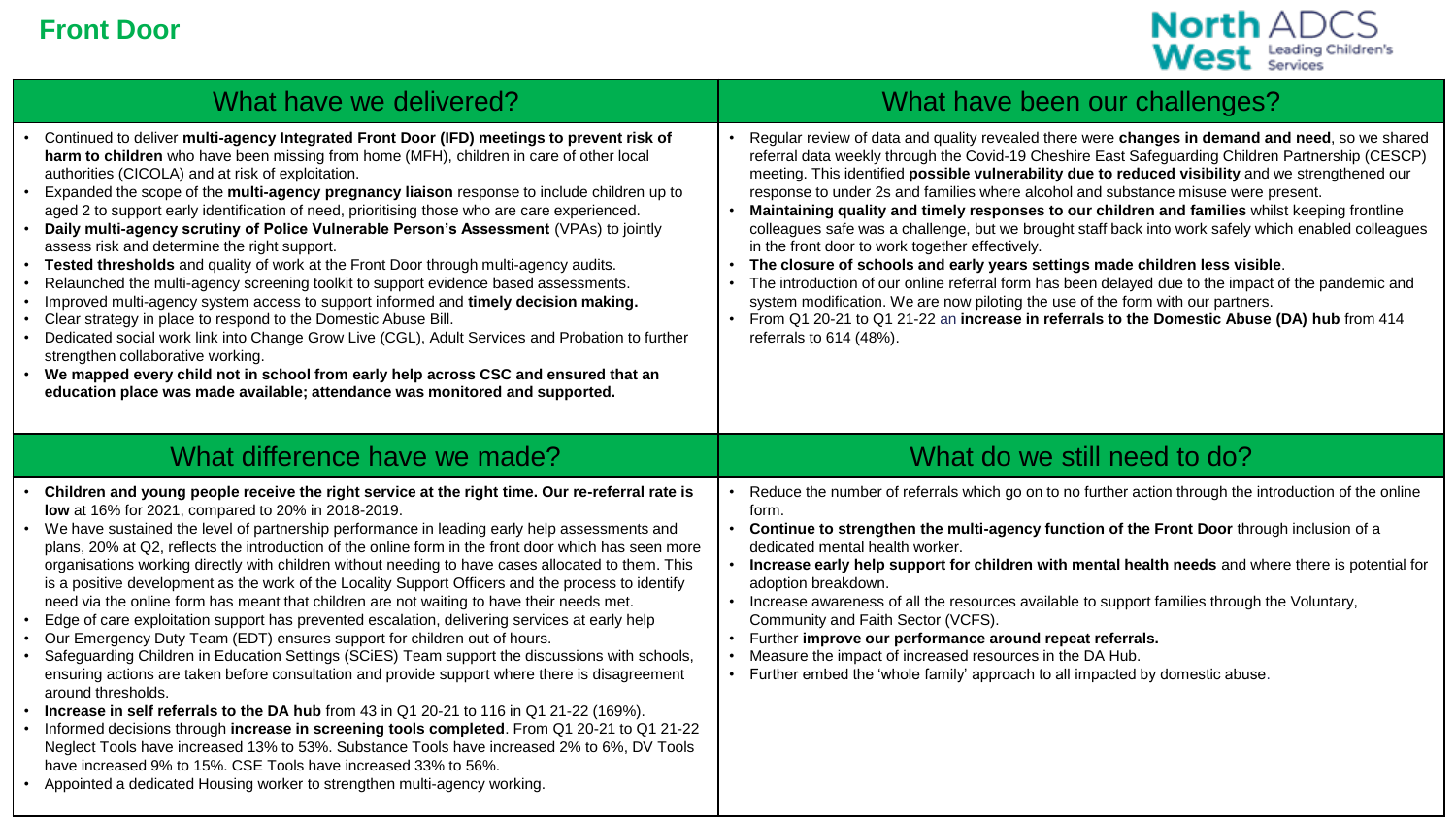#### **Front Door: Graph of Contact and Referral Data**



|                      | Q1 20- | Q2 20- | Q3 20- | Q4 20- | Q1 21- | Q2 21- |
|----------------------|--------|--------|--------|--------|--------|--------|
|                      | 21     | 21     | 21     | 21     | 22     | 22     |
| Contacts             | 1938   | 2133   | 2100   | 1952   | 2243   | 1583   |
| Referral             | 539    | 674    | 610    | 467    | 601    | 454    |
| % Conversion         | 28%    | 32%    | 29%    | 24%    | 27%    | 29%    |
| Referrals in 1 day   | 453    | 457    | 439    | 330    | 507    | 409    |
| % completed in 1 day | 84%    | 68%    | 72%    | 71%    | 84%    | 90%    |

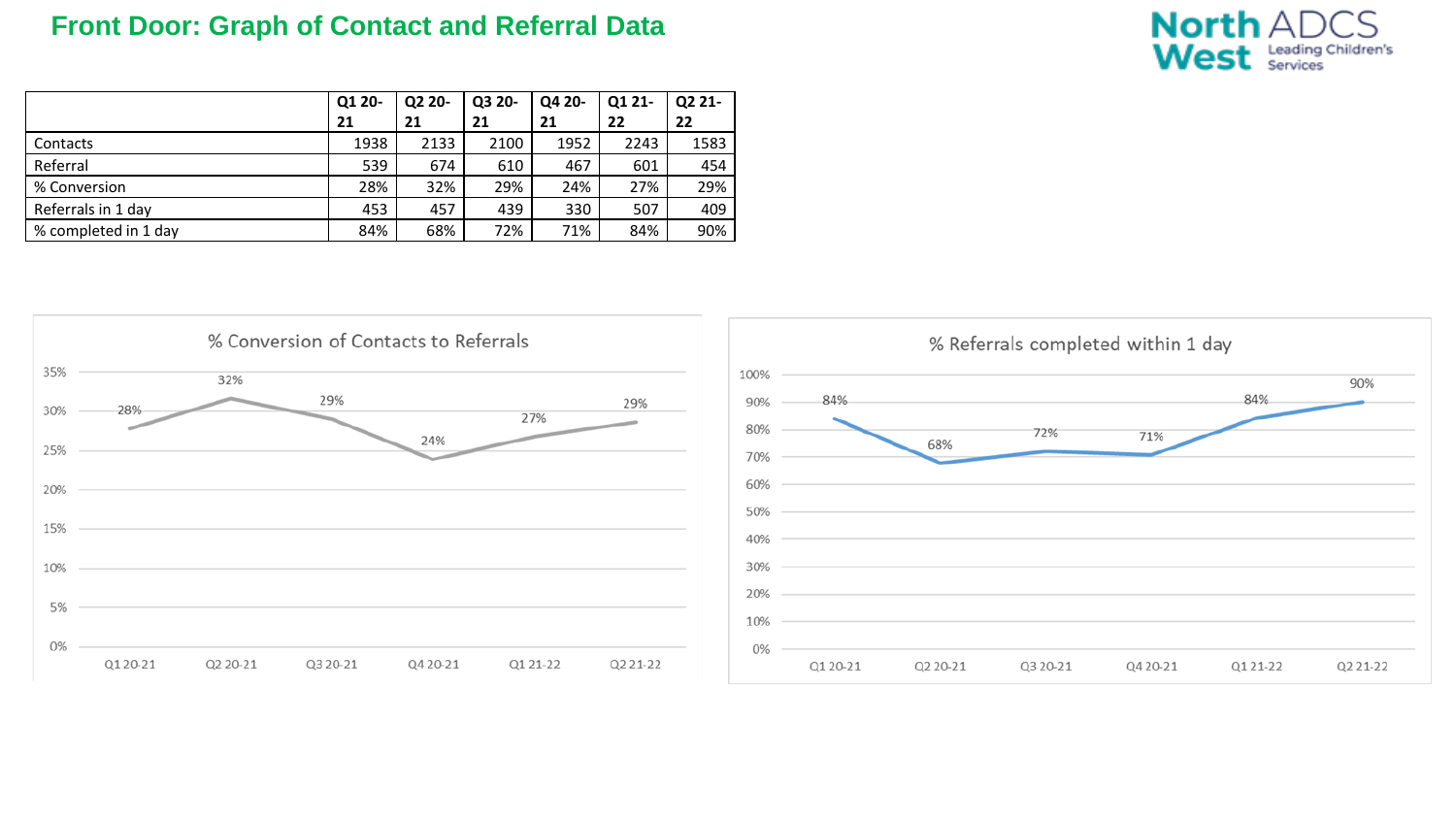#### **Help and Protection**



| What have we delivered?                                                                                                                                                                                                                                                                                                                                                                                                                                                                                                                                                                                                                                                                                                                                                                                                                                                                                                                                                                                                                                                                                                                                                                                                                                                                                                                                                                                                                                                                                                                                                          | What have been our challenges?                                                                                                                                                                                                                                                                                                                                                                                                                                                                                                                                                                                                                                                                                                                                                                                                                                                   |
|----------------------------------------------------------------------------------------------------------------------------------------------------------------------------------------------------------------------------------------------------------------------------------------------------------------------------------------------------------------------------------------------------------------------------------------------------------------------------------------------------------------------------------------------------------------------------------------------------------------------------------------------------------------------------------------------------------------------------------------------------------------------------------------------------------------------------------------------------------------------------------------------------------------------------------------------------------------------------------------------------------------------------------------------------------------------------------------------------------------------------------------------------------------------------------------------------------------------------------------------------------------------------------------------------------------------------------------------------------------------------------------------------------------------------------------------------------------------------------------------------------------------------------------------------------------------------------|----------------------------------------------------------------------------------------------------------------------------------------------------------------------------------------------------------------------------------------------------------------------------------------------------------------------------------------------------------------------------------------------------------------------------------------------------------------------------------------------------------------------------------------------------------------------------------------------------------------------------------------------------------------------------------------------------------------------------------------------------------------------------------------------------------------------------------------------------------------------------------|
| Launched the Neglect Strategy and practice guidance across the partnership - includes<br>better flexibility for Family Service Workers to respond during evenings/weekends.<br>Safely reduced the number of children requiring Help and Protection through a Child in Need<br>(CIN) or Child Protection (CP) plan in the last 12 months through an embedded 'step up step<br>down' policy.<br>Strengthened our identification and response to Private Fostering arrangements.<br>Relaunched joint Housing Protocol alongside training and 'champions' in each service.<br>Piloted a CIN/CP participation group in Macclesfield to increase participation of our children.<br>Clear process developed when cases have been identified as needing initial child protection<br>conferences (ICPC) to ensure timely response to risks identified. This has started to see an<br>increase in ICPCs being held in timescales.<br>Early drift in pre-proceedings is being addressed through the introduction of a 4 week review.                                                                                                                                                                                                                                                                                                                                                                                                                                                                                                                                                        | • Court delays due to COVID and the impact on our ability to conclude Care Proceedings in a timely<br>manner, including delay in external assessments.<br>Changes in demand to our Crewe CIN/CP Service at a time when other services were seeing a<br>reduction. The average caseload for CIN/CP is currently 19.<br>Continuing to provide safe interventions and environments to have face to face contact with children<br>and families during COVID, with less support from external agencies such as CGL and the National<br>Probation Service.<br>School closures and the need to ensure that our vulnerable children and young people were<br>not at increased risk.<br>Increase in the amount of Police Protection Orders (PPO) and the speed at which a family has<br>reached crisis.                                                                                   |
| What difference have we made?                                                                                                                                                                                                                                                                                                                                                                                                                                                                                                                                                                                                                                                                                                                                                                                                                                                                                                                                                                                                                                                                                                                                                                                                                                                                                                                                                                                                                                                                                                                                                    | What do we still need to do?                                                                                                                                                                                                                                                                                                                                                                                                                                                                                                                                                                                                                                                                                                                                                                                                                                                     |
| Assessments and plans are focused on improving outcomes for children.<br>Children are identified as a result of effective assessments of risk and need and have written<br>plans that are regularly reviewed and updated.<br>Team managers are effectively quality assuring assessments and plans (98% of children open<br>to CIN/CP have a completed or ongoing assessment within the last year).<br><b>Children experiencing repeat CP planning has reduced</b> , in 20-21 (1 <sup>st</sup> April – 31 <sup>st</sup> Mar) 28% of<br>new CP plans were repeat plans. In Q1&2, 2021-22 (1 <sup>st</sup> April – 30 <sup>th</sup> Sept) 11% of new CP plans<br>were repeat plans<br>The edge of care service, @ct, has a positive impact for children who are at risk of needing<br>to come into care.<br>Use of Neglect Screening Tools and Graded Care Profiles has increased across the partnership.<br>Increase in the number of children appropriately managed within pre-proceedings.<br>16/17-year-olds who present as homeless receive a timely response and are provided with<br>the right information to inform their decisions.<br>We have significantly improved the number of homeless 16/17 year olds appropriately<br>accommodated under S20 in suitable accommodation.<br>Q1 increase in the number of children have their permanence plan endorsed at the 2 <sup>nd</sup> Review to<br>64%.<br>The percentage of children that concluded care proceedings with an Order that secured<br>them within their own family increased from 46% in Q1 to 72% Q2 (20/21). | Improve the identification of contingency arrangements in child in need plans.<br>$\bullet$<br>Ensure all assessments fully consider children's identities when reaching decisions.<br>Embed the Neglect Strategy across the partnership, supporting early identification and<br>intervention to have a direct impact on children experience neglect for a repeat or subsequent time.<br>Continue to work hard to keep children within their own communities, increasing the use of<br>Family Networking at an earlier stage and ensuring this is explored for longer term contingencies.<br>Launch the refreshed 'Plan' across all services to support evidencing how we are working with<br>families and building strength.<br>Embed and raise awareness of the legislation for domestic abuse victims (DA Act).<br>Audit the intervention for perpetrators of domestic abuse. |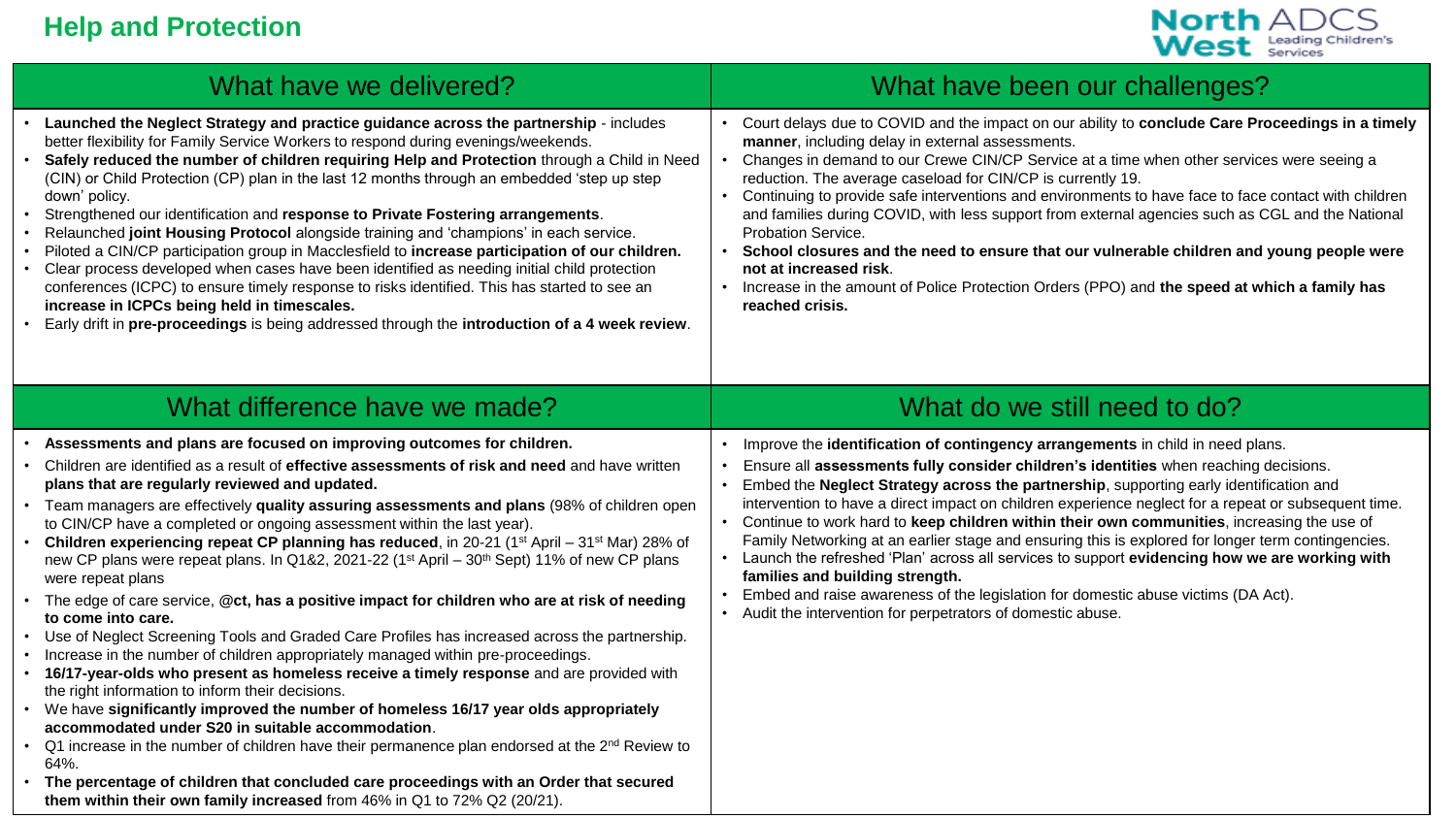

| What have we delivered?                                                                                                                                                                                                                                                                                                                                                                                                                                                                                                                                                                                                                                                                                                                                                                                                                                                                                                                                                                                                                                                                                                                                                                                                                                                                                                                                                                                 | What have been our challenges?                                                                                                                                                                                                                                                                                                                                                                                                                                                                                                                                                                                                                                                                                                                                                                                                                                                                                                                                                                                                                                                                                                                                                                                       |
|---------------------------------------------------------------------------------------------------------------------------------------------------------------------------------------------------------------------------------------------------------------------------------------------------------------------------------------------------------------------------------------------------------------------------------------------------------------------------------------------------------------------------------------------------------------------------------------------------------------------------------------------------------------------------------------------------------------------------------------------------------------------------------------------------------------------------------------------------------------------------------------------------------------------------------------------------------------------------------------------------------------------------------------------------------------------------------------------------------------------------------------------------------------------------------------------------------------------------------------------------------------------------------------------------------------------------------------------------------------------------------------------------------|----------------------------------------------------------------------------------------------------------------------------------------------------------------------------------------------------------------------------------------------------------------------------------------------------------------------------------------------------------------------------------------------------------------------------------------------------------------------------------------------------------------------------------------------------------------------------------------------------------------------------------------------------------------------------------------------------------------------------------------------------------------------------------------------------------------------------------------------------------------------------------------------------------------------------------------------------------------------------------------------------------------------------------------------------------------------------------------------------------------------------------------------------------------------------------------------------------------------|
| Continued to assess and deliver packages of support to 242 children and young people<br>through the Children Act, Chronically Sick and Disabled Persons Act, Children and Families Act<br>and our Short Break Local Offer. With agreement and monitoring at fortnightly Children with<br>Disabilities Care Package Panel.<br>We are delivering Early Help Individual Payments through our Short Breaks Local Offer to 404<br>families.<br>We have 7 disabled children and young people subject to Child Protection Plans and 2 families<br>within PLO.<br>Improved transition planning – joint working with Adult Social Care and transition co-ordinator<br>developing robust planning; evidenced by transition Adult Social Care workers attending care plan /<br>CIN reviews.<br>Developed social care training and support around Education, Health and Care Plans (EHCPs).<br>Recommissioned our Short Breaks Local Offer.<br>Developed creative ways of working with our fostering service and increased the number of short<br>break foster carers.<br>Responded to the need to always have advice and support at the end of the phone for families<br>and professionals through creation of a Short Breaks Team (SBT) duty system.<br>Data from the vulnerable children not in education weekly report has been used to identify<br>children and young people who may be in need of protection. | • The loss of local network, clubs and groups, and identifying Personal Assistants (PAs) for disabled<br>children due to the national lockdown.<br>The increasing impact of mental health for our children and their parent and carers.<br>Colleagues within the wider support network not undertaking home visits and a reliance that social<br>workers and the SBT would undertake some of the network tasks, for example Occupational Therapy<br>and Physiotherapy.<br>Aligning our service with SEND and schools during a period where schools were closed.<br>Ensuring support through our Short Break Local Offer is Cheshire East wide.<br>The complex health needs of some of our children have meant that we have not always been able<br>to visit face to face during the lockdown. When this has been an issue we have used virtual methods to<br>ensure that the needs of these children are met, or visits at a distance.<br>Social workers have acted as the point of contact for all families during the pandemic due to the<br>changing roles within the NHS. This has been both a strength for social workers and families alike,<br>whilst being a challenge in relation to capacity and workload. |
| What difference have we made?                                                                                                                                                                                                                                                                                                                                                                                                                                                                                                                                                                                                                                                                                                                                                                                                                                                                                                                                                                                                                                                                                                                                                                                                                                                                                                                                                                           | What do we still need to do?                                                                                                                                                                                                                                                                                                                                                                                                                                                                                                                                                                                                                                                                                                                                                                                                                                                                                                                                                                                                                                                                                                                                                                                         |
| Families have valued the consistent point of contact during COVID as the service has<br>continued to complete visits face to face or virtually to meet family needs.<br>We have worked with partner agencies to ensure that specialist services continued to be<br>delivered throughout COVID.<br>Majority of disabled children remain supported within their family homes and or in their local<br>communities.<br>The Increase in recruitment of specialist short break foster carers has enabled us to increase<br>the number of disabled children accessing overnight short break support.<br>We have improved the transition to adulthood for our young people.<br>Parents only have to tell their story once as short break reviews are held alongside EHCP annual<br>reviews.<br>67% assessments completed by CWD were within 45 days in Q1 2021-22 (year to date figure is 79<br>$%$ ).<br>100% cared for and CP cases in CWD are seen in timescales.                                                                                                                                                                                                                                                                                                                                                                                                                                           | Ensure the consistency and effectiveness of management oversight for disabled children.<br>Embed Pinewood (overnight short break) offer. Although signed off, it is delayed due to staff<br>recruitment which has impacted.<br>Continue to develop our Liberty Protection Safeguards Strategy (LPS) and deliver training across the<br>directorate.<br>Complete tender exercise for our Care at Home Service.<br>$\bullet$<br>Strengthen interface with partner agencies, particularly around mental health, and autism.<br>Develop the role of the Designated Social Care Officer (DSCO).<br>$\bullet$<br>Improve evidencing the specific outcomes of short break packages.<br>$\bullet$<br>Improve social care input into EHCPs through the DSCO role.<br>$\bullet$<br>Build on families supporting each other.<br>Achieve increased numbers on the Children with Disabilities Database to improve reach and<br>communication.                                                                                                                                                                                                                                                                                     |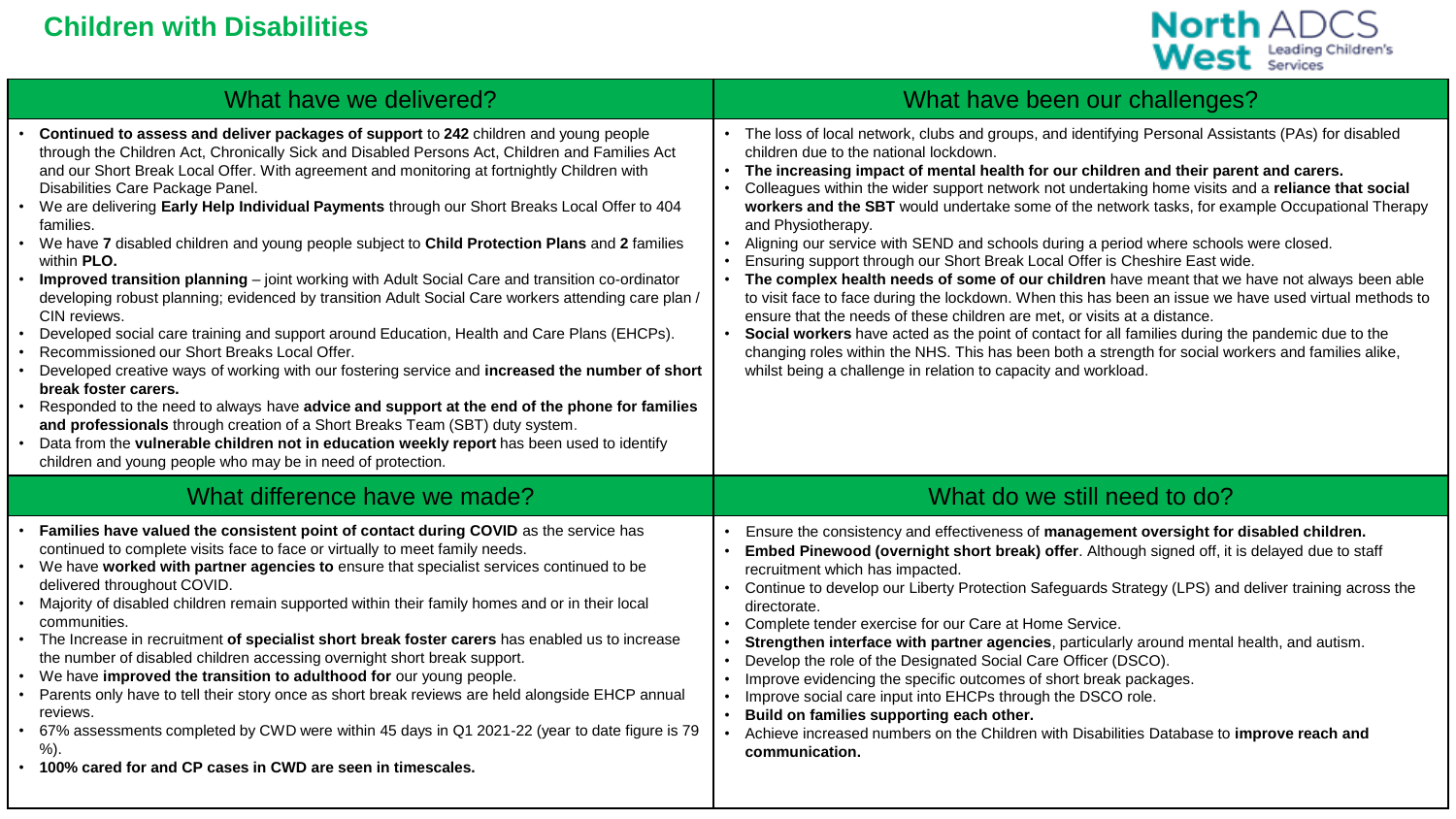#### **Contextual Safeguarding and Vulnerable Adolescents**



| What have we delivered?                                                                                                                                                                                                                                                                                                                                                                                                                                                                                                                                                                                                                                                                                                                                                                                                                                                                                                                                                                                                             | What have been our challenges?                                                                                                                                                                                                                                                                                                                                                                                                                                                                                                                                                                                                                                                                                                                                                                                                                                                   |
|-------------------------------------------------------------------------------------------------------------------------------------------------------------------------------------------------------------------------------------------------------------------------------------------------------------------------------------------------------------------------------------------------------------------------------------------------------------------------------------------------------------------------------------------------------------------------------------------------------------------------------------------------------------------------------------------------------------------------------------------------------------------------------------------------------------------------------------------------------------------------------------------------------------------------------------------------------------------------------------------------------------------------------------|----------------------------------------------------------------------------------------------------------------------------------------------------------------------------------------------------------------------------------------------------------------------------------------------------------------------------------------------------------------------------------------------------------------------------------------------------------------------------------------------------------------------------------------------------------------------------------------------------------------------------------------------------------------------------------------------------------------------------------------------------------------------------------------------------------------------------------------------------------------------------------|
| • Increased the capacity of our Edge of Care and Exploitation Team @CT, to enable us to<br>support more children at an earlier stage.<br>. Multi-agency Contextual Safeguarding Operational meetings have operated throughout COVID<br>to children across Early Help, CIN/CP and our cared for children and care leavers.<br>• Contributed to the development of an 18-25 Complex Safeguarding Model in Adults Services to<br>support the transition of vulnerable CIN/CP child who turn 18 and are not cared for.<br>• Child Exploitation Tool Masterclass delivered by our @CT Service to increase awareness and<br>quality of the tool.<br>• Monthly performance report developed for Contextual Safeguarding, including missing from home<br>data.<br>• Participated in two Pan-Cheshire Operation Paddington activities at local service stations<br>(February/August 2021) to identify trafficking of Unaccompanied Asylum Seeking Children (UASC).<br>• Implemented the self-harm information sharing pathway for under 16s. | At times COVID has limited the way in which we could deliver outreach and continue to engage with<br>our young people.<br>Responding to the challenges that the pandemic placed on organised crime.<br>A small number of children are serving custodial sentences for serious violent offences.<br>Children and adult mental health needs have increased across the system.<br>Increased parental alcohol use; a seconded social worker was placed in the service to ensure that all<br>contacts to the commissioned service were applying consistent thresholds.<br>Responding to the changing landscape around vulnerable children not in education, this required a<br>directorate response to track and act where necessary.                                                                                                                                                 |
| What difference have we made?                                                                                                                                                                                                                                                                                                                                                                                                                                                                                                                                                                                                                                                                                                                                                                                                                                                                                                                                                                                                       | What do we still need to do?                                                                                                                                                                                                                                                                                                                                                                                                                                                                                                                                                                                                                                                                                                                                                                                                                                                     |
| . Initial feedback from our Youth Justice Inspection has been positive and indicates that our<br>partnership working is contributing to keeping children safe.<br>• Majority of children at risk of Contextual Safeguarding are managed under a CIN Plan; 67% of<br>those with a CSE at risk flag were at CIN or early help as at 30/6/21.<br>• Schools and Early Help Services complete the highest number of Exploitation Tools to inform<br>decision making.<br>We are safely supporting our increasing number of children at risk of exploitation (currently<br>104) to remain within their own families and communities.<br>• Multi-agency mapping exercises have used local knowledge to proactively address children at risk<br>of exploitation.<br>High risk/complex children's needs met by bespoke packages of commissioned support.<br>Self-harm info sharing pathway notifications increased from initial audit in March 2021.                                                                                          | Deliver multi-agency training on Contextual Safeguarding and Exploitation.<br>Finalise Pan-Cheshire All Age Exploitation Policy.<br>Further improve support to children in education to remain in mainstream provision.<br>Work alongside our colleagues in the Police to identify anti-social behaviour (ASB) at an earlier stage to<br>support Early Intervention.<br>Ensure support is available for parents at an earlier stage to feel more confident in managing child<br>exploitation.<br>Finalise and embed a Contextual Safeguarding Conference Model.<br>Dedicated mental health worker in the front door to strengthen the timeliness of response.<br>Develop a toolkit with partners to support disruption - link with Serious and Organised Crime Strategy<br>(Adult Services and Police).<br>Complete appointment of an exploitation lead, as agreed Pan-Cheshire. |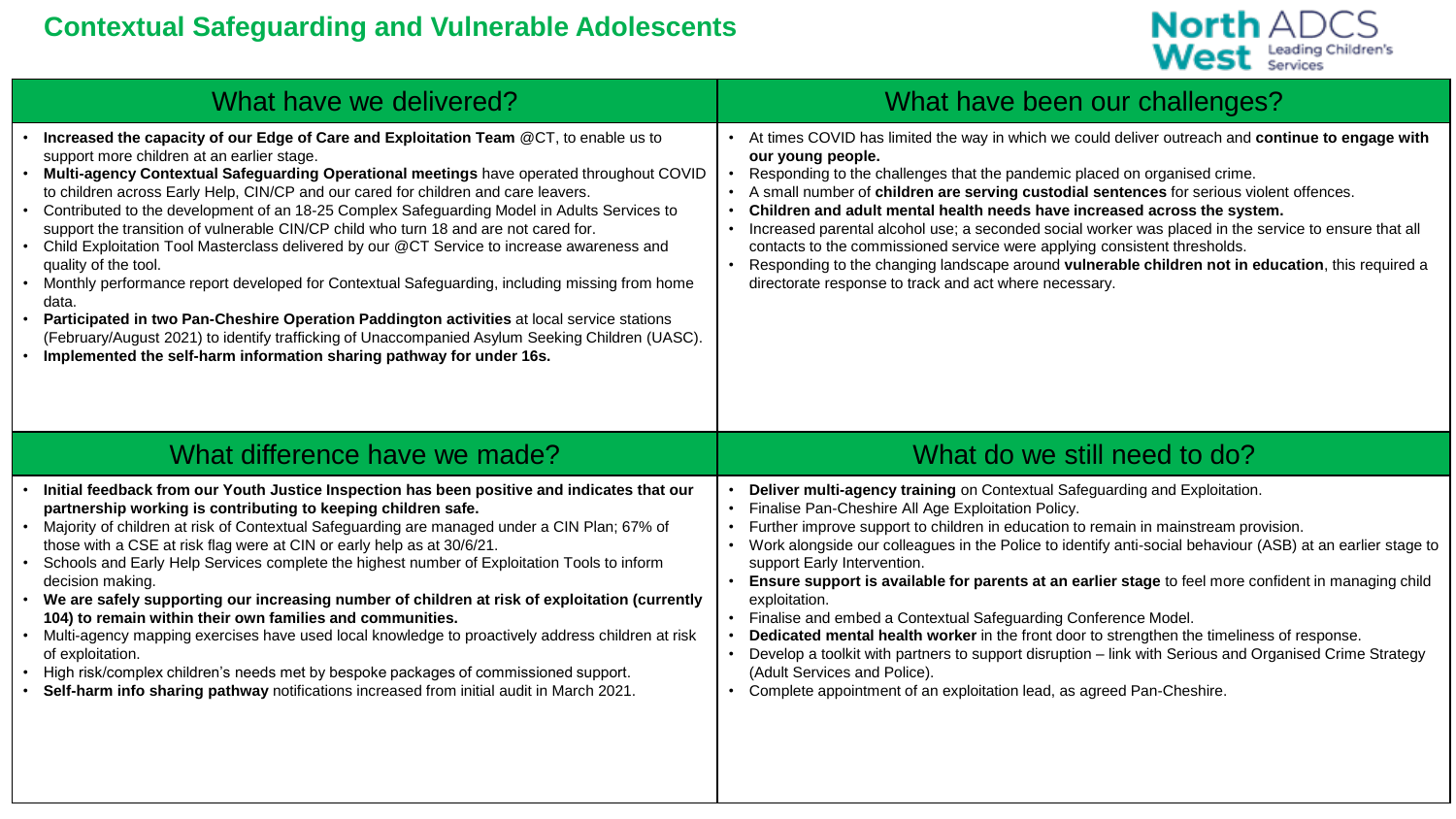#### **Planning and Achieving Permanence**



| What have we delivered?                                                                                                                                                                                                                                                                                                                                                                                                                                                                                                                                                                                                                                                                                                                                                                                                                                                                                                                                                                             | What have been our challenges?                                                                                                                                                                                                                                                                                                                                                                                                                                                                                                                                                                                                                           |
|-----------------------------------------------------------------------------------------------------------------------------------------------------------------------------------------------------------------------------------------------------------------------------------------------------------------------------------------------------------------------------------------------------------------------------------------------------------------------------------------------------------------------------------------------------------------------------------------------------------------------------------------------------------------------------------------------------------------------------------------------------------------------------------------------------------------------------------------------------------------------------------------------------------------------------------------------------------------------------------------------------|----------------------------------------------------------------------------------------------------------------------------------------------------------------------------------------------------------------------------------------------------------------------------------------------------------------------------------------------------------------------------------------------------------------------------------------------------------------------------------------------------------------------------------------------------------------------------------------------------------------------------------------------------------|
| Transition of the realignment of permanence planning through court work to the cared for<br>children's team is underway.<br>• Continued focus on permanency through a weekly panel chaired by Heads of Service (HoS).<br>Refreshed our Early permanency policy (Oct 2021).<br>• Worked in partnership with our regional adoption agency to achieve permanence for 26 children<br>in 2021/22 (unprecedented since 2017, despite the impact of COVID).<br>• We have responded to our sufficiency challenges, like national trends, and remobilized additional<br>residential provision and increased internal provision.<br>• Increased long term placement stability with dedicated support from a placement stability<br>officer.<br>Maintained connection with the Local Family Justice Board (LFJB) to work together to mitigate the<br>impact of COVID and progress actions within the Public Law Working Group Publication (PLWGP).<br>Lead on strategic work to implement the ambitions, S.20. | Timeliness of children achieving permanence through adoption during the pandemic.<br>The suitability of placement providers who can offer stability to our most complex children and<br>associated cost.<br>The transition of court work from CIN/CP to cared for children has included delay due to transferring<br>the skills set from one team to another.<br>The family justice system has been under pressure during the pandemic resulting in the revocation<br>of care orders and adoptions not being prioritised.<br>Engagement in repaid development and implementation of the voluntary rota of the National<br>Transfer Scheme (NTS) at pace. |
| What difference have we made?                                                                                                                                                                                                                                                                                                                                                                                                                                                                                                                                                                                                                                                                                                                                                                                                                                                                                                                                                                       | What do we still need to do?                                                                                                                                                                                                                                                                                                                                                                                                                                                                                                                                                                                                                             |
| • As at 30/09/2021:<br>• Increase in children living inside the borough: 311 children are within Cheshire East and 208<br>are placed outside.<br>* 73% of cared for children are living within a 20 mile radius and 81% are living within an hour of their<br>family home. Many of those placed furthest are living within their family networks or have/are<br>achieving permanency.<br>• 48% of children living with Cheshire East Foster Carers and 41% of children living with                                                                                                                                                                                                                                                                                                                                                                                                                                                                                                                  | Further mobilise our $3^{rd}$ and $4^{th}$ children's home in the borough to provide care to our children<br>with multiple needs.<br>Develop the adoption stability post to support cases where there is a possibility of adoption<br>breakdown.<br>Commission a framework of edge of care specialists to strengthen our edge of care offer.<br>Focus on Foster to Adopt and concurrency.                                                                                                                                                                                                                                                                |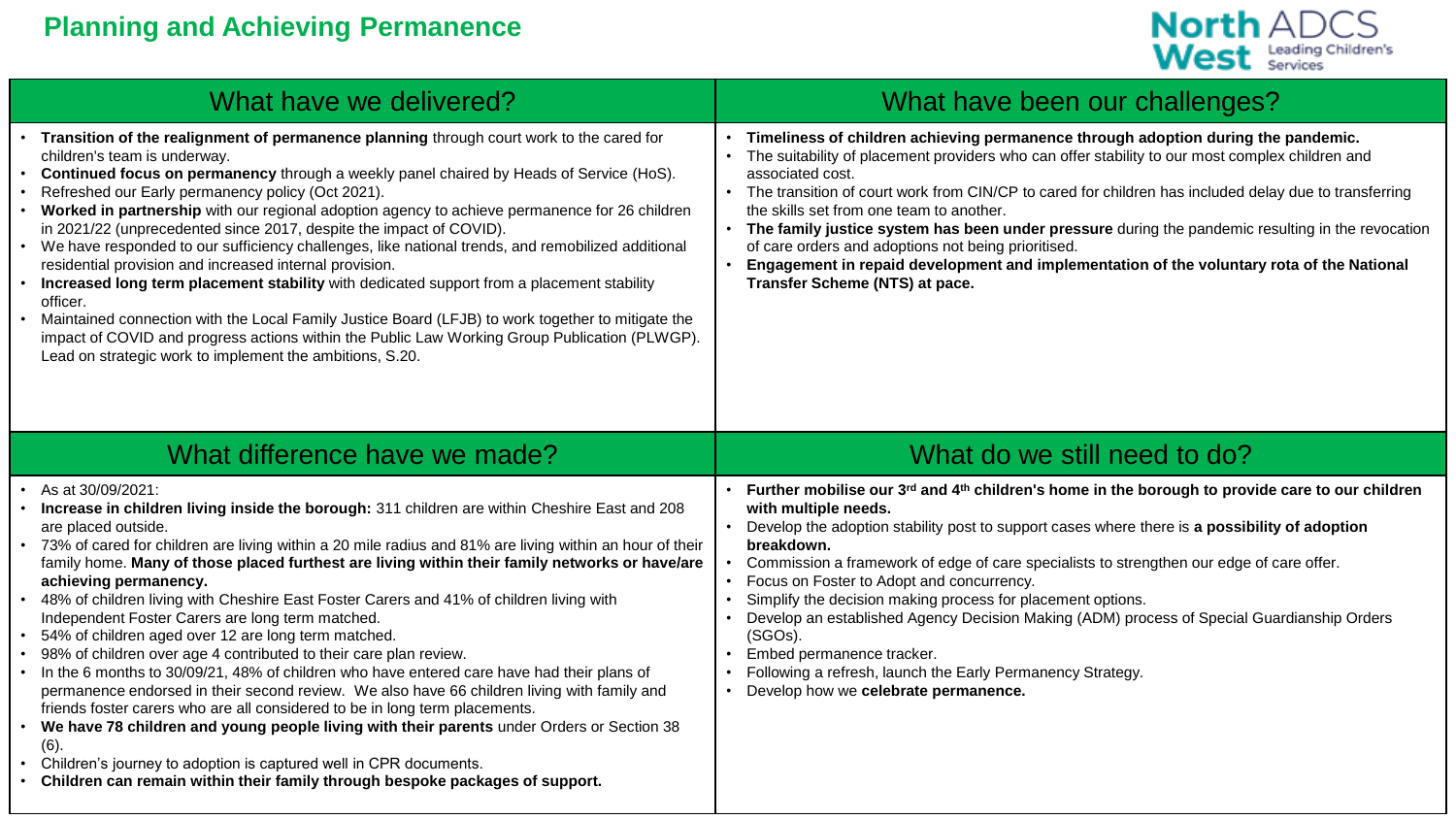

| What have we delivered?                                                                                                                                                                                                                                                                                                                                                                                                                                                                                                                                                                                                                                                                                                                                                                                                                                                                                                                                                                                            | What have been our challenges?                                                                                                                                                                                                                                                                                                                                                                                                                                                                                                                                                                                                                                                                                                                                                                                                                                                                                                                                                                                                                                                                                                         |
|--------------------------------------------------------------------------------------------------------------------------------------------------------------------------------------------------------------------------------------------------------------------------------------------------------------------------------------------------------------------------------------------------------------------------------------------------------------------------------------------------------------------------------------------------------------------------------------------------------------------------------------------------------------------------------------------------------------------------------------------------------------------------------------------------------------------------------------------------------------------------------------------------------------------------------------------------------------------------------------------------------------------|----------------------------------------------------------------------------------------------------------------------------------------------------------------------------------------------------------------------------------------------------------------------------------------------------------------------------------------------------------------------------------------------------------------------------------------------------------------------------------------------------------------------------------------------------------------------------------------------------------------------------------------------------------------------------------------------------------------------------------------------------------------------------------------------------------------------------------------------------------------------------------------------------------------------------------------------------------------------------------------------------------------------------------------------------------------------------------------------------------------------------------------|
| Strengthened leadership of court work following delays in care proceedings led to higher than<br>regional average of care completion in 26 weeks/increase in discharge applications.<br>Additional resource into edge of care has supported more children to remain in their family.<br>Engaged with requests for support prior to the roll out of the National Transfer Scheme (NTS),<br>supporting 4 young people prior to the launch in July.<br>Targeted and creative approaches used to prioritise educational outcomes of our children,<br>including a survey to children and young people about their experiences.<br>Dedicated emotional wellbeing service, delivers support for young people and their carers.<br>Recommissioned our 16+ supported accommodation offer in line with wishes of our children.<br>Evidentially strengthened our practice in relation to 16/17 year old homeless young people.<br>Audited children who live out of borough to ensure that they receive same level of service. | Despite increased in-house fostering and a reduced number of children who need residential care,<br>sufficiency challenges mean we have facilitated care in unregistered settings.<br>Regional competition in commissioning suitable accommodation provision for children and<br>adolescents has resulted in reduced options.<br>Regional and local delays within proceedings at the start of COVID are continuing to impact;<br>completion of care proceedings in 26 weeks remains an area of focus.<br>Performance in relation to achieving permanence at the second review has been impacted, however<br>Q1 position has been strengthened, currently at 64%.<br>Despite increasing placement stability in 2021-22, the 16/17 cohort has been a challenge.<br>Accessing routine dental care for our children and young people has been impacted by the pandemic,<br>currently 44% of our cared for children over the age of 1 have had a dental check in the last 12<br>months.<br>Maintaining timeliness in assessment work impacted by the restrictions, isolation and positive<br>Covid cases amongst our children and families. |
|                                                                                                                                                                                                                                                                                                                                                                                                                                                                                                                                                                                                                                                                                                                                                                                                                                                                                                                                                                                                                    |                                                                                                                                                                                                                                                                                                                                                                                                                                                                                                                                                                                                                                                                                                                                                                                                                                                                                                                                                                                                                                                                                                                                        |
| What difference have we made?                                                                                                                                                                                                                                                                                                                                                                                                                                                                                                                                                                                                                                                                                                                                                                                                                                                                                                                                                                                      | What do we still need to do?                                                                                                                                                                                                                                                                                                                                                                                                                                                                                                                                                                                                                                                                                                                                                                                                                                                                                                                                                                                                                                                                                                           |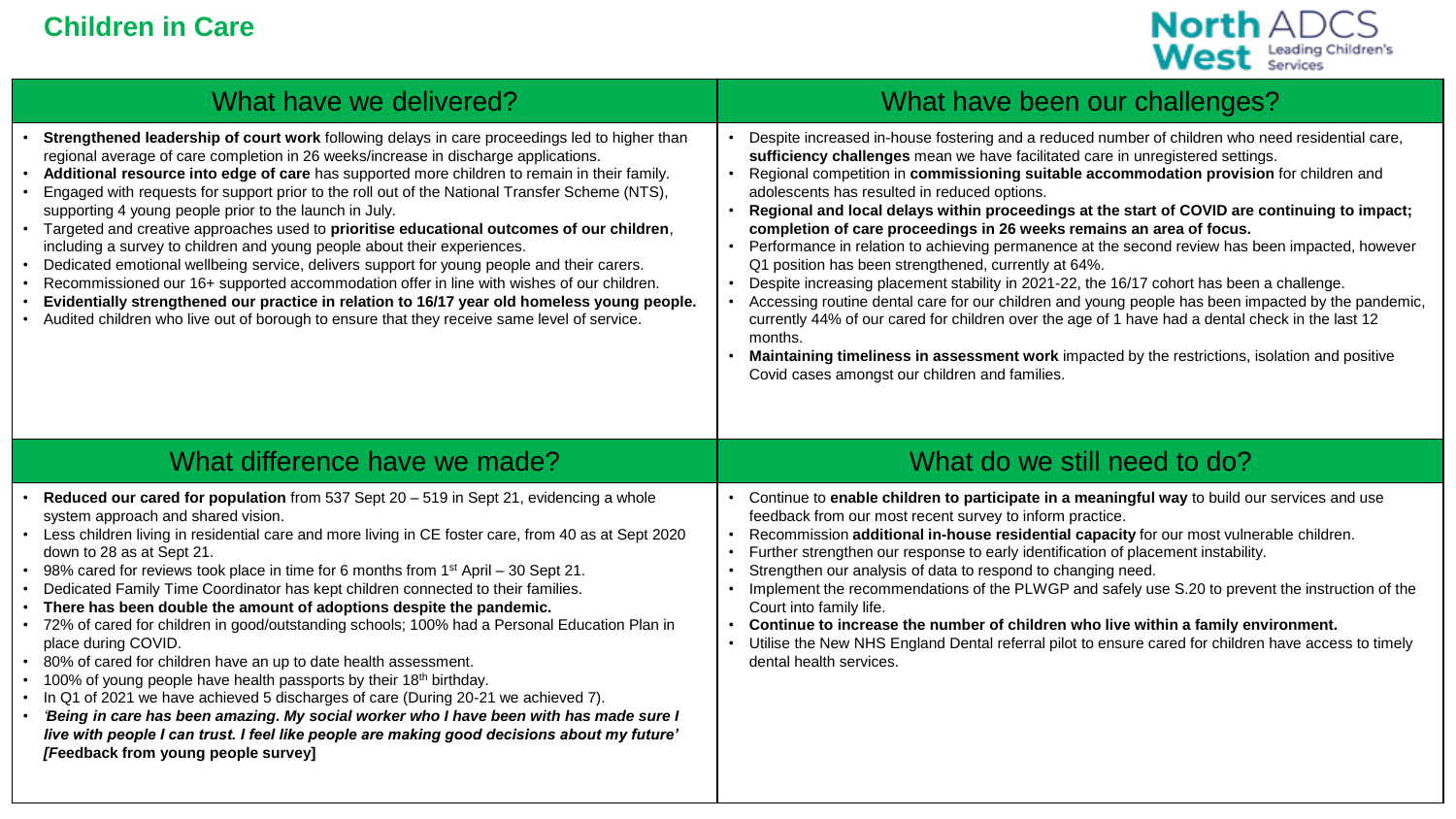

| What have we delivered?                                                                                                                                                                                                                                                                                                                                                                                                                                                                                                                                                                                                                                                                                                                                                                                                                                                                                                                                                                                                                 | What have been our challenges?                                                                                                                                                                                                                                                                                                                                                                                                                                                                                                                                                                                                                                                                                                                                                                                                                                                                                                                     |
|-----------------------------------------------------------------------------------------------------------------------------------------------------------------------------------------------------------------------------------------------------------------------------------------------------------------------------------------------------------------------------------------------------------------------------------------------------------------------------------------------------------------------------------------------------------------------------------------------------------------------------------------------------------------------------------------------------------------------------------------------------------------------------------------------------------------------------------------------------------------------------------------------------------------------------------------------------------------------------------------------------------------------------------------|----------------------------------------------------------------------------------------------------------------------------------------------------------------------------------------------------------------------------------------------------------------------------------------------------------------------------------------------------------------------------------------------------------------------------------------------------------------------------------------------------------------------------------------------------------------------------------------------------------------------------------------------------------------------------------------------------------------------------------------------------------------------------------------------------------------------------------------------------------------------------------------------------------------------------------------------------|
| Prioritised support for care leavers, e.g. in the COVID Winter Grant scheme and guarantee of<br>the payment continuation of £20p/w on ending of universal top up.<br>• Support to 400 young adults, 256 as care leavers and 143 under our 21+ offer after proactively<br>reaching out and offering support.<br>Recommissioned high quality supported accommodation provider.<br>Reviewed and enhanced the local offer.<br>Run events such as not in education, employment or training (NEET) course which resulted in re-<br>engagement back into education, employment or training. Also, events such as the chambers<br>of commerce and Cheshire East small business forum.<br>• Successfully and proactively been involved in the NTS.<br>Developed a music project with the Love Music Trust and a group of musicians from Manchester<br>who were originally refugees themselves.<br>Progress we have made to homelessness amongst children and young people has been<br>recognised, ultimately resulting in no further monitoring. | Care leavers are amongst those who have been disproportionately affected by COVID; we have<br>had to place 8 care leavers in emergency accommodation; one of whom remained in a hotel for longer<br>than we would have wished.<br>Those coming out of custody must present as homeless if they have nowhere to go; we have pre-<br>arranged and funded placements to alleviate this.<br>We have supported young people financially, so they do not get into debt whilst awaiting Universal<br>Credit payments.<br>We have provided post 18 accommodation to care leavers on multiple occasions to prevent<br>homelessness, but do not always routinely record all our preventative work; addressing this is in the<br>Ministry of Housing, Communities and Local Government (MHCLG) action plan. The 9 cases show that<br>repeat evictions, poor behaviour is the most common reason for young people having to access<br>emergency accommodation. |
|                                                                                                                                                                                                                                                                                                                                                                                                                                                                                                                                                                                                                                                                                                                                                                                                                                                                                                                                                                                                                                         |                                                                                                                                                                                                                                                                                                                                                                                                                                                                                                                                                                                                                                                                                                                                                                                                                                                                                                                                                    |
| What difference have we made?                                                                                                                                                                                                                                                                                                                                                                                                                                                                                                                                                                                                                                                                                                                                                                                                                                                                                                                                                                                                           | What do we still need to do?                                                                                                                                                                                                                                                                                                                                                                                                                                                                                                                                                                                                                                                                                                                                                                                                                                                                                                                       |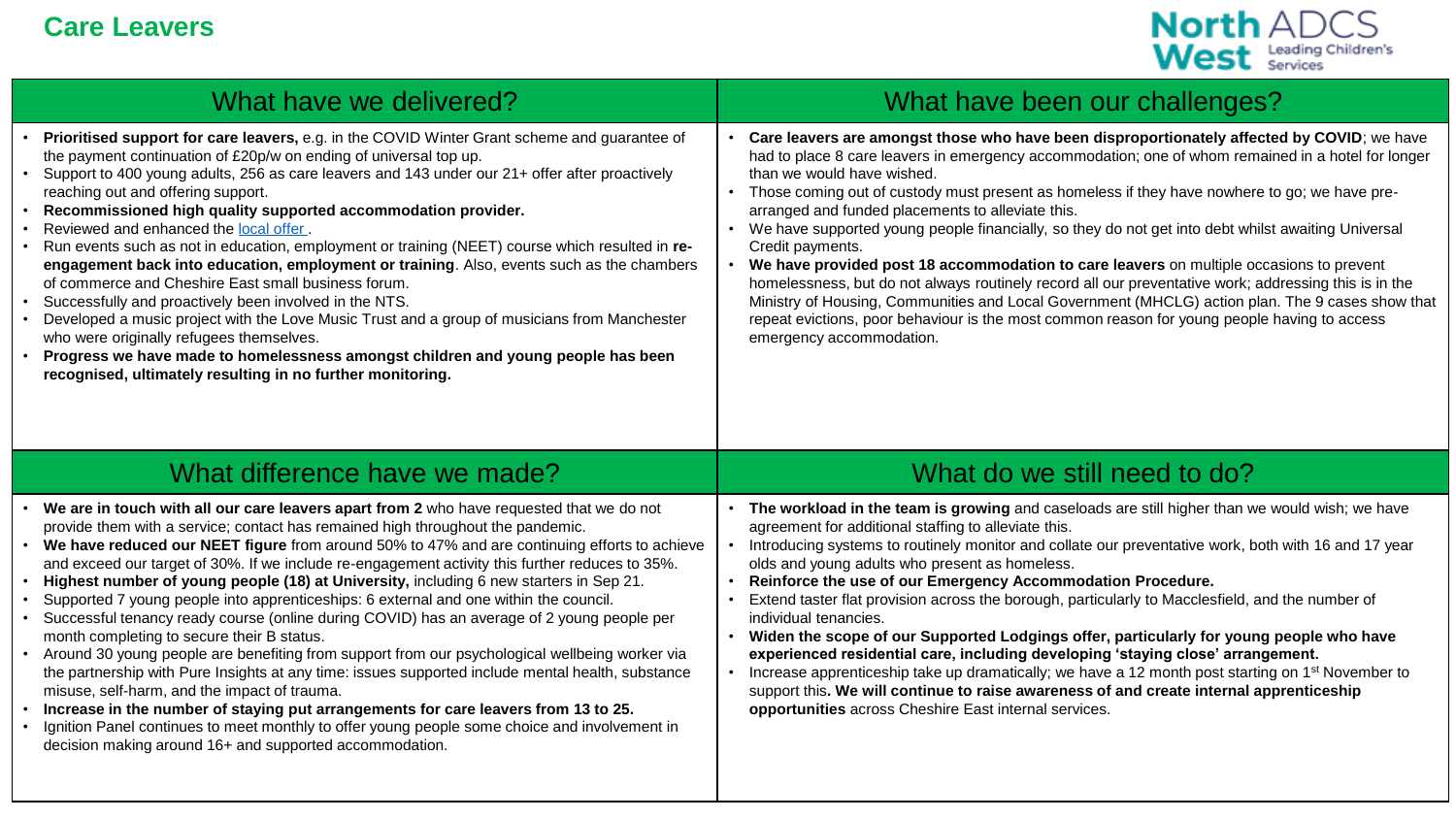

| What have we delivered?                                                                                                                                                                                                                                                                                                                                                                                                                                                                                                                                                                                                                                                                                                                                                                                                                                                                                                                                                                                                                                                                              | What have been our challenges?                                                                                                                                                                                                                                                                                                                                                                                                                                                                                                                                                                                                                                                                                                                                                                                                                                                                                                   |
|------------------------------------------------------------------------------------------------------------------------------------------------------------------------------------------------------------------------------------------------------------------------------------------------------------------------------------------------------------------------------------------------------------------------------------------------------------------------------------------------------------------------------------------------------------------------------------------------------------------------------------------------------------------------------------------------------------------------------------------------------------------------------------------------------------------------------------------------------------------------------------------------------------------------------------------------------------------------------------------------------------------------------------------------------------------------------------------------------|----------------------------------------------------------------------------------------------------------------------------------------------------------------------------------------------------------------------------------------------------------------------------------------------------------------------------------------------------------------------------------------------------------------------------------------------------------------------------------------------------------------------------------------------------------------------------------------------------------------------------------------------------------------------------------------------------------------------------------------------------------------------------------------------------------------------------------------------------------------------------------------------------------------------------------|
| Delivered Skills to Foster for all connected carers. This is delivered separately to mainstream<br>due to the other issues that connected carers have to deal with.<br>Launched 'Together for Fostering', our own recruitment and assessment team.<br>New Fostering Development Board chaired by the Director of Children's Social Care.<br><b>Implemented our Mockingbird Family Model.</b><br>Improved communications and engagement with foster carers with regular newsletters, forums,<br>attendance at gatherings and surveys.<br>Provided SharePoint access for all carers and developed a foster carer portal to LiquidLogic.<br>Appointed a fostering training officer, who is developing a new training programme.<br>Completed a review of all Local Authority Designated Officer (LADO) cases and implemented<br>recommendations.<br>Developed and implemented a new Private Fostering procedure and process.<br>Foster carers are involved in service developments, and a member of the Virtual School Governing<br>Body.<br>We have maintained pace and frequency of fostering panels. | We have had to work differently to support our carers during COVID: the impact of restrictions,<br>shielding, isolation and infection impacted on our ability to facilitate large training events and maintain<br>consistent face to face contact.<br>Supporting our carers to adapt to virtual training to make it meaningful.<br>Establishing our new brand 'together for fostering' and targeting marketing in the majority online<br>because of reduced footfall in the community.<br>In-house sufficiency because of the impact of COVID.<br>Increased need in having sufficiency for young people seeking asylum under the NTS.<br>Introducing a new model for fostering (Mockingbird Family Model) during lockdown.<br>Delivering the fostering restructure.<br>Some delays in completion of new fostering assessment due to DBS and Health challenges.<br>3 permanent placements have disrupted over the last 12 months. |
| What difference have we made?                                                                                                                                                                                                                                                                                                                                                                                                                                                                                                                                                                                                                                                                                                                                                                                                                                                                                                                                                                                                                                                                        | What do we still need to do?                                                                                                                                                                                                                                                                                                                                                                                                                                                                                                                                                                                                                                                                                                                                                                                                                                                                                                     |
|                                                                                                                                                                                                                                                                                                                                                                                                                                                                                                                                                                                                                                                                                                                                                                                                                                                                                                                                                                                                                                                                                                      |                                                                                                                                                                                                                                                                                                                                                                                                                                                                                                                                                                                                                                                                                                                                                                                                                                                                                                                                  |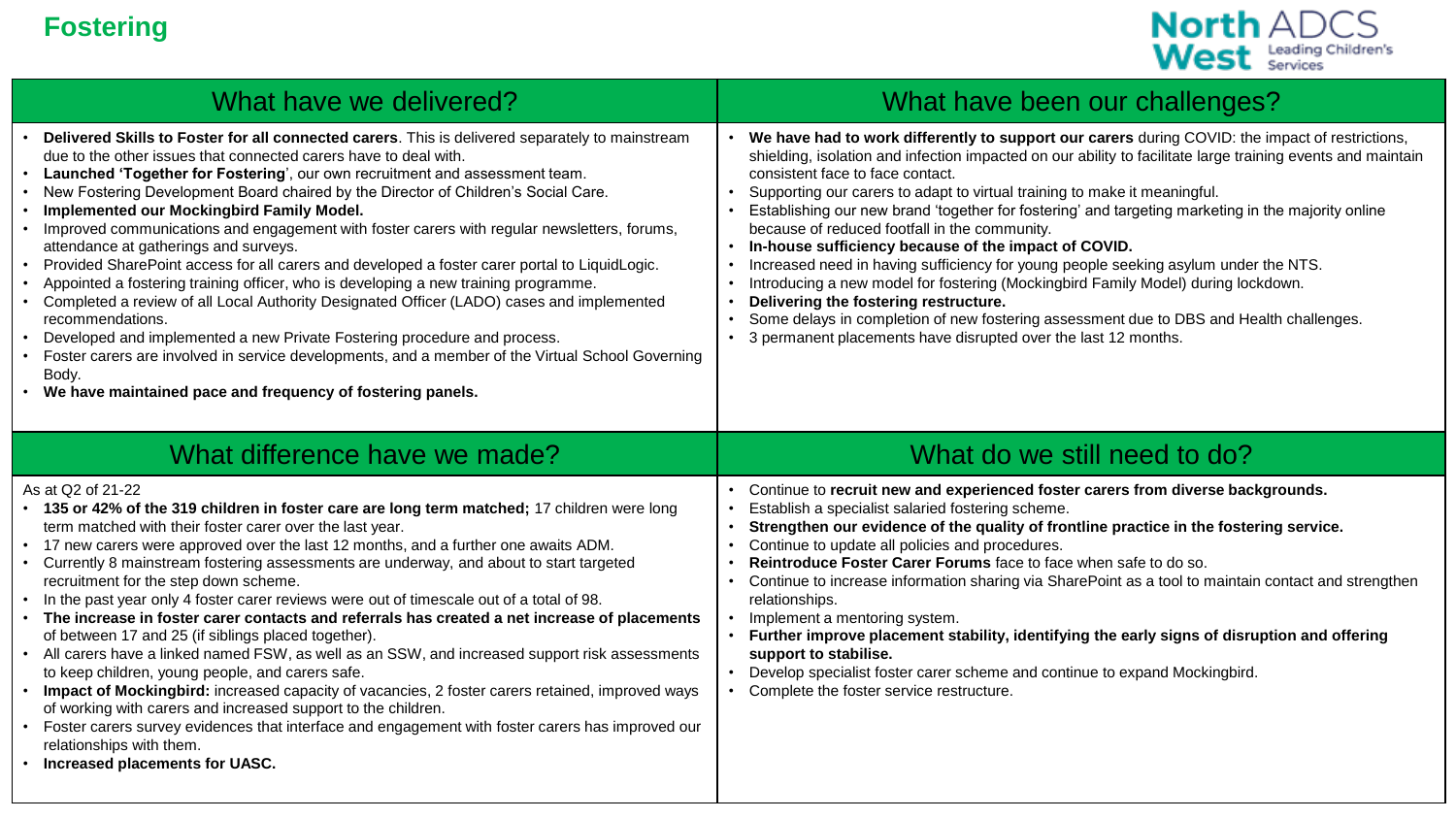#### **Quality Assurance**



| What have we delivered?                                                                                                                                                                                                                                                                                                                                                                                                                                                                                                                                                                                                                                                                                                                                                                                                                                                                                                                                                                                                                                                                                                                                                                                                                                                                                                                                                                                                                                                                                   | What have been our challenges?                                                                                                                                                                                                                                                                                                                                                                                                                                                                                                                                                                                                                                                                                                                                                                                                                                                                                                                    |
|-----------------------------------------------------------------------------------------------------------------------------------------------------------------------------------------------------------------------------------------------------------------------------------------------------------------------------------------------------------------------------------------------------------------------------------------------------------------------------------------------------------------------------------------------------------------------------------------------------------------------------------------------------------------------------------------------------------------------------------------------------------------------------------------------------------------------------------------------------------------------------------------------------------------------------------------------------------------------------------------------------------------------------------------------------------------------------------------------------------------------------------------------------------------------------------------------------------------------------------------------------------------------------------------------------------------------------------------------------------------------------------------------------------------------------------------------------------------------------------------------------------|---------------------------------------------------------------------------------------------------------------------------------------------------------------------------------------------------------------------------------------------------------------------------------------------------------------------------------------------------------------------------------------------------------------------------------------------------------------------------------------------------------------------------------------------------------------------------------------------------------------------------------------------------------------------------------------------------------------------------------------------------------------------------------------------------------------------------------------------------------------------------------------------------------------------------------------------------|
| Audits are completed regularly, managers know what 'good' looks like. Audit findings are<br>disseminated widely via training sessions, masterclasses or team meetings and include a<br>conversation with the social worker.<br>Thematic audits have taken place across the service and throughout CESCP.<br>We have undertaken two independent learning reviews.<br>• Used weekly data, and shared across the partnership, to enable early identification and quick<br>response to new and emerging needs.<br>• Two well attended training sessions were held remotely to early years providers to strengthen the<br>awareness of the role and remit of LADO.<br>• The Safeguarding Partnership training programme has also continued, including the Managing<br>Allegations Training.<br>• There has been a 40% increase in referrals for advocacy, and independent visitor referrals have<br>almost doubled over the past three years.<br>• Lead practitioners engage with staff to provide feedback on quality of work through observation<br>of practice, particularly ASYE, to support improvement in their knowledge and understanding when<br>working with children and their families.                                                                                                                                                                                                                                                                                                            | Audits have shown that changes to the allocated social worker for a child can be disruptive; we remain<br>focused on making our employment offer attractive and meaningful.<br>Supporting team managers to only approve good quality assessments.<br>Some of the development work planned with faith and charitable groups in the locality has not taken<br>place as planned. This will be refreshed later in the year.<br>Some delays have occurred in finding evidence in Police investigations especially where sophisticated<br>use of IT and social media is a feature. This is being experienced nationally.<br>National delays in Criminal Courts - charges have been made and trials need to take place.                                                                                                                                                                                                                                  |
| What difference have we made?                                                                                                                                                                                                                                                                                                                                                                                                                                                                                                                                                                                                                                                                                                                                                                                                                                                                                                                                                                                                                                                                                                                                                                                                                                                                                                                                                                                                                                                                             | What do we still need to do?                                                                                                                                                                                                                                                                                                                                                                                                                                                                                                                                                                                                                                                                                                                                                                                                                                                                                                                      |
| Connectedness across leaders and managers is creating an environment of curiosity about<br>practice through audit, dip sampling and wider quality assurance.<br>• The use of qualitive and quantitative quality assurance (QA) has enabled frontline practitioners<br>and leaders to understand demand, trend, and the increase in complex needs. This has led to<br>changes in service delivery i.e. a secondment to CGL.<br>• Our robust QA framework provides scrutiny of frontline practice, ensuring actions are identified and<br>implemented for high risk cases.<br>• 96% of CP review conferences have taken place within statutory time frames for the 6 months to<br>30th September.<br>• We have increasing evidence of confidence in our managers ability to know and recognise<br>what good service delivery 'looks like'.<br>• Findings from audits have influenced our priorities especially in our objective to work together<br>with children and their families.<br>• Robust offer in place for Designated Officer; allegations concerning adults have been progressed in<br>a timely way and the safeguarding of children has been maintained.<br>· Increased evidence of child's voice.<br>We have a clearer understanding of where our strengths and weaknesses lie.<br>Children and young people have participated in their reviews, 95% of children (over 4 years<br>old) have expressed their views in CP reviews and 95% of the time participation is evidenced on<br>CP plans. | Make sure audit recommendations are completed to further improve experiences for children.<br>Re-introduce the children and their families feedback into the audit methodology to ensure they<br>contribute to service improvements.<br>Continue to consolidate the learning form audits in identifying what good looks like and how we<br>can promote this to all our worker's practice, and measure impact on specific areas.<br>Continue to develop first line manager's confidence and recognition of 'good' service delivery<br>and their role in promoting and ensuring the work of their teams reflects this.<br>Continue to influence the focus of training for frontline staff to further improve the quality of outcomes<br>for children and young people<br>Ensure that at least 80% of all practice is good.<br>Review all those referrals that are live for more than 6 months in relation to above areas detailed in<br>challenges. |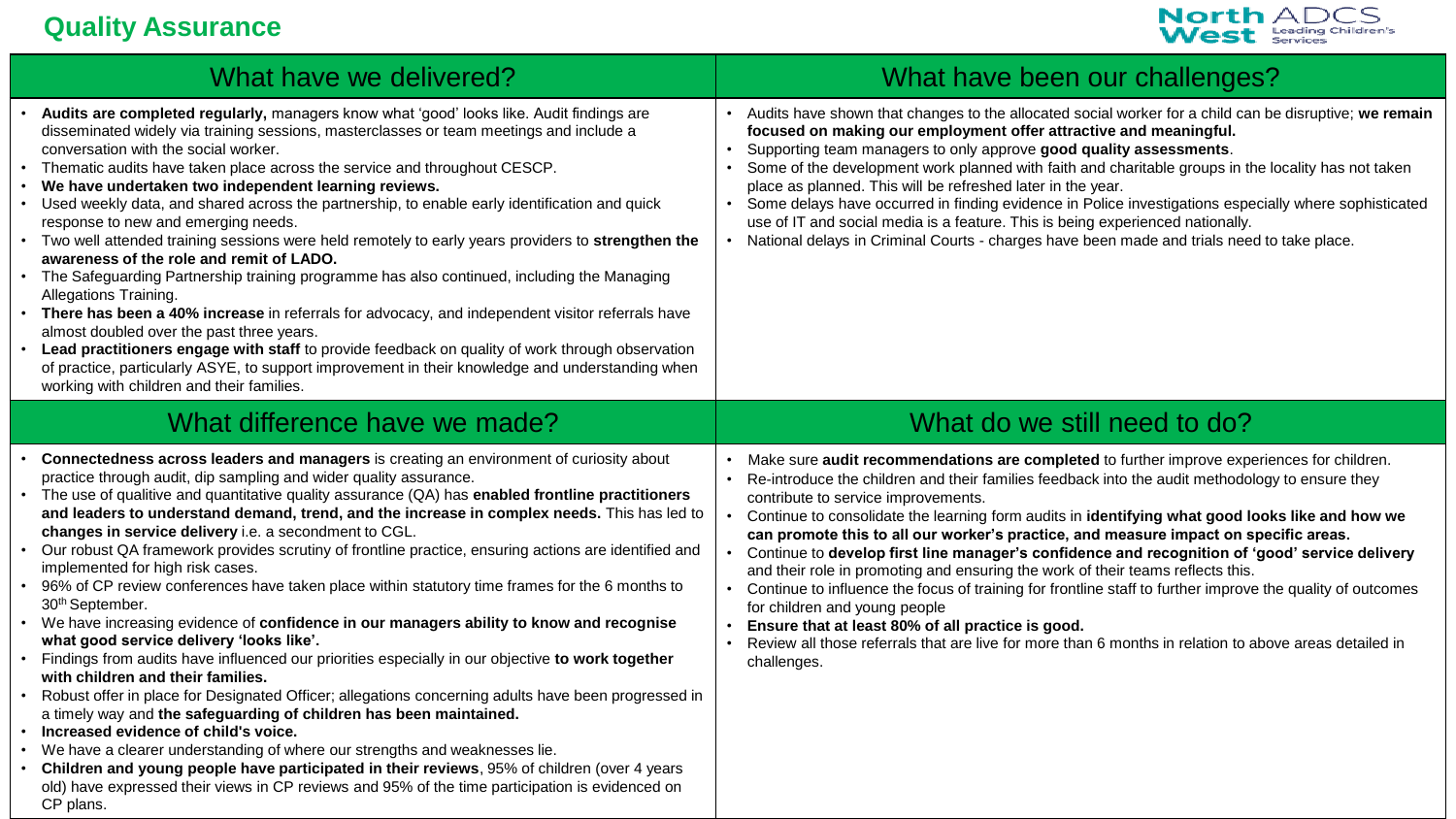

| What have we delivered?                                                                                                                                                                                                                                                                                                                                                                                                                                                                                                                                                                                                                                                                                                                                                                                                                                                                                                                                                                                                                                                                                                                             | What have been our challenges?                                                                                                                                                                                                                                                                                                                                                                                                                                                                                                                                                                                                                                                                                                                                                                                                                                                                                                                                                                            |
|-----------------------------------------------------------------------------------------------------------------------------------------------------------------------------------------------------------------------------------------------------------------------------------------------------------------------------------------------------------------------------------------------------------------------------------------------------------------------------------------------------------------------------------------------------------------------------------------------------------------------------------------------------------------------------------------------------------------------------------------------------------------------------------------------------------------------------------------------------------------------------------------------------------------------------------------------------------------------------------------------------------------------------------------------------------------------------------------------------------------------------------------------------|-----------------------------------------------------------------------------------------------------------------------------------------------------------------------------------------------------------------------------------------------------------------------------------------------------------------------------------------------------------------------------------------------------------------------------------------------------------------------------------------------------------------------------------------------------------------------------------------------------------------------------------------------------------------------------------------------------------------------------------------------------------------------------------------------------------------------------------------------------------------------------------------------------------------------------------------------------------------------------------------------------------|
| A comprehensive training offer is well used and appreciated by social workers, who can<br>describe the direct positive impact their training has for the children they work with.<br>Completion of Team Manager Leadership programme for all managers across CSC.<br>Back to Basics masterclass programme offers practical "bitesize learning" to the frontline.<br>Director led Frontline Practitioner Forums provide direct opportunity to listen and to hear staff's<br>views in relation to practice, challenges, obstacles to effective working etc.<br>Using work based Step up to Social Work to grow our own.<br>$\bullet$<br>Additional capacity brought in to support the service from July - Oct 2021.<br>Advanced Practitioner programme available.<br>Assessed and Supported Year in Employment (ASYE) programme is run over 12 months to<br>all newly qualified social workers within CSC.<br>Director led Practice and Performance Forums on a quarterly basis.<br>Established management structure - all Service Managers are permanent, longstanding<br>employees. Only 2 of 19 team manager posts are currently filled by agency. | Impact of COVID on the delivery of face to face training, instead using virtual sessions.<br>• Induction on newly appointed staff during COVID due to the lack of "in office" induction activity and<br>feeling part of wider team.<br>Supporting student placements and learning during the pandemic that prepare for face to face<br>interaction and challenge with children and their families.<br>Higher cohort of ASYEs than in previous years has created less experienced teams with newly<br>qualified social workers that have completed final placements during a pandemic that affected face to<br>face learning opportunities.<br>The ASYE cohort have required more support and learning opportunity due to their student placement<br>experiences during COVID, impacting on their opportunity to develop skills that would ordinarily have<br>been developed in final placements.<br>Staff morale throughout the pandemic due to the challenges of the role and personal<br>circumstances. |
| What difference have we made?                                                                                                                                                                                                                                                                                                                                                                                                                                                                                                                                                                                                                                                                                                                                                                                                                                                                                                                                                                                                                                                                                                                       | What do we still need to do?                                                                                                                                                                                                                                                                                                                                                                                                                                                                                                                                                                                                                                                                                                                                                                                                                                                                                                                                                                              |
| The workforce is stable so children benefit from enduring relationships with their social                                                                                                                                                                                                                                                                                                                                                                                                                                                                                                                                                                                                                                                                                                                                                                                                                                                                                                                                                                                                                                                           | Continue to make access to training and professional development achievable for frontline                                                                                                                                                                                                                                                                                                                                                                                                                                                                                                                                                                                                                                                                                                                                                                                                                                                                                                                 |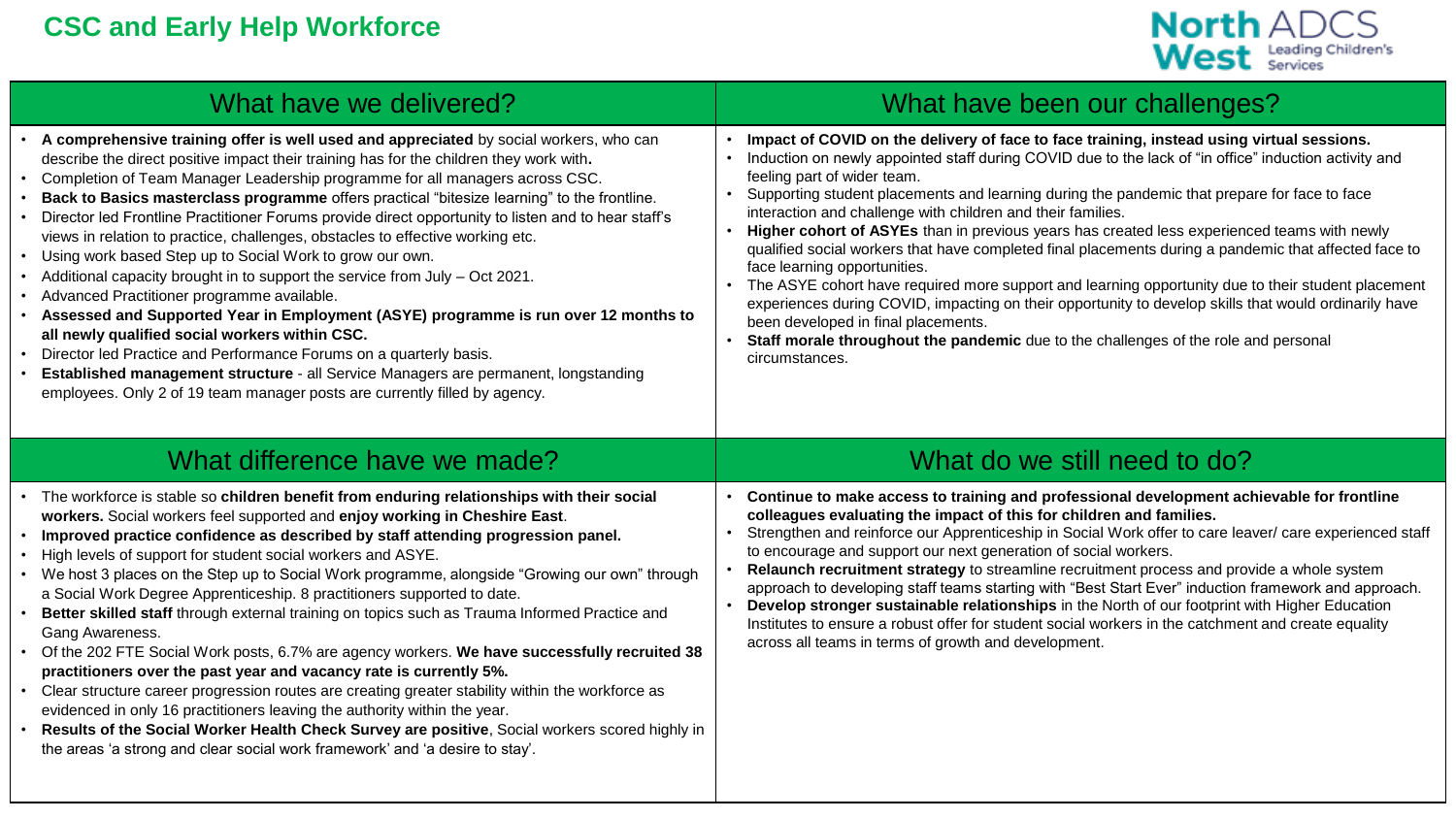

| What have we delivered?                                                                                                                                                                                                                                                                                                                                                                                                                                                                                                                                                                                                                                                                                                                                                                                                                                                                                                                                                                                                                                                                                                                                                                                                                                                                            | What have been our challenges?                                                                                                                                                                                                                                                                                                                                                                                                                                                                                                                                                                                                                                                                                                                                                                                                                                                                                                                                                                                                                                                                                                                 |
|----------------------------------------------------------------------------------------------------------------------------------------------------------------------------------------------------------------------------------------------------------------------------------------------------------------------------------------------------------------------------------------------------------------------------------------------------------------------------------------------------------------------------------------------------------------------------------------------------------------------------------------------------------------------------------------------------------------------------------------------------------------------------------------------------------------------------------------------------------------------------------------------------------------------------------------------------------------------------------------------------------------------------------------------------------------------------------------------------------------------------------------------------------------------------------------------------------------------------------------------------------------------------------------------------|------------------------------------------------------------------------------------------------------------------------------------------------------------------------------------------------------------------------------------------------------------------------------------------------------------------------------------------------------------------------------------------------------------------------------------------------------------------------------------------------------------------------------------------------------------------------------------------------------------------------------------------------------------------------------------------------------------------------------------------------------------------------------------------------------------------------------------------------------------------------------------------------------------------------------------------------------------------------------------------------------------------------------------------------------------------------------------------------------------------------------------------------|
| Strong LA response to the demands of COVID on schools - influence and impact of the<br>Education Recovery Group (ERG) has been widespread and highly valued by schools.<br>Continuation of the strategic school improvement support to all schools regardless of status. A<br>$\bullet$<br>dedicated intervention programmes for curriculum recovery allows schools to identify areas of<br>greatest need from a diverse range of offers.<br>Detailed local and regional alignment of school improvement (SI) partnerships including<br>Teaching Hubs, maths and English hubs and making best use of commissioned services.<br>Early years – dedicated support for early adopters has proved invaluable and plans in place to now<br>share this learning to all schools.<br>Strong support for safeguarding across all settings with high levels of buyback from schools<br>for dedicated safeguarding team.<br>Positive outcomes achieved in terms of pupil place planning, high first preference allocations and<br>extensive programme of capital investment into school infrastructure.<br>Positive work to promote attendance and reduce the number of children missing education.<br>Proactive work to intervene and meet with families where they are opting to electively home<br>educate. | Maintaining strategic school improvement with school leaders during COVID where day to day<br>operational needs significantly add pressures on leaders.<br>Understanding the value and systematic inspections of schools via Ofsted during COVID.<br>Continuing to make the best use of a fragmented SI landscape with the emergence of Teaching<br>School Hubs and other related regional and national programmes.<br>Management of LA staffing teams where limited resources have had to be deployed to meeting<br>national initiatives - e.g. COVID, Afghanistan resettlement.<br>Changes to our local governance arrangements with a move to a councillor led committee system<br>for strategic decision making within the council.<br>Increasing challenges of referrals for children missing education and the requests for elective home<br>education.<br>Managing the overall demands on school leaders to continue to respond to the COVID agenda -<br>wellbeing of staff and leaders of continuing concern.<br>Increasing complexities of children with mental health concerns which directly impacts of school<br>attendance rates. |
| What difference have we made?                                                                                                                                                                                                                                                                                                                                                                                                                                                                                                                                                                                                                                                                                                                                                                                                                                                                                                                                                                                                                                                                                                                                                                                                                                                                      | What do we still need to do?                                                                                                                                                                                                                                                                                                                                                                                                                                                                                                                                                                                                                                                                                                                                                                                                                                                                                                                                                                                                                                                                                                                   |
| Schools have provided outstanding levels of support to the work of the dedicated COVID team<br>who provide coordinated responses to very challenging situations.<br>Providing all schools with a diverse range of school improvement programmes which best<br>coordinate the local, regional, and national providers and deliver sustainable improvements for<br>school leaders.<br>Very high satisfaction from parents in terms of being able to attend a local school of their choice.<br>Voluntary 2021 primary data collection has allowed for ongoing performance analysis and support<br>to schools - significantly above national response rate.<br>Clear process in place for children reported to be missing from education leading to an increase in<br>cases located and moved on within a 12-week period.<br>Strong support for the Afghanistan resettlement scheme in securing places in schools for all<br>families involved- recognised as best practice by Home Office.<br>Prevention of the permanent exclusion of children with EHCPs and primary age children.<br>Strong outcomes and support for our cared for children through the Virtual School.                                                                                                                            | Further support schools in curriculum recovery which increased focus on foundation subjects to<br>develop greater subject knowledge and curriculum planning.<br>Establish a behaviour strategy to address behaviour support within schools.<br>Review the governance arrangement locally for school improvement to build on the successful<br>operation of the Education Recovery Group.<br>• Repurpose early years support through better use of national best practice.                                                                                                                                                                                                                                                                                                                                                                                                                                                                                                                                                                                                                                                                      |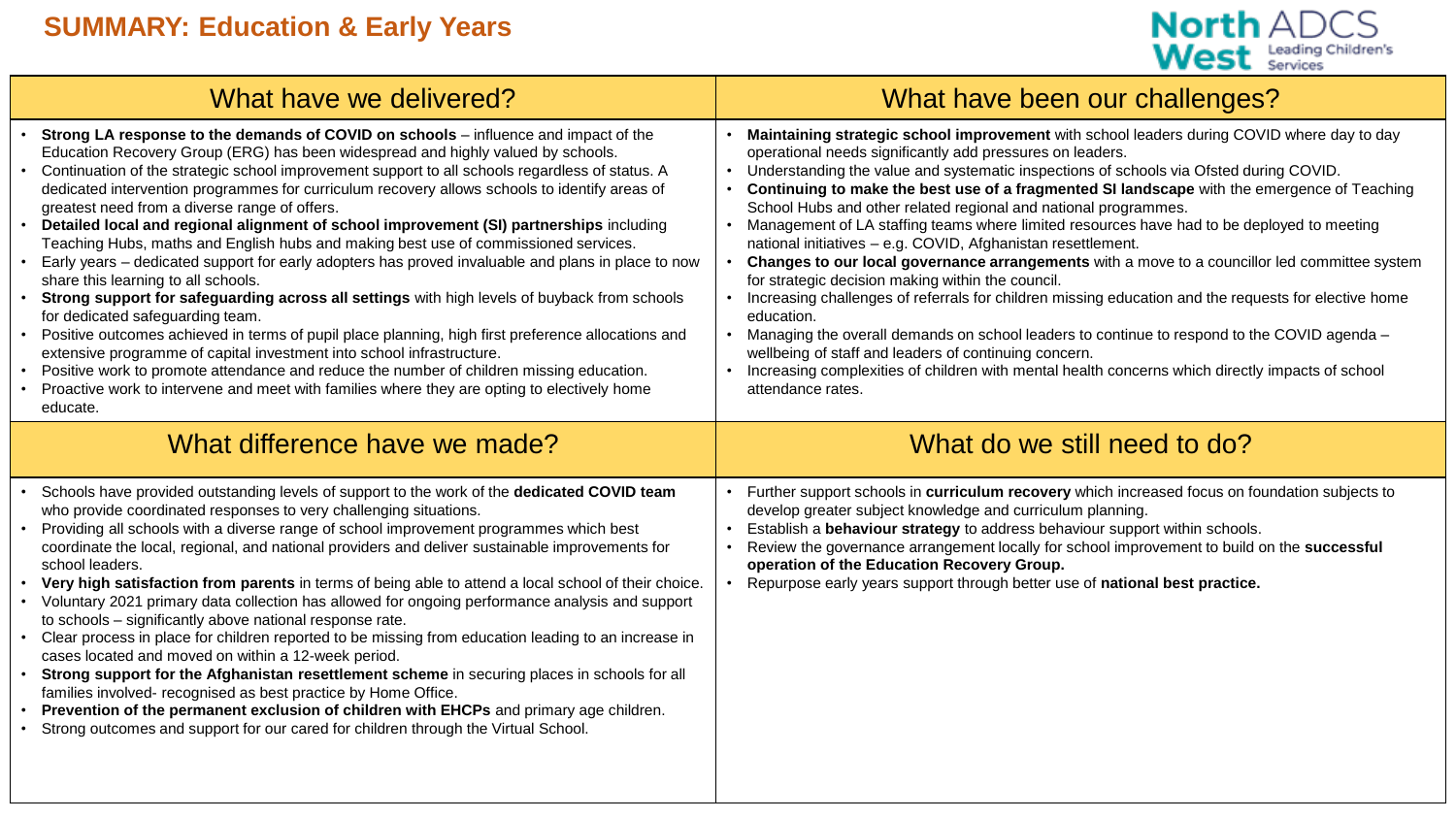

| What have we delivered?                                                                                                                                                                                                                                                                                                                                                                                                                                                                                                                                                                                                                                                                                                                                                                                                                                                                                                                                                                                                                                                                                                                                                                                                                                                                                                          | What have been our challenges?                                                                                                                                                                                                                                                                                                                                                                                                                                                                                                                                                                                                                                                                                                                                                                                              |
|----------------------------------------------------------------------------------------------------------------------------------------------------------------------------------------------------------------------------------------------------------------------------------------------------------------------------------------------------------------------------------------------------------------------------------------------------------------------------------------------------------------------------------------------------------------------------------------------------------------------------------------------------------------------------------------------------------------------------------------------------------------------------------------------------------------------------------------------------------------------------------------------------------------------------------------------------------------------------------------------------------------------------------------------------------------------------------------------------------------------------------------------------------------------------------------------------------------------------------------------------------------------------------------------------------------------------------|-----------------------------------------------------------------------------------------------------------------------------------------------------------------------------------------------------------------------------------------------------------------------------------------------------------------------------------------------------------------------------------------------------------------------------------------------------------------------------------------------------------------------------------------------------------------------------------------------------------------------------------------------------------------------------------------------------------------------------------------------------------------------------------------------------------------------------|
| Between 20-25 Headteachers new to HT leadership role have been supported /mentored,<br>giving positive feedback on impact of this formal and informal support package.<br>Primary data collection has allowed participating schools to be able to benchmark themselves<br>against local and available national datasets and therefore be able to strengthen their areas of<br>focus within own school development planning.<br>Real impact being seen on engagement in sustainable maths leadership in supported schools,<br>programmes now are focused upon longer term curriculum recovery.<br>Progression as an LA to coordinating sector lead working for real local impact, structured<br>$\bullet$<br>programmes through English hub for early reading and phonics.<br>Remote curriculum reviews completed in targeted vulnerable schools, (RI). Impact has been<br>seen in those who then experienced Ofsted monitoring.<br>Director of Education visits / remote meetings to new HTs have been well received.<br>$\bullet$<br>Continued deployment of National Leaders of Education (NLEs) and National Leaders of<br>Governance (NLG) in targeted schools – replacement of ineffective leads has led to clear<br>improvements in practice.                                                                              | Lack of clarity of emerging Teaching Hub role and functions.<br>Lack of flexibility in national school to school support programme - availability of system leaders<br>and not supporting single Requires Improvement (RI) schools.<br>Concerns over the intention of national school improvement packages of support which potentially<br>directs schools towards academisation.<br>Whilst successful in voluntary data collection, certain vulnerable schools have not contributed.<br>Challenges of not being able to undertake in-school monitoring to see experience of learners directly.<br>Curriculum coverage, ensuring schools have a focus on the breadth of learner experiences.<br>Potential changes to national school improvement grant funding going forward and the requirement<br>to de-delegate funding. |
| What difference have we made?                                                                                                                                                                                                                                                                                                                                                                                                                                                                                                                                                                                                                                                                                                                                                                                                                                                                                                                                                                                                                                                                                                                                                                                                                                                                                                    | What do we still need to do?                                                                                                                                                                                                                                                                                                                                                                                                                                                                                                                                                                                                                                                                                                                                                                                                |
| Primary data collection for 2021. 70 schools (63% of our learners). Key headlines were:<br>13% drop in EY literacy compared to 2019. 10% drop in maths.<br>$\bullet$<br>7% drop in writing at KS1 and 8ppt drop at end of KS2.<br>Reading up 5% at end of KS2.<br>$\bullet$<br>• Vulnerable groups: free school meal boys have seen largest impact on performance.<br>Dedicated packages of curriculum support for all sectors utilising a range of national and local<br>commissioned services. These include:<br>• Very strong Maths Hub interface with over 32 schools currently involved in sustainable leadership<br>development.<br>Strong engagement from schools for dedicated Education Endowment Foundation (EFF) led<br>programme for better supporting disadvantaged learners - 20 schools participating.<br>• Detailed early years training support for new EY framework with early adopters.<br>Comprehensive categorisation process of all schools.<br>Introduction of traded services for school attendance on top of statutory requirements which is<br>$\bullet$<br>targeted at at risk schools in sharing best practice and expectations.<br>Establishing whole school Mental Health Strategy with school leadership teams to support clear<br>$\bullet$<br>focus of support - all secondary schools engaged. | Widen curriculum recovery support to other subject leaders.<br>Establish full interface with all sector lead stakeholders to ensure coherent offer to our schools.<br>Further embed subject leadership in maths and English especially in terms of real impact on learner<br>outcomes.<br>Move to locality based monitoring of schools as part of categorisation process.<br>Undertake formalised meetings with school leaders in high priority schools.<br>Further strengthen our partnership working with our maintained sector of schools.                                                                                                                                                                                                                                                                               |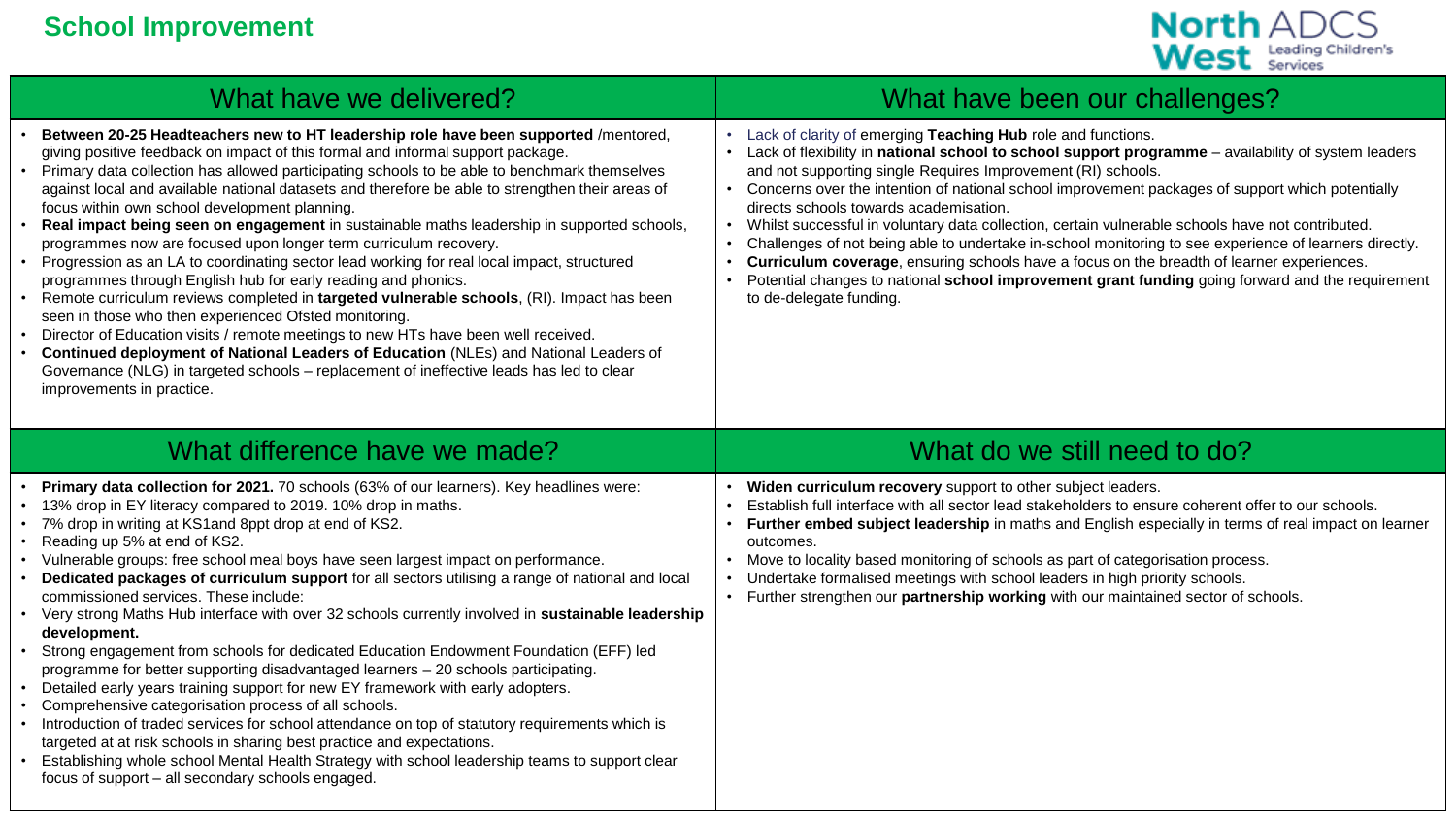#### **Governance & Quality Assurance (Including COVID)**



| What have we delivered?                                                                                                                                                                                                                                                                                                                                                                                                                                                                                                                                                                                                                                                                                                                                                                                                                                                                                                                                                                                                                                                                                                                                                                                                                                      | What have been our challenges?                                                                                                                                                                                                                                                                                                                                                                                                                                                                                                                                                                                                                                   |
|--------------------------------------------------------------------------------------------------------------------------------------------------------------------------------------------------------------------------------------------------------------------------------------------------------------------------------------------------------------------------------------------------------------------------------------------------------------------------------------------------------------------------------------------------------------------------------------------------------------------------------------------------------------------------------------------------------------------------------------------------------------------------------------------------------------------------------------------------------------------------------------------------------------------------------------------------------------------------------------------------------------------------------------------------------------------------------------------------------------------------------------------------------------------------------------------------------------------------------------------------------------|------------------------------------------------------------------------------------------------------------------------------------------------------------------------------------------------------------------------------------------------------------------------------------------------------------------------------------------------------------------------------------------------------------------------------------------------------------------------------------------------------------------------------------------------------------------------------------------------------------------------------------------------------------------|
| • Very strong support across all sectors for role, functions, and impact of Education Recovery<br>group (ERG) which has managed the ongoing support to schools in the management of COVID.<br>Dedicated COVID team of officer leads working in harmony with dedicated Public Health leads to<br>$\bullet$<br>shape local policies and practice. Dedicated COVID points of contact for all stakeholders.<br>• Role of this function has widened to include impact on wider programmes to avoid duplication -<br>e.g. Winter Support Grant and Summer school / Holiday Activity Fund.<br>Strong relationship with the Regional Schools Commissioners (RSC) leads and communication<br>channels up into the system.<br>Strong and effective relationships with School Associations through attendance and joint<br>decision making at association meetings throughout the year.<br>Strong partnership governance of key curriculum forums - Maths Hub, English Hub and Teaching<br>Hub.<br>Delivery of directors report to all schools with focus on school governors and meeting their training<br>$\bullet$<br>needs.<br>Emergence of targeted work to develop increased governance of key workstreams $-$ e.g. multi-<br>academy trusts (MAT) relationships. | Coordination and management of national COVID messages within a local context - timeliness<br>of national guidance.<br>Whilst knowledge and delivery methods of maintained sector can be influenced, challenges of having<br>$\bullet$<br>quality monitoring of academies remains a concern.<br>Ensuring feedback from school leaders and LA Officers around COVID is heard and impacts on future<br>policy guidance.<br>Maintaining strategic school improvement themes in the face of demanding COVID pressures on<br>school leaders.<br>Ability to quality assure face to face activities in schools to see and experience the learning journey of<br>pupils. |
| What difference have we made?                                                                                                                                                                                                                                                                                                                                                                                                                                                                                                                                                                                                                                                                                                                                                                                                                                                                                                                                                                                                                                                                                                                                                                                                                                | What do we still need to do?                                                                                                                                                                                                                                                                                                                                                                                                                                                                                                                                                                                                                                     |
| Impact of ERG has been extremely strong in shaping local COVID decision making and local                                                                                                                                                                                                                                                                                                                                                                                                                                                                                                                                                                                                                                                                                                                                                                                                                                                                                                                                                                                                                                                                                                                                                                     | Continue to use the ERG meetings as an essential forum for management of COVID and associated                                                                                                                                                                                                                                                                                                                                                                                                                                                                                                                                                                    |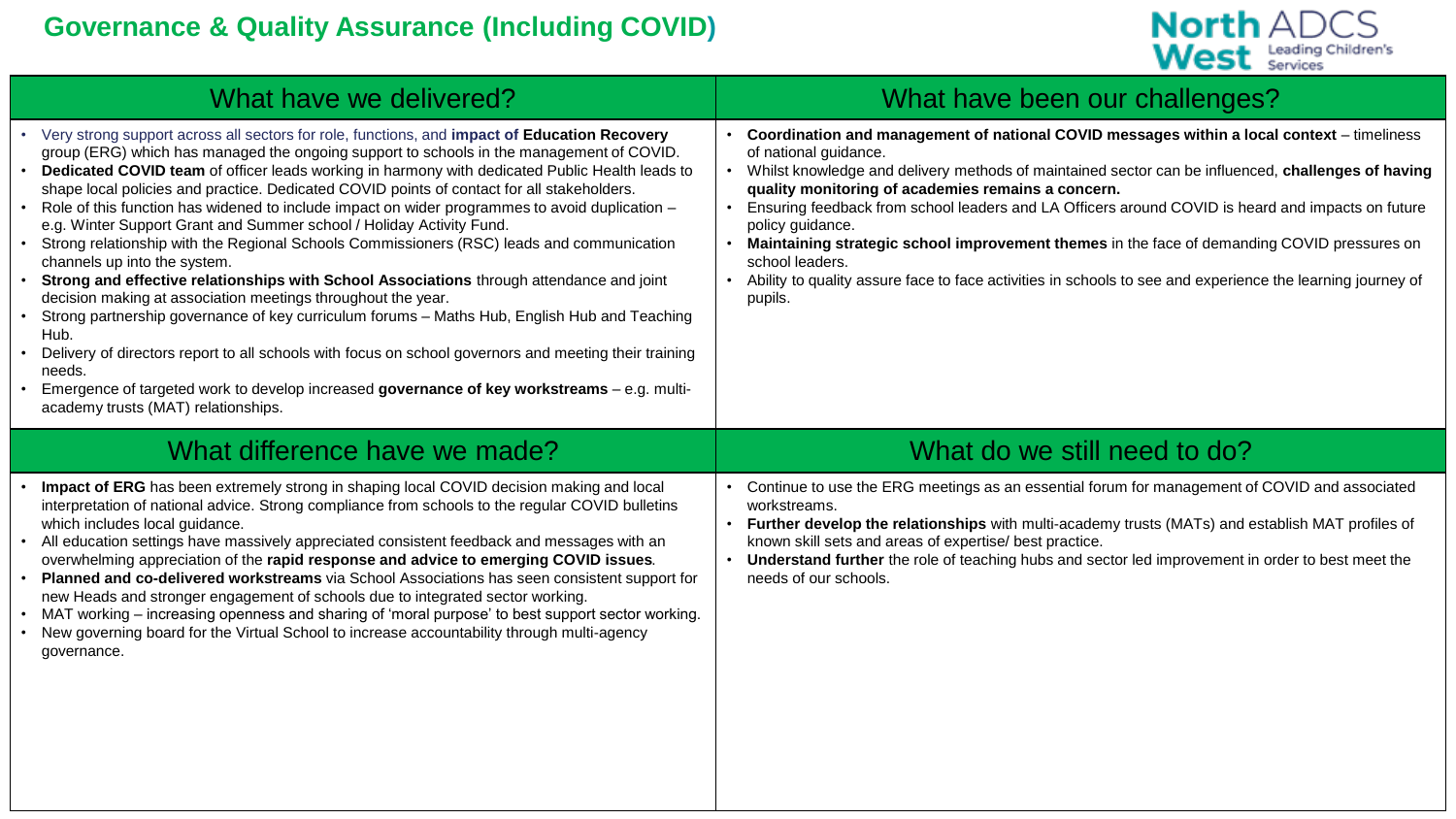

| What have we delivered?                                                                                                                                                                                                                                                                                                                                                                                                                                                                                                                                                                                                                                                                                                                                                                                                                                                                                                                                                                                                                                                                                                                                                                                                                                                                                                                                                                  | What have been our challenges?                                                                                                                                                                                                                                                                                                                                                                                                                                                                                                                                                                                                                                                                                                                                                                                                        |
|------------------------------------------------------------------------------------------------------------------------------------------------------------------------------------------------------------------------------------------------------------------------------------------------------------------------------------------------------------------------------------------------------------------------------------------------------------------------------------------------------------------------------------------------------------------------------------------------------------------------------------------------------------------------------------------------------------------------------------------------------------------------------------------------------------------------------------------------------------------------------------------------------------------------------------------------------------------------------------------------------------------------------------------------------------------------------------------------------------------------------------------------------------------------------------------------------------------------------------------------------------------------------------------------------------------------------------------------------------------------------------------|---------------------------------------------------------------------------------------------------------------------------------------------------------------------------------------------------------------------------------------------------------------------------------------------------------------------------------------------------------------------------------------------------------------------------------------------------------------------------------------------------------------------------------------------------------------------------------------------------------------------------------------------------------------------------------------------------------------------------------------------------------------------------------------------------------------------------------------|
| Since January 2021 to January 2022 there has been a total of 17,860 children and 23,643 adults<br>accessing Early Start Services through a Children's Centre.<br>• A universal and targeted offer of training is available for all providers, during Q2 the EY Service<br>have delivered 18 training courses with a total of 246 delegates attending.<br>Early Start service adapted their delivery to meet the needs of families during COVID by offering<br>virtual sessions as well as new sessions in line with government guidance.<br>Comprehensive online universal training offer that has included Communication and Language<br>(C&L), SEND, Personal, Social and Emotional Development (PSED), Safeguarding, EYFS<br>Reforms, Ofsted.<br>Introduction of practitioner consultations with specialist SLT/practitioners for Speech,<br>Language and Communication Needs (SLCN) and PSED in partnership with Cheshire Wirral<br>Partnership.<br>Communication Matters Programme of Support delivered by members of the Early Start team and<br>$\bullet$<br>Specialist Speech and Language Therapists (SaLT) to 19 settings in areas of high social<br>deprivation; these include 11 maintained nurseries (MN).<br>Worked with the EY SEND Specialist Support to produce a draft (SLCN) Pathway for 0-5s.<br>• Launched the consultation for the Cheshire East SLCN 0-5 Pathway. | Continuing to deliver a service through COVID given that many of the buildings and services were not<br>able to operate effectively, however, the team overcame those by delivering in a different way.<br>Moving to online training and support for EY settings; however, training has still been well attended and<br>this will continue alongside face to face opportunities when they resume.<br>Lack of face to face support for some EY settings due to COVID restrictions.<br>Implementing the new statutory EY Reforms across all sectors.<br>Responding to the increasing numbers of children who require additional support.<br>Ensuring all EY providers in Cheshire East access the universal training offer to provide high quality<br>early education and care.<br>Implications of the new Ofsted Inspection Framework. |
|                                                                                                                                                                                                                                                                                                                                                                                                                                                                                                                                                                                                                                                                                                                                                                                                                                                                                                                                                                                                                                                                                                                                                                                                                                                                                                                                                                                          |                                                                                                                                                                                                                                                                                                                                                                                                                                                                                                                                                                                                                                                                                                                                                                                                                                       |
| What difference have we made?                                                                                                                                                                                                                                                                                                                                                                                                                                                                                                                                                                                                                                                                                                                                                                                                                                                                                                                                                                                                                                                                                                                                                                                                                                                                                                                                                            | What do we still need to do?                                                                                                                                                                                                                                                                                                                                                                                                                                                                                                                                                                                                                                                                                                                                                                                                          |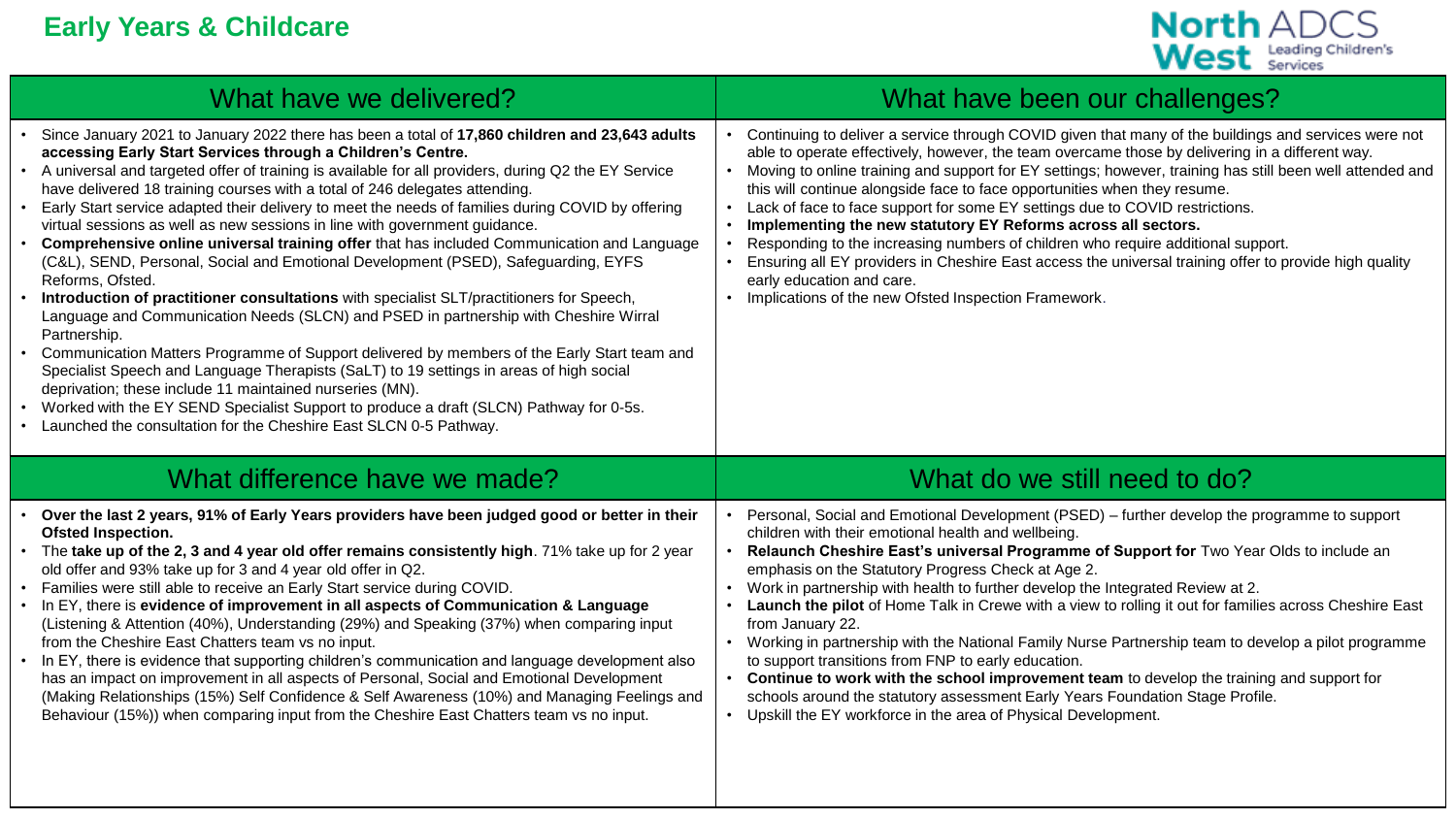

| What have we delivered?                                                                                                                                                                                                                                                                                                                                                                                                                                                                                                                                                                                                                                                                                                                                                                                                                                                                                                                                                                                                                                                                                                                                                                                                                                                                                              | What have been our challenges?                                                                                                                                                                                                                                                                                                                                                                                                                                                                                                                                                                                                                                                                                                                                                                                                                                                                                                                                                                                                                                                                        |
|----------------------------------------------------------------------------------------------------------------------------------------------------------------------------------------------------------------------------------------------------------------------------------------------------------------------------------------------------------------------------------------------------------------------------------------------------------------------------------------------------------------------------------------------------------------------------------------------------------------------------------------------------------------------------------------------------------------------------------------------------------------------------------------------------------------------------------------------------------------------------------------------------------------------------------------------------------------------------------------------------------------------------------------------------------------------------------------------------------------------------------------------------------------------------------------------------------------------------------------------------------------------------------------------------------------------|-------------------------------------------------------------------------------------------------------------------------------------------------------------------------------------------------------------------------------------------------------------------------------------------------------------------------------------------------------------------------------------------------------------------------------------------------------------------------------------------------------------------------------------------------------------------------------------------------------------------------------------------------------------------------------------------------------------------------------------------------------------------------------------------------------------------------------------------------------------------------------------------------------------------------------------------------------------------------------------------------------------------------------------------------------------------------------------------------------|
| • A voluntary EY, KS1, and KS2 data collection was initiated by the LA with 70 schools taking part,<br>covering 63% of pupils across CE packages of leadership support in vulnerable schools where<br>there were leadership concerns/absence. Brokered support from experienced Executive HT or<br>strong system leadership in order to provide stability and address key areas for improvement.<br>• Strong curriculum support for key core subjects and vulnerable groups brokered through maths<br>hub and EEF system leads.<br>• Structure 'New to Headteacher' mentor programme for 15+ schools throughout the year with<br>bespoke training and individual support/advice via experienced school leader.<br>• LA led curriculum reviews (remote learning) in vulnerable maintained schools with RI Ofsted<br>judgement to monitored school systems.<br>• Learning bulletins to all schools which outline all local, regional, and national workstreams focused<br>upon curriculum recovery.<br>• Strong and effective liaison with Ofsted in terms of briefings/training for schools.<br>School categorisation for all primaries with databank of comments both positive and negative.<br>Continued and extended roll out of targeted mental health and wellbeing programme co-funded<br>with Health services. | Lack of ability to influence certain national intervention programmes such as academic mentor<br>scheme and Tuition programme. Long waiting times and failure to secure tutors through identified<br>agencies.<br>Management of initiatives and ensuring the right programmes of support are targeted to the right<br>schools resulting in an overload of information.<br>Direct access into schools to undertake essential monitoring via face to face meetings and review of<br>processes happening in classrooms.<br>Ability to follow up on training and support packages due to pressure on school leaders to manage<br>COVID compared to curriculum development.<br>Absence of up to date data, whilst voluntary data collection was strong, not all schools participated,<br>and some vulnerable schools did not partake.<br>Transition from KS2 - 3 due to impact of COVID on ability of face to face transition events.<br>Ensuring curriculum recovery happens in all subject areas and not just the core.<br>Managing Ofsted monitoring as some schools have been overwhelmed with visits. |
| What difference have we made?                                                                                                                                                                                                                                                                                                                                                                                                                                                                                                                                                                                                                                                                                                                                                                                                                                                                                                                                                                                                                                                                                                                                                                                                                                                                                        | What do we still need to do?                                                                                                                                                                                                                                                                                                                                                                                                                                                                                                                                                                                                                                                                                                                                                                                                                                                                                                                                                                                                                                                                          |
| <b>Primary dataset</b> – all participating schools have received a bespoke dataset of their results with<br>comparisons against national, North West and local clusters in order to inform areas of<br>achievement and areas for improvement.<br>Strong positive feedback and impact from new HT on mentor programme and the ability to<br>have sounding board to help shape decision making and accountability.<br>Packages of leadership support have allowed critical schools to recover and regained local<br>confidence in the school community.<br>• Clear impact on LA Curriculum reviews (Remote Learning) in schools who had subsequent<br>Ofsted monitoring visits. Positive reporting shows benefit of these reviews.<br>• Curriculum support packages in Maths, English and disadvantaged have focused upon<br>sustainable curriculum recovery and building confidence in middle leaders.<br>• Positive feedback that the Learning Bulletin has made schools leaders aware of critical intervention<br>programmes and allowed easy access to essential data/programmes of support.                                                                                                                                                                                                                       | Curriculum recovery to extend the reach of programmes of support to include a wider coverage of<br>subjects. Ofsted subject briefings are an example of the programme of support we are making<br>available to schools.<br>Shape intervention packages of support to meet the highest levels of need using available local<br>datasets, e.g. impact of lower performance in writing across the primary phases.<br>Continue to support new HT's and those in the early years of their leadership careers to feel well<br>supported and have structured programmes of support.<br>Respond to the demands of Ofsted and re-start of inspections.<br>Make continued improvements in managing the fragmented S2S support programmes especially in<br>terms of role of the teaching school.<br>Harnessing the relationships between academy MATS and maintained sector. Positive steps being<br>taken to establish meaningful systems for the benefit of pupils, not systems.                                                                                                                               |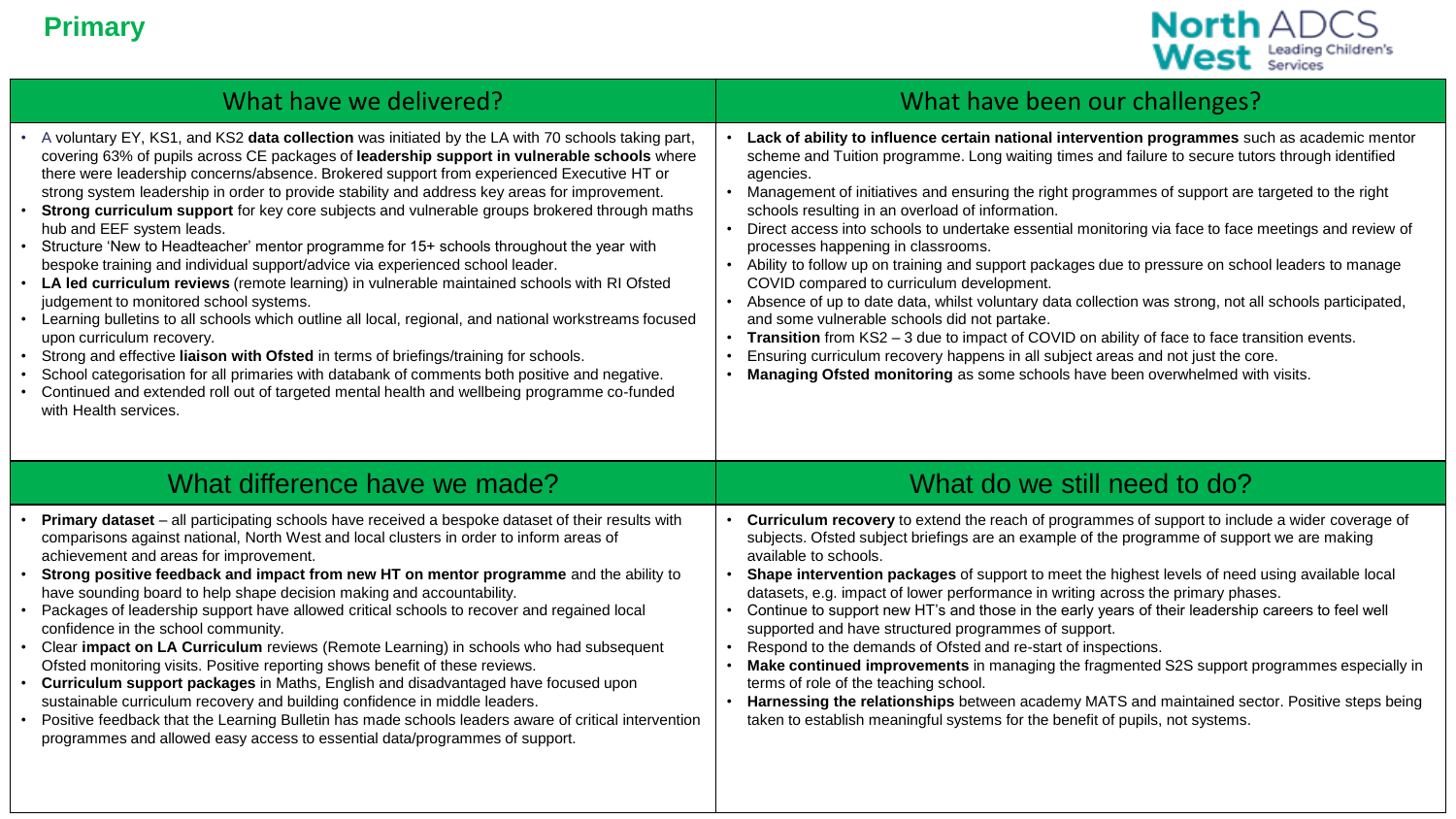#### **Secondary**



| What have we delivered?                                                                                                                                                                                                                                                                                                                                                                                                                                                                                                                                                                                                                                                                                                                                                                                                                                                                                                                                                                                                                                                                                                                                                                                                                                     | What have been our challenges?                                                                                                                                                                                                                                                                                                                                                                                                                                                                                                                                                                                                                                                                                                                                                                                                                                                                                                                                                        |
|-------------------------------------------------------------------------------------------------------------------------------------------------------------------------------------------------------------------------------------------------------------------------------------------------------------------------------------------------------------------------------------------------------------------------------------------------------------------------------------------------------------------------------------------------------------------------------------------------------------------------------------------------------------------------------------------------------------------------------------------------------------------------------------------------------------------------------------------------------------------------------------------------------------------------------------------------------------------------------------------------------------------------------------------------------------------------------------------------------------------------------------------------------------------------------------------------------------------------------------------------------------|---------------------------------------------------------------------------------------------------------------------------------------------------------------------------------------------------------------------------------------------------------------------------------------------------------------------------------------------------------------------------------------------------------------------------------------------------------------------------------------------------------------------------------------------------------------------------------------------------------------------------------------------------------------------------------------------------------------------------------------------------------------------------------------------------------------------------------------------------------------------------------------------------------------------------------------------------------------------------------------|
| Support and coordination of summer schools especially in terms of close liaison with HAF<br>process to avoid duplication.<br>Sector led support funded by the LA for new to Secondary Headship.<br>Brokered support into schools where emerging leadership concerns.<br>Positive liaison with MAT leads on best managing sector support and relationships between<br>academies and maintained schools.<br>• Learning Bulletins to all schools which outline all local and regional workstreams.<br>Significant work across schools to respond to growing demands for secondary school places,<br>linking school expansions and curriculum needs.<br>• Strong curriculum support for key core subjects and vulnerable groups brokered through maths hub<br>and EEF system leads with a strong update to programmes.<br>• Transition support to secondary schools - purchase of transition resources by LA.<br>Strong and effective liaison with Ofsted in terms of briefings/training for schools.<br>School categorisation for all secondary schools with bank of comments to show successes and<br>alerts.<br>• Continued to fund coordinator for return to education; focus upon supporting mental health<br>strategies- all secondary schools accessing. | Lack of ability to influence certain national intervention programmes such as academic mentor<br>scheme and Tuition programme. Long waiting times and failure to secure tutors through identified<br>agencies.<br>Management of initiatives and ensuring the right programmes of support are targeted to the right<br>schools, resulting in an overload of information.<br>Direct access into schools to undertake essential monitoring via face to face meetings and review of<br>processes happening in classrooms.<br>Ability to follow up on training and support packages due to pressure on school leaders to manage<br>COVID compared to curriculum development.<br>Absence of up to date data, whilst result day conversations with leaders was positive, no details or<br>analysis hampers bespoke packages of support and intervention.<br>Ensuring curriculum recovery happens in all subject areas and not just the core.<br>Some academy trusts becoming 'more distant'. |
| What difference have we made?                                                                                                                                                                                                                                                                                                                                                                                                                                                                                                                                                                                                                                                                                                                                                                                                                                                                                                                                                                                                                                                                                                                                                                                                                               | What do we still need to do?                                                                                                                                                                                                                                                                                                                                                                                                                                                                                                                                                                                                                                                                                                                                                                                                                                                                                                                                                          |
|                                                                                                                                                                                                                                                                                                                                                                                                                                                                                                                                                                                                                                                                                                                                                                                                                                                                                                                                                                                                                                                                                                                                                                                                                                                             |                                                                                                                                                                                                                                                                                                                                                                                                                                                                                                                                                                                                                                                                                                                                                                                                                                                                                                                                                                                       |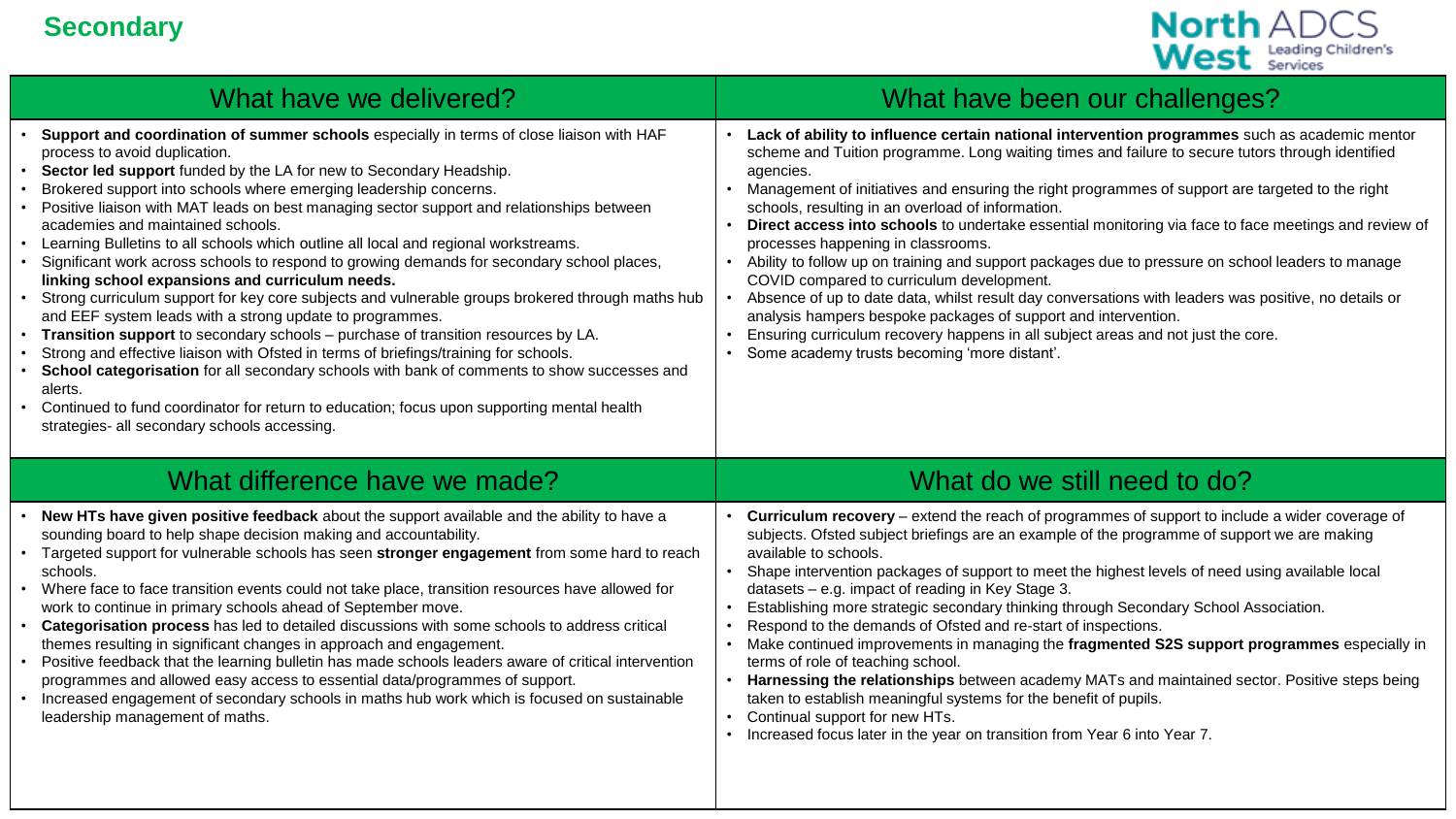#### **Post 16 Education, Employment & Training (EET)**



| What have we delivered?                                                                                                                                                                                                                                                                                                                                                                                                                                                                                                                                                                                                                                                                                                                                                                                                                                                                                                                                                                                                                                                     | What have been our challenges?                                                                                                                                                                                                                                                                                                                                                                                                                                                                                                                   |
|-----------------------------------------------------------------------------------------------------------------------------------------------------------------------------------------------------------------------------------------------------------------------------------------------------------------------------------------------------------------------------------------------------------------------------------------------------------------------------------------------------------------------------------------------------------------------------------------------------------------------------------------------------------------------------------------------------------------------------------------------------------------------------------------------------------------------------------------------------------------------------------------------------------------------------------------------------------------------------------------------------------------------------------------------------------------------------|--------------------------------------------------------------------------------------------------------------------------------------------------------------------------------------------------------------------------------------------------------------------------------------------------------------------------------------------------------------------------------------------------------------------------------------------------------------------------------------------------------------------------------------------------|
| Engagement with colleges to develop local advice/guidance through the ERG.<br>Innovative practices to address challenges of COVID on vulnerable groups including work<br>based learning support for adults through Education and Skills Funding Agency (ESFA) grants.<br>Increasing engagement through the Local Employment Partnership (LEP) with emerging<br>strategic themes.<br>Stronger engagement with 'The Pledge' initiatives across the borough.<br>Online forums for young people - included job search, self-confidence, interview preparation.<br>Launch of computers for kids scheme with increasing engagement of employers.<br>Dedicated English to Speakers of Other Languages (ESOL) support for Afghanistan resettlement<br>scheme.<br>Worked with colleges and post 16 providers to engage in virtual and face to face transition visits.<br>Journey First programme is supporting those over the age of 15 into EET via ESF funding.<br>Strong offer of support for Post 16 cared for /care leavers through dedicated virtual school<br>dedicated team. | • COVID impact on uptake of commissioned adult learning courses. Loss of face to face sessions<br>has impacted on update for accredited and non-accredited courses.<br>Ability to undertake quality assurance visits to gain first hand experiences from settings.<br>Challenges of sourcing appropriate venues and re-establishing confidence of vulnerable adults to<br>return to accredited and non-accredited courses.<br>Abilities of adult groups to effectively use remote learning forums.                                               |
| What difference have we made?                                                                                                                                                                                                                                                                                                                                                                                                                                                                                                                                                                                                                                                                                                                                                                                                                                                                                                                                                                                                                                               | What do we still need to do?                                                                                                                                                                                                                                                                                                                                                                                                                                                                                                                     |
| Journey First has over 200 starts on the programme to date of participants looking for work and<br>training, with early successes in voluntary work, employment, and college.<br>NEET young people remains low at 2.3% with less than 180 out of a cohort of 7,000. Not known<br>stands at 0.05% with 97.2% Year 12 in learning and 95.1% Year 13 in learning.<br>100% of September Guarantee recorded for 2021 - 99.5% are positive EET outcomes.<br>Significant increase in our Supported Internship offer, with successful outcomes.<br>Strong further education performance in 2021: Cheshire's largest further education college<br>achieved a 100% across all 30 A Level subjects.<br>ESFA Adult learning Outcomes remain strong: 105 courses, 1657 enrolments, retention 90%, pass<br>rate 99%.<br>The reach of the Pledge programme has been successful with young people accessing<br>information employers via range of remote forums, as show in data below                                                                                                      | Broaden the offer and work in the Pledge and Journey First to look at more 'first step' options into<br>work, with employers offering job tasters, work experience etc.<br>• Further develop interface with further education sector leads to integrate strategic programmes and<br>liaison with the LEP.<br>Allocate more NEET (not in education, employment, and training) young people a Journey First<br>Advisor.<br>Strengthen council opportunities for care leavers and SEND pupils through apprenticeships and<br>supported internships. |
| Number of Viewers<br>15,361<br>Live Chat interactions on the night<br>4,230<br>On Demand Views within 12 hours of the event<br>19,407<br>31,507<br>Page visits (since page was launched)                                                                                                                                                                                                                                                                                                                                                                                                                                                                                                                                                                                                                                                                                                                                                                                                                                                                                    |                                                                                                                                                                                                                                                                                                                                                                                                                                                                                                                                                  |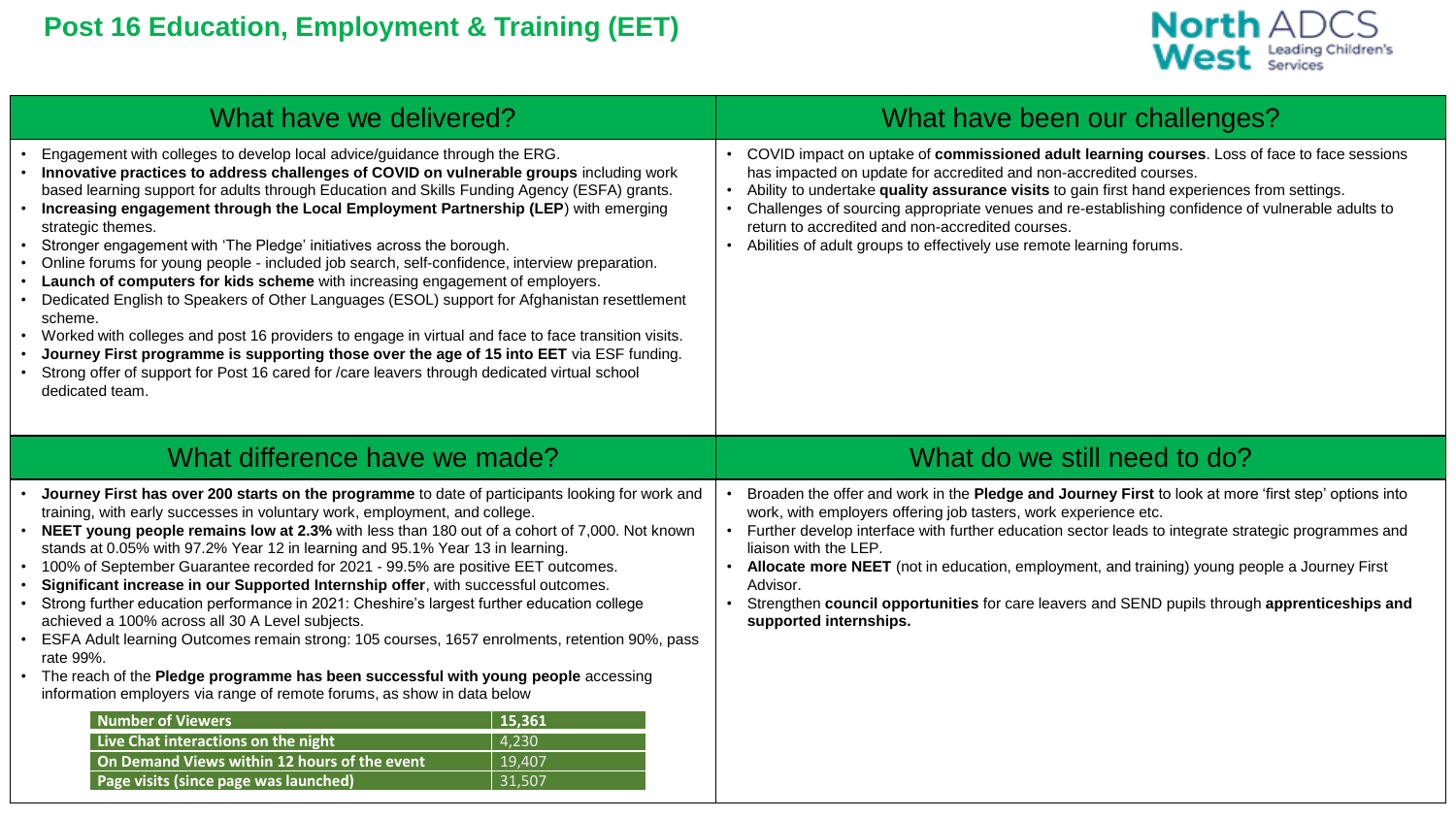

| What have we delivered?                                                                                                                                                                                                                                                                                                                                                                                                                                                                                                                                                                                                                                                                                                                                                                                                                                                                                                                                                                                                                                                                                                                                                                                                                                                                              | What have been our challenges?                                                                                                                                                                                                                                                                                                                                                                                                                                                                                                                                                                  |
|------------------------------------------------------------------------------------------------------------------------------------------------------------------------------------------------------------------------------------------------------------------------------------------------------------------------------------------------------------------------------------------------------------------------------------------------------------------------------------------------------------------------------------------------------------------------------------------------------------------------------------------------------------------------------------------------------------------------------------------------------------------------------------------------------------------------------------------------------------------------------------------------------------------------------------------------------------------------------------------------------------------------------------------------------------------------------------------------------------------------------------------------------------------------------------------------------------------------------------------------------------------------------------------------------|-------------------------------------------------------------------------------------------------------------------------------------------------------------------------------------------------------------------------------------------------------------------------------------------------------------------------------------------------------------------------------------------------------------------------------------------------------------------------------------------------------------------------------------------------------------------------------------------------|
| • High level of parental preference met, 98.4% of CE residents received an offer of a preference<br>school for Reception and 97.9% for Year 7.<br>Delivery of training sessions for schools on new Admissions Code.<br>Expansion of the Transport team to include roles working directly with Social Care and SEND to<br>support the transport needs of our most vulnerable children.<br>School Organisation – currently overseeing a significant number of Basic Need schemes to provide<br>1050 new places across key planning areas. In addition to this we have produced a five year capital<br>strategy to address the sufficiency of places across priority areas, this includes for the provision of<br>new primary schools, further expansion of secondary places and additional SEN provision.<br>• £70 million has been invested into capital schemes to increase capacity of school places across<br>the borough, since September 2019 we have delivered 345 additional primary places and 650<br>secondary places.<br>• The School Organisation Team also have delivered a wide range of schemes to the value of £6<br>million in improving the condition of our maintained school infrastructure.<br>. This capacity building extends to include new SEN provisions - a further £10.4m. | Managing Admissions round and Offer Day remotely.<br>Pressure at peak times for applications.<br>Introduction of new Admissions Code for September 2021 requiring already determined admissions<br>arrangements to be varied.<br>Delivering schemes with ever increasing costs.<br>Keeping buildings operational and safe with limited funding to address condition issues.<br>Correctly forecasting/assessing need against ongoing new housing development.<br>Ensuring that S106 requests for contributions are successful.<br>• Meeting parents expectations in timely delivery of projects. |
| What difference have we made?                                                                                                                                                                                                                                                                                                                                                                                                                                                                                                                                                                                                                                                                                                                                                                                                                                                                                                                                                                                                                                                                                                                                                                                                                                                                        | What do we still need to do?                                                                                                                                                                                                                                                                                                                                                                                                                                                                                                                                                                    |
| • Increased capacity in schools in terms of providing additional places has resulted in the very high<br>% figures in meeting parental preferences.<br>Maintained schools have been able to benefit from COVID capital support to the value of £125K.<br>Increased Special School capacity as well as new SEN resource provisions have been opened<br>and are in the process of being constructed and opened as part of the SEN sufficiency work.<br>. The LA has initiated and funded a new SEN provision - referred to as Enhanced Mainstream to<br>reduce the demand for EHCPs or change of placements.<br>Education Directorate on track to deliver 250+ special school places – committed budgets of £12<br>$\bullet$<br>million. This provides local provision to meet local levels of need.                                                                                                                                                                                                                                                                                                                                                                                                                                                                                                   | Implementation and funding of Carbon neutral strategy within projects.<br>Ongoing review of SEN place requirements and delivery of additional places within this sector.<br>$\bullet$<br>Consistency of placements decision making and access to training.<br>Extension of SEN monitoring regime.                                                                                                                                                                                                                                                                                               |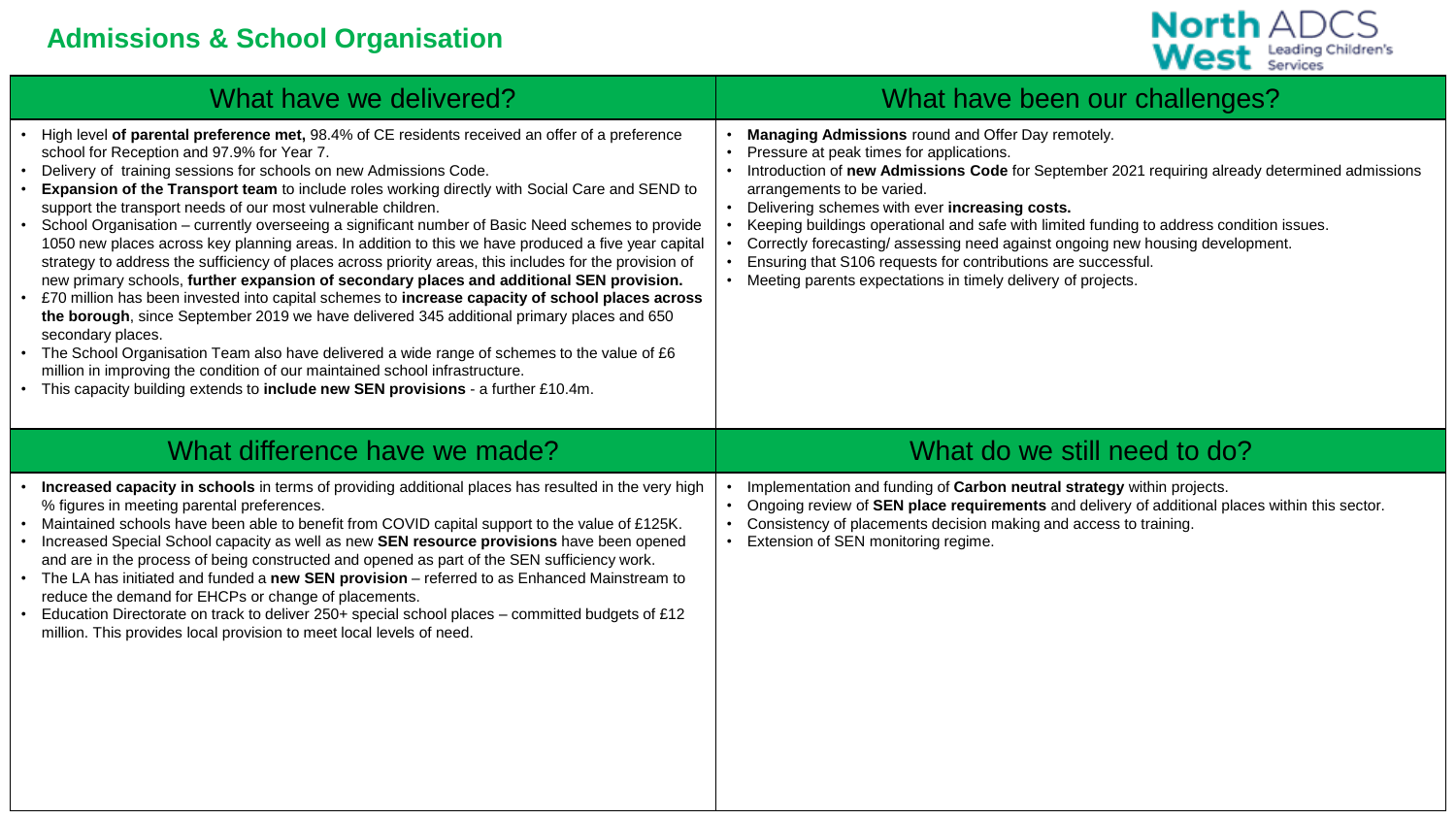

| What have we delivered?                                                                                                                                                                                                                                                                                                                                                                                                                                                                                                                                                                                                                                                                                                                                                                                                                                                                                                                                                                                                                                                                                                                                                                              | What have been our challenges?                                                                                                                                                                                                                                                                                                                                                                                                                                                           |
|------------------------------------------------------------------------------------------------------------------------------------------------------------------------------------------------------------------------------------------------------------------------------------------------------------------------------------------------------------------------------------------------------------------------------------------------------------------------------------------------------------------------------------------------------------------------------------------------------------------------------------------------------------------------------------------------------------------------------------------------------------------------------------------------------------------------------------------------------------------------------------------------------------------------------------------------------------------------------------------------------------------------------------------------------------------------------------------------------------------------------------------------------------------------------------------------------|------------------------------------------------------------------------------------------------------------------------------------------------------------------------------------------------------------------------------------------------------------------------------------------------------------------------------------------------------------------------------------------------------------------------------------------------------------------------------------------|
| Maintained above national average attendance over COVID-19 pandemic.<br>Met regularly with social care colleagues to review attendance of vulnerable students.<br>3 vulnerable pupil leads to work in a locality model in line with SEND and wider locality teams.<br>6 education family support workers were recruited to provide direct support to children and<br>families at home and in the school.<br>• Frontline workers have monthly case supervision to support robust RAG rated case management<br>with vulnerable pupils locality leads.<br>• Traded Service launched in September 20 to offer attendance support and direct work to<br>academy and maintained schools.<br>• Free termly (Primary) half termly attendance support and guidance offered to schools.<br>• Principles of attendance guidance issued to all schools prior to return in September 20, with key<br>principles being schools need to ensure wellbeing support in place to support children returning to<br>school after the pandemic.<br>Permanent exclusion prevention work delivered by education access officer.<br>Regular 6 weekly meetings with PRU to discuss preventative support around holistic needs. | We received 190 referrals for children missing education in September and October 20, in the same<br>period last year we received 90. To support the increase in volume we have moved staff to support the<br>area.<br>Increase in requests for part time timetables. In September and October 46 new part time timetables<br>$\bullet$<br>were registered.<br>We have had to make adaptations to deliver statutory work. Register Inspections were completed<br>virtually with schools. |
| What difference have we made?                                                                                                                                                                                                                                                                                                                                                                                                                                                                                                                                                                                                                                                                                                                                                                                                                                                                                                                                                                                                                                                                                                                                                                        | What do we still need to do?                                                                                                                                                                                                                                                                                                                                                                                                                                                             |
| Significant support to schools to manage additional pressures of COVID on attendance rates in<br>schools such as coding clarification and training for maintaining level of DfE (Department for<br>Education) returns.<br>• Improved multi-agency working. Attendance Team delivered sessions for SEND teams,<br>SENCO's, Early Help managers and Front Door Team to establish relationships between the<br>teams, resulting in improved working relationships and increased referrals.<br>• Additional support for children transitioning to school.<br>Clear process in place for children reported to be missing from education leading to an increase in<br>cases located and moved on within a 12-week period.<br>Strong support for the Afghanistan resettlement scheme in securing places in schools for all<br>families involved - recognised as best practice by Home Office.<br>• Prevention of the permanent exclusion of children with EHCPs and primary age children.                                                                                                                                                                                                                   | Embed Education wellbeing recovery to ensure children with long term absence are supported to<br>transition back to school.<br>To increase buy back of traded service from schools to offer direct work to children and families.<br>Continue to support the Afghanistan resettlement scheme.<br>Roll out of Behaviour Strategy to address the needs of vulnerable groups.                                                                                                               |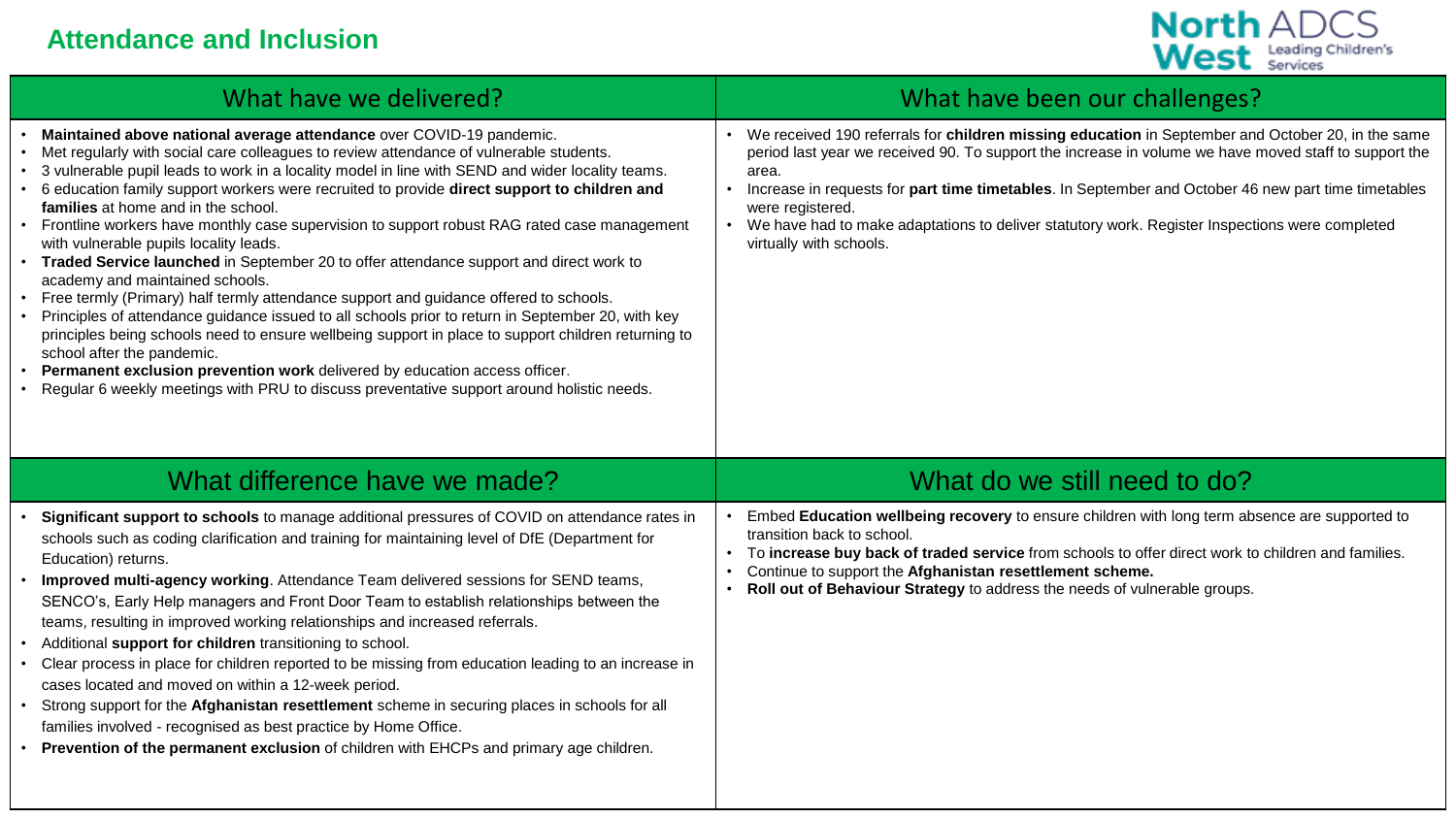#### **Elective Home Education**



| What have we delivered?                                                                                                                                                                                                                                                                                                                                                                                                                                                                                                                                                                                                                                                                                                                                                                                                                                                                                                                                                                                                                                                                                                                                                                                                                                                                                                                                                                                 | What have been our challenges?                                                                                                                                                                                                                                                                                                                                                                                                                                                                    |
|---------------------------------------------------------------------------------------------------------------------------------------------------------------------------------------------------------------------------------------------------------------------------------------------------------------------------------------------------------------------------------------------------------------------------------------------------------------------------------------------------------------------------------------------------------------------------------------------------------------------------------------------------------------------------------------------------------------------------------------------------------------------------------------------------------------------------------------------------------------------------------------------------------------------------------------------------------------------------------------------------------------------------------------------------------------------------------------------------------------------------------------------------------------------------------------------------------------------------------------------------------------------------------------------------------------------------------------------------------------------------------------------------------|---------------------------------------------------------------------------------------------------------------------------------------------------------------------------------------------------------------------------------------------------------------------------------------------------------------------------------------------------------------------------------------------------------------------------------------------------------------------------------------------------|
| • 6 education FSWs recruited to ensure strong transition support offered to the children moving<br>from elective home education (EHE) to school.<br>• EHE advisors work with social workers to review education provided to EHE children on CP or<br>CSE Plans, offering support to make school applications if home education is not deemed<br>appropriate as part of the plan.<br>• Home visit offer triggered to any EHE child that is open to CIN/CP, is MFH, or has an Accident<br>and Emergency admission for self-harm.<br>. Risk assessed home visits to families to review suitable education for EHE children. From<br>September 20, Cheshire East has asked the school to co-ordinate a multi-agency meeting with LA<br>representation to ensure families are making an informed choice around de-registration to EHE.<br>• CE shares EHE good practice with other LAs at North West and Midlands Regional meetings.<br>• Ensured that children who are EHE have equal access to healthcare provision and vaccinations,<br>we have a designated school nurse for EHE children.<br>• EHE advisors have been trained to complete the Annual Reviews on EHE children with EHCP<br>plans and work with SEND Key workers to update plans at point of de-registration.<br>• Gypsy, Roma, and Traveller (GRT) children offered remote learning support pilot project to<br>prevent de-registration. | Adapting to virtual visits with families to have oversight of a suitable education.<br>Schools being willing to take on new students during lockdown periods of COVID-19.<br>Some families are still reluctant to work directly with the LA, and supplying evidence only around<br>their child's education, the team therefore have no visibility of these children.<br>Increasing requests for EHE post lockdown - minimised through robust intervention processes with<br>families and schools. |
| What difference have we made?                                                                                                                                                                                                                                                                                                                                                                                                                                                                                                                                                                                                                                                                                                                                                                                                                                                                                                                                                                                                                                                                                                                                                                                                                                                                                                                                                                           | What do we still need to do?                                                                                                                                                                                                                                                                                                                                                                                                                                                                      |
| • Pre de-registration meetings lead to only 20% increase in de-registrations for EHE compared to<br>local authority neighbours who were significantly higher.<br>• From September to December we had over 200 enquiries of this nature which led to only 90<br>children actually de-registering, managing to prevent EHE for a significant number of children.<br>Successful sustained attendance at school for children transitioning into school settings from<br>prolonged periods of elective home education.<br>. EHE advisors awarded bronze certificate by 'Education Otherwise' for support to EHE<br>community.                                                                                                                                                                                                                                                                                                                                                                                                                                                                                                                                                                                                                                                                                                                                                                                | Develop more groups and parent and young people forums around EHE.<br>Engage the families who are currently supplying evidence only to the team to increase visibility of<br>these children.                                                                                                                                                                                                                                                                                                      |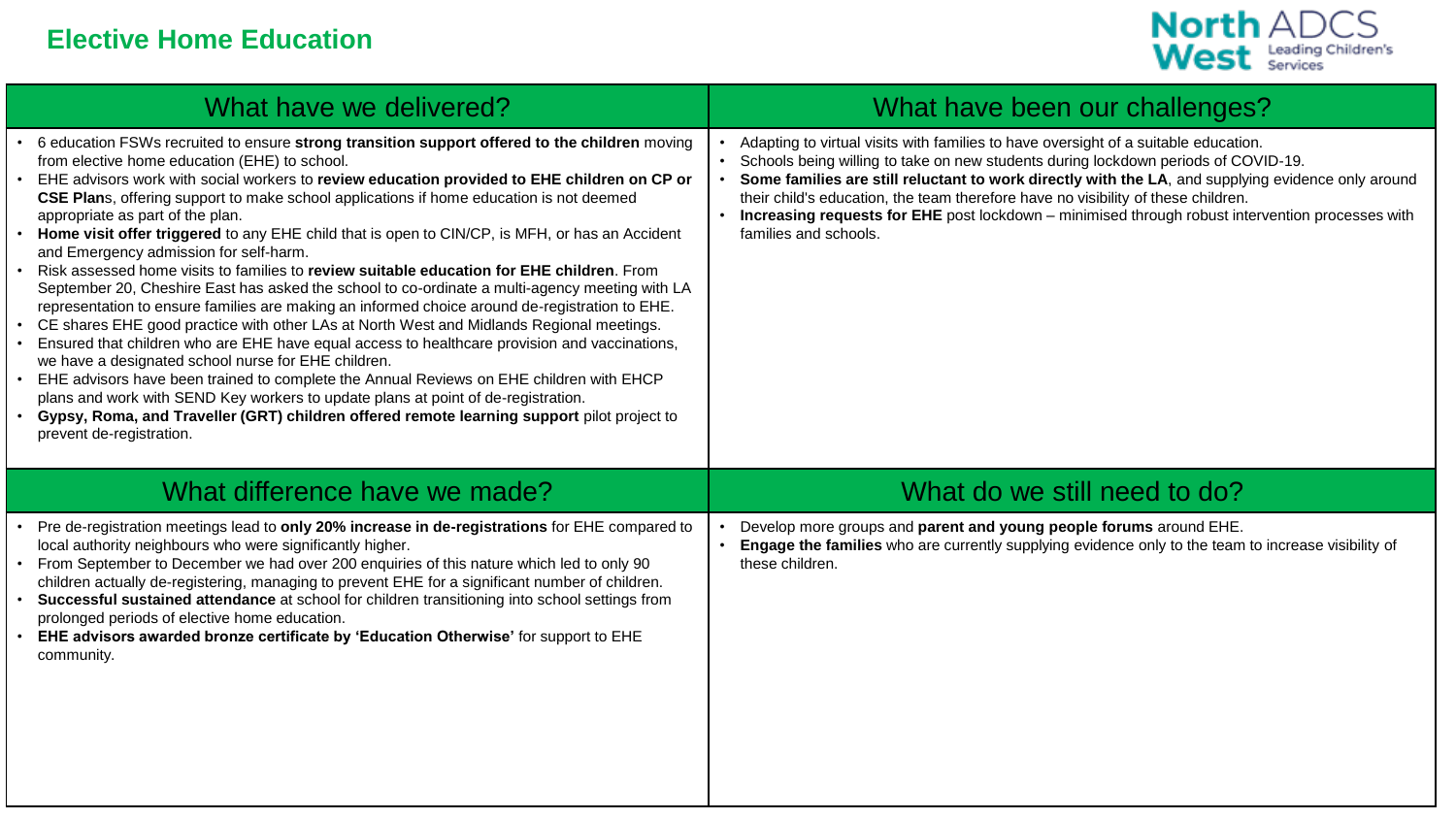#### **Vulnerable Children: Medical Needs**



| What have we delivered?                                                                                                                                                                                                                                                                                                                                                                                                                                                                                                                                                                                                                                       | What have been our challenges?                                                                                                                                                                                                                                                                                                                                                                                                                                                                                                                  |
|---------------------------------------------------------------------------------------------------------------------------------------------------------------------------------------------------------------------------------------------------------------------------------------------------------------------------------------------------------------------------------------------------------------------------------------------------------------------------------------------------------------------------------------------------------------------------------------------------------------------------------------------------------------|-------------------------------------------------------------------------------------------------------------------------------------------------------------------------------------------------------------------------------------------------------------------------------------------------------------------------------------------------------------------------------------------------------------------------------------------------------------------------------------------------------------------------------------------------|
| Provided education to children missing education due to a medical need through one to one<br>tuition.<br>Provided education and support to children in receipt of an EHCP to help their return to a school<br>setting or a change in school placement.<br>• Taken a multi-disciplinary approach to supporting children in their education and return to school.<br>Embedded a bespoke PHSE programme aimed at broadening children's awareness on a range<br>of subject areas including mental health and keeping themselves safe.<br>Provided academic evidence to support the attainment of Year 11 students.<br>Adapted staff training for remote learning. | Adapting to online teaching, varying strategies to engage and support children with complex and<br>varied needs.<br>Ensuring children are visible to professionals and are safeguarded even whilst being supported<br>remotely.<br>Quality assuring educational provision during the pandemic and whilst remote teaching is in place.<br>Provide support for children discharged from Tier 4 mental health provisions.<br>Increased complexity of children with mental and emotional health issues.                                             |
| What difference have we made?                                                                                                                                                                                                                                                                                                                                                                                                                                                                                                                                                                                                                                 | What do we still need to do?                                                                                                                                                                                                                                                                                                                                                                                                                                                                                                                    |
| Provided education for 87 children with medical needs.<br>Provided education for 65 children with EHCP's.<br>Supported 54 children to return to a school setting.<br>Enabled our year 11 students to gain formal qualifications through a robust assessment and<br>evidence process.<br>Supported our Year 11 students to gain entry to post 16 education and worked with the Youth<br>Support Service where needed.                                                                                                                                                                                                                                          | Continue to explore new ways of service delivery to meet increasing demand.<br>$\bullet$<br>Review referral pathways and documents for both medical need and SEND tuition to ensure they are fit<br>for purpose and enable prioritisation of the most vulnerable students. Consult and co-produce new<br>documentation alongside Health (including CAMHS), SEND, Children's Social Care, schools, parents,<br>and children.<br>Develop systems for the identification and support of children with poor mental health but not open<br>to CAMHS. |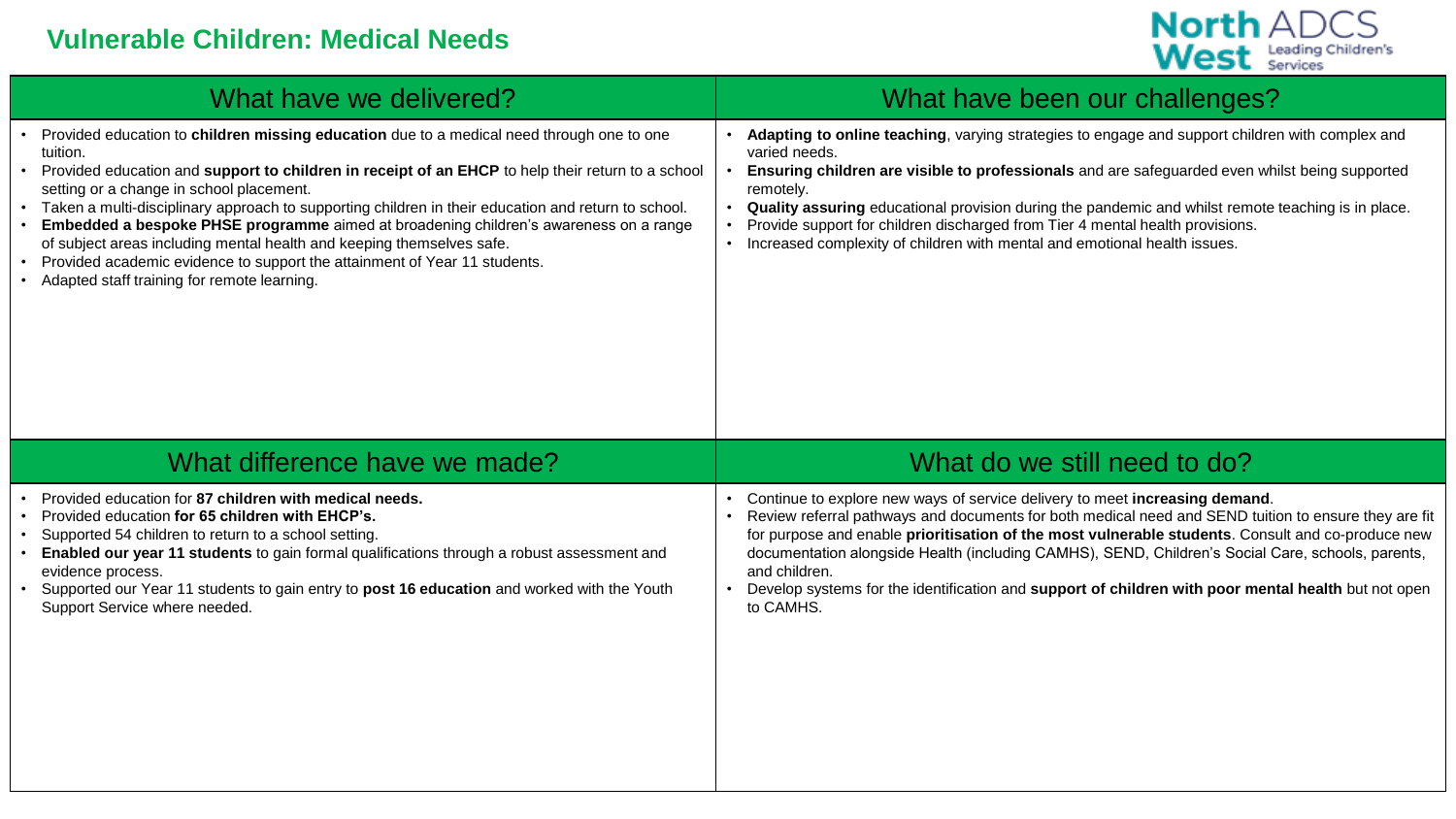

| What have we delivered?                                                                                                                                                                                                                                                                                                                                                                                                                                                                                                                                                                                                                                                                                                                                                                                                                                                                                                                                                                        | What have been our challenges?                                                                                                                                                                                                                                                                                                                                                                                                                                                                                                                                                                                                                                                                                                                                                                                                                                                                                                                                                     |
|------------------------------------------------------------------------------------------------------------------------------------------------------------------------------------------------------------------------------------------------------------------------------------------------------------------------------------------------------------------------------------------------------------------------------------------------------------------------------------------------------------------------------------------------------------------------------------------------------------------------------------------------------------------------------------------------------------------------------------------------------------------------------------------------------------------------------------------------------------------------------------------------------------------------------------------------------------------------------------------------|------------------------------------------------------------------------------------------------------------------------------------------------------------------------------------------------------------------------------------------------------------------------------------------------------------------------------------------------------------------------------------------------------------------------------------------------------------------------------------------------------------------------------------------------------------------------------------------------------------------------------------------------------------------------------------------------------------------------------------------------------------------------------------------------------------------------------------------------------------------------------------------------------------------------------------------------------------------------------------|
| Between 1st August 20 - 31st July 21 SCIES have delivered Safeguarding Basic Awareness<br>Training to 1944 members of school staff in addition to a wide ranging safeguarding training<br>programme.<br>Termly designated safeguarding lead continuous professional development sessions.<br>Monthly safeguarding scenarios have been written and circulated.<br>Monthly "Spotlight on Safeguarding" newsletters/updates.<br>Represented schools at Multi-agency Risk Assessment Conferences (MARAC) contextual<br>safeguarding, step up/down as appropriate.<br>Updated exemplar policies and cascaded to schools re: Recording and Reporting and Child<br>Protection and Safeguarding.<br><b>Completed Safeguarding Policy in Practice Reviews in schools.</b><br>Supported the LADO process as appropriate.<br>Supported the development and implementation of a notification pathway to ensure schools<br>are made aware of incidents where a child attends hospital because of self-harm. | Demands on the team have grown e.g. an <b>increase in the number of calls</b> to the team and the<br>numbers of schools requesting training- we have met these demands ensuring that every call has been<br>returned and all schools have been able to access training.<br>Some activities, which would have been face to face before COVID, could not take place during the<br>pandemic which is why the team have addressed this to allow schools to access the training/parts of<br>whole school reviews etc. virtually i.e. through Teams. There is now a blended approach; training and<br>reviews can take place entirely remotely, fully face to face or a combination of the two.<br>Supporting schools in understanding what is required of them when change occurs and there are<br>numerous priorities e.g. updates to Keeping children safe in education (KCSIE), Sexual Violence<br>and Harassment documents, CE's policy updates including the Neglect Strategy etc. |
| What difference have we made?                                                                                                                                                                                                                                                                                                                                                                                                                                                                                                                                                                                                                                                                                                                                                                                                                                                                                                                                                                  | What do we still need to do?                                                                                                                                                                                                                                                                                                                                                                                                                                                                                                                                                                                                                                                                                                                                                                                                                                                                                                                                                       |
|                                                                                                                                                                                                                                                                                                                                                                                                                                                                                                                                                                                                                                                                                                                                                                                                                                                                                                                                                                                                |                                                                                                                                                                                                                                                                                                                                                                                                                                                                                                                                                                                                                                                                                                                                                                                                                                                                                                                                                                                    |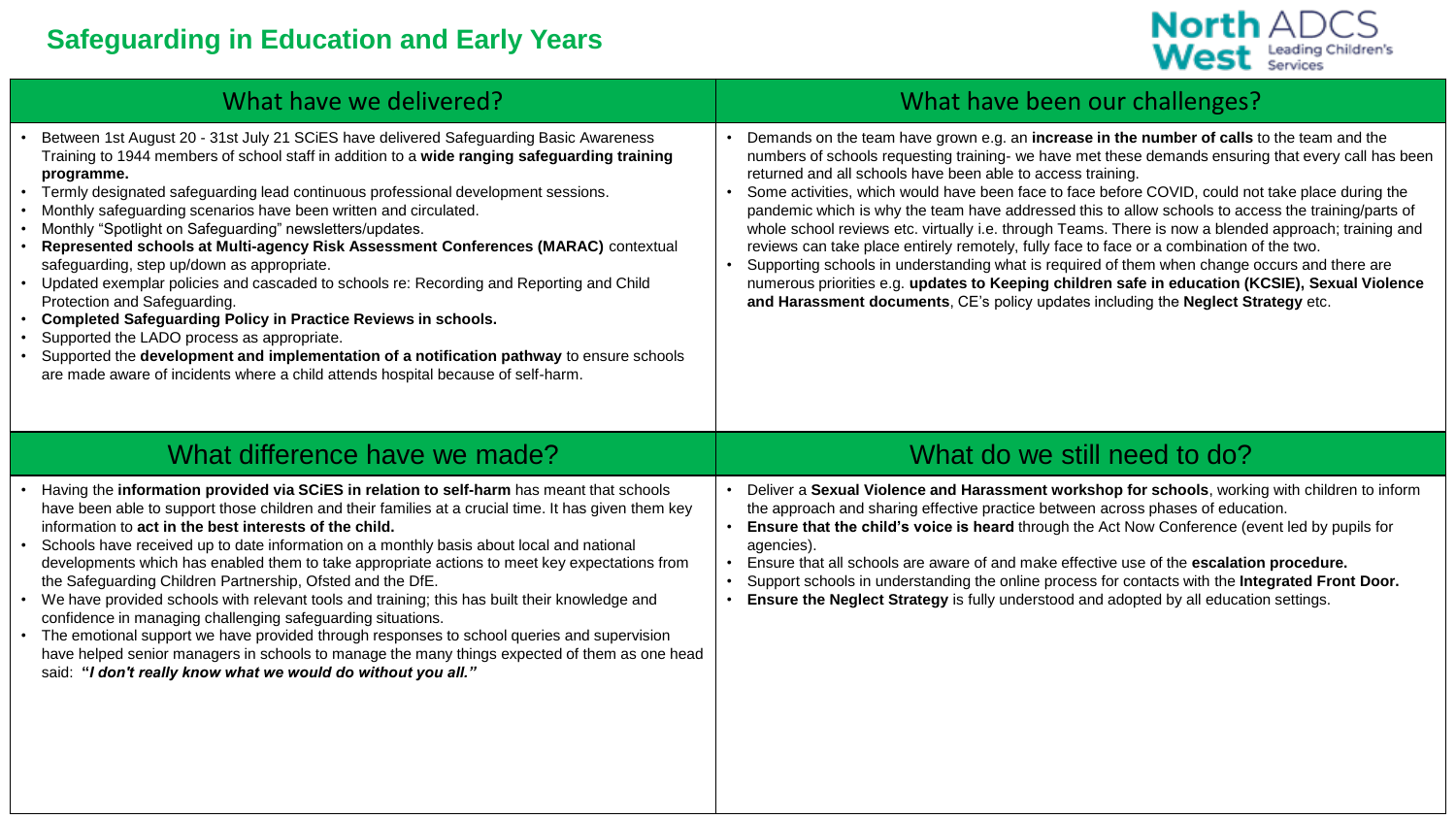#### **SUMMARY: SEND**



| What have we delivered?                                                                                                                                                                                                                                                                                                                                                                                                                                                                                                                                                                                                                                                                                                                                                                                                                                                                                                                                                                                                                                                                                                                                                                                                                                                                                                                                                                                                                                                                                                                                  | What have been our challenges?                                                                                                                                                                                                                                                                                                                                                                                                                                                                                                                                                                                                                                                                                                                       |
|----------------------------------------------------------------------------------------------------------------------------------------------------------------------------------------------------------------------------------------------------------------------------------------------------------------------------------------------------------------------------------------------------------------------------------------------------------------------------------------------------------------------------------------------------------------------------------------------------------------------------------------------------------------------------------------------------------------------------------------------------------------------------------------------------------------------------------------------------------------------------------------------------------------------------------------------------------------------------------------------------------------------------------------------------------------------------------------------------------------------------------------------------------------------------------------------------------------------------------------------------------------------------------------------------------------------------------------------------------------------------------------------------------------------------------------------------------------------------------------------------------------------------------------------------------|------------------------------------------------------------------------------------------------------------------------------------------------------------------------------------------------------------------------------------------------------------------------------------------------------------------------------------------------------------------------------------------------------------------------------------------------------------------------------------------------------------------------------------------------------------------------------------------------------------------------------------------------------------------------------------------------------------------------------------------------------|
| • Recent Ofsted SEND revisit provides strong evidence of strategic improvement in all facets of<br>meeting the need of SEND learners across the borough.<br>• Multi-agency SEND training programme for all staff involved in the production of EHC plans.<br>A monthly scorecard and live SEND trackers enable the service to manage performance.<br>Designated Clinical Officer (DCO) provides oversight of health advice.<br>• Improved communication, including leaflets for families, so that they are better informed about the<br>assessment process and how long it may take.<br>. 'Non-negotiables' for EHC Plans developed, along with more detailed quality standards.<br>Robust review systems have been put in place at every stage up to the final written plan.<br>Launched an effective diagnostic pathway for the youngest children as part of a single Cheshire<br>Autism Integrated Service Specification.<br>• Additional resources have been put in place across in the SEND Service and Health to further<br>increase SEND management and frontline capacity and embed the locality model.<br>• Improvements made to panel, including introduction of triage.<br>Co-produced Quality Assurance Framework.<br>There were around 63,000 page views of the Local Offer within 20/21.<br>Workforce Strategy developed for Educational Psychology (EP) service and buy back<br>$\bullet$<br>specification developed to enhance early intervention.<br>• Co-produced the revised SEND Strategy which has now been approved by all forums. | Our SEND Inspection in March 2018 identified two areas of significant weakness:<br>o The timeliness, process and quality of education, health, and care (EHC) plans.<br>o The lack of an effective autism spectrum disorder (ASD) pathway and unreasonable waiting times.<br>Many parents who responded to Ofsted's online survey as part of the SEND revisit have yet to be<br>convinced that there has been lasting improvement.<br>Changes in how professionals have had to work during the COVID-19 pandemic have impacted on<br>parental perceptions.<br>SEND needs assessments and significant financial pressure on High Needs dedicated schools grant<br>(DSG).<br>Increasing demand for needs assessments and increased complexity of need. |
| What difference have we made?                                                                                                                                                                                                                                                                                                                                                                                                                                                                                                                                                                                                                                                                                                                                                                                                                                                                                                                                                                                                                                                                                                                                                                                                                                                                                                                                                                                                                                                                                                                            | What do we still need to do?                                                                                                                                                                                                                                                                                                                                                                                                                                                                                                                                                                                                                                                                                                                         |
| Inspectors recognised the following difference that Cheshire East has made:<br>• The timeliness, process, and quality of EHC plans have been transformed; significant increase<br>in EHC Plans issued within 20 weeks, leading to improved outcomes for children and young<br>people as support and provision are in place sooner. The quality and timeliness of annual reviews<br>has improved.<br>Increase in local SEND Provisions – on track to deliver 250+ special school places.<br>Co-production is at the heart of every EHC needs assessment.<br>. Inspectors heard from parents, children and young people and professionals about the positive<br>impact that plans have on children and young peoples lives.<br>• More children are starting nursery/school with their needs being understood and met.<br>• Families value the pre- and post-diagnosis support and training offered as part of the pathway<br>as it helps them better understand and support their children's needs.<br>• Specialist ASD training for school staff, more children and young people are getting appropriate<br>support day to day.<br>• Outcomes for SEN learners have improved through quality and timeliness of SEN plans and better<br>training and delivery of SEN staff in schools to improve quality of classroom practice.                                                                                                                                                                                                                            | Deliver the SEND Strategy priorities as follows:<br>Improving communication and coproduction with families.<br>Improving access to provision and support.<br>Improving timeliness and quality of <b>annual reviews</b> of education, health and care plans.<br>Further developing an effective and supported workforce.<br>Ensuring an effective COVID-19 recovery response.                                                                                                                                                                                                                                                                                                                                                                         |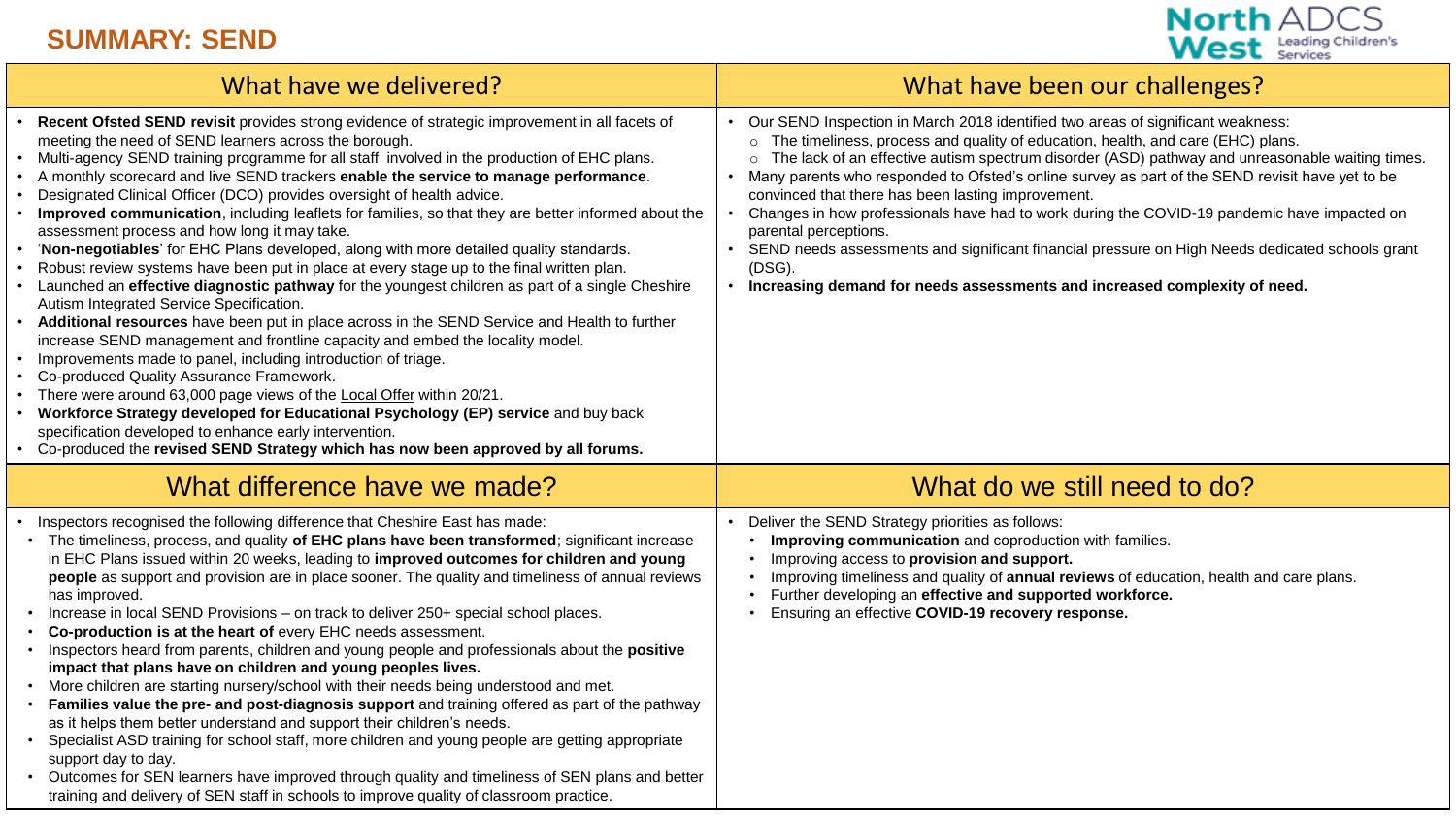#### **Co-production**



| What have we delivered?                                                                                                                                                                                                                                                                                                                                                                                                                                                                                                                                                                                                                                                                                                                                                                                                                                                                                                                                                                                                                                                                                                    | What have been our challenges?                                                                                                                                                                                                                                                                                                                                                                                                                                                                                                                                                                                                                                                                             |
|----------------------------------------------------------------------------------------------------------------------------------------------------------------------------------------------------------------------------------------------------------------------------------------------------------------------------------------------------------------------------------------------------------------------------------------------------------------------------------------------------------------------------------------------------------------------------------------------------------------------------------------------------------------------------------------------------------------------------------------------------------------------------------------------------------------------------------------------------------------------------------------------------------------------------------------------------------------------------------------------------------------------------------------------------------------------------------------------------------------------------|------------------------------------------------------------------------------------------------------------------------------------------------------------------------------------------------------------------------------------------------------------------------------------------------------------------------------------------------------------------------------------------------------------------------------------------------------------------------------------------------------------------------------------------------------------------------------------------------------------------------------------------------------------------------------------------------------------|
| • The TOGETHER principles have been adopted by other boards and organisations.<br>Set agendas for 'Working Together' meetings have been established.<br>There are 2 SEND Youth Forums in Macclesfield and Crewe that meet twice a month.<br>• Young people with SEND attend Cheshire East Youth Council and the Children and Young<br>People's Trust Board.<br>• 3 termly school events for SEND participation involve primary and secondary pupils.<br>The SEND voice calendar sets out participation activity over the year.<br>Parent Carer Forum (PCF) reps are on all workstream groups to support to shape strategic<br>developments.<br>PCF have delivered training sessions to services and access training sessions.<br>The PCF is involved in recruitment and appointments of new staff.<br>Coffee sessions for parent carers across each locality.<br>Other examples of recent coproduction activity include CDC training/sessions, development of new<br>SEND and preparing for adulthood (PFA) strategies, work on temporary changes to provision plans<br>and new annual review documentation and resources. | At the SEND Inspection in 2018 Inspectors view was that there was no shared understanding or<br>definition across all partners of co-production.<br>There was varying quality of co-production happening. Inspectors saw examples of strong co-<br>production but also saw other examples that demonstrated engagement and involvement rather than<br>true co-production.<br>Reaching out to those SEND children and young people who are not engaging.<br>Ensuring that coproduction has continued during COVID by switching to remote.<br>There can be a lag between the point that changes are introduced and the time where they are actually<br>felt by children and young people and their families. |
| What difference have we made?                                                                                                                                                                                                                                                                                                                                                                                                                                                                                                                                                                                                                                                                                                                                                                                                                                                                                                                                                                                                                                                                                              | What do we still need to do?                                                                                                                                                                                                                                                                                                                                                                                                                                                                                                                                                                                                                                                                               |
| Parents and carers and young people are actively involved in shaping SEND services.<br>• Young people have increased confidence through participation in key pieces of work and<br>attendance at boards.<br>• SEND young people's voices are listened to in key strategic forums.<br>Strategies and services are child/parent focussed as they are shaped by their lived experiences.<br>• There is improved awareness about the ways that an EHC needs assessment can be requested.<br>This is demonstrated by the increase in the number of parental requests.<br>• Increase in the number of first and second Working Together meetings, from 19% as at Q1 20-21<br>to 71% as at Q1 21-22.                                                                                                                                                                                                                                                                                                                                                                                                                              | Develop a co-production charter with families to support working TOGETHER across the<br>partnership.<br>Simplify key communications into 'at a glance' one-page summaries.<br>Develop a forward plan of joint training opportunities for parents and carers to up-skill together with<br>support teams.                                                                                                                                                                                                                                                                                                                                                                                                    |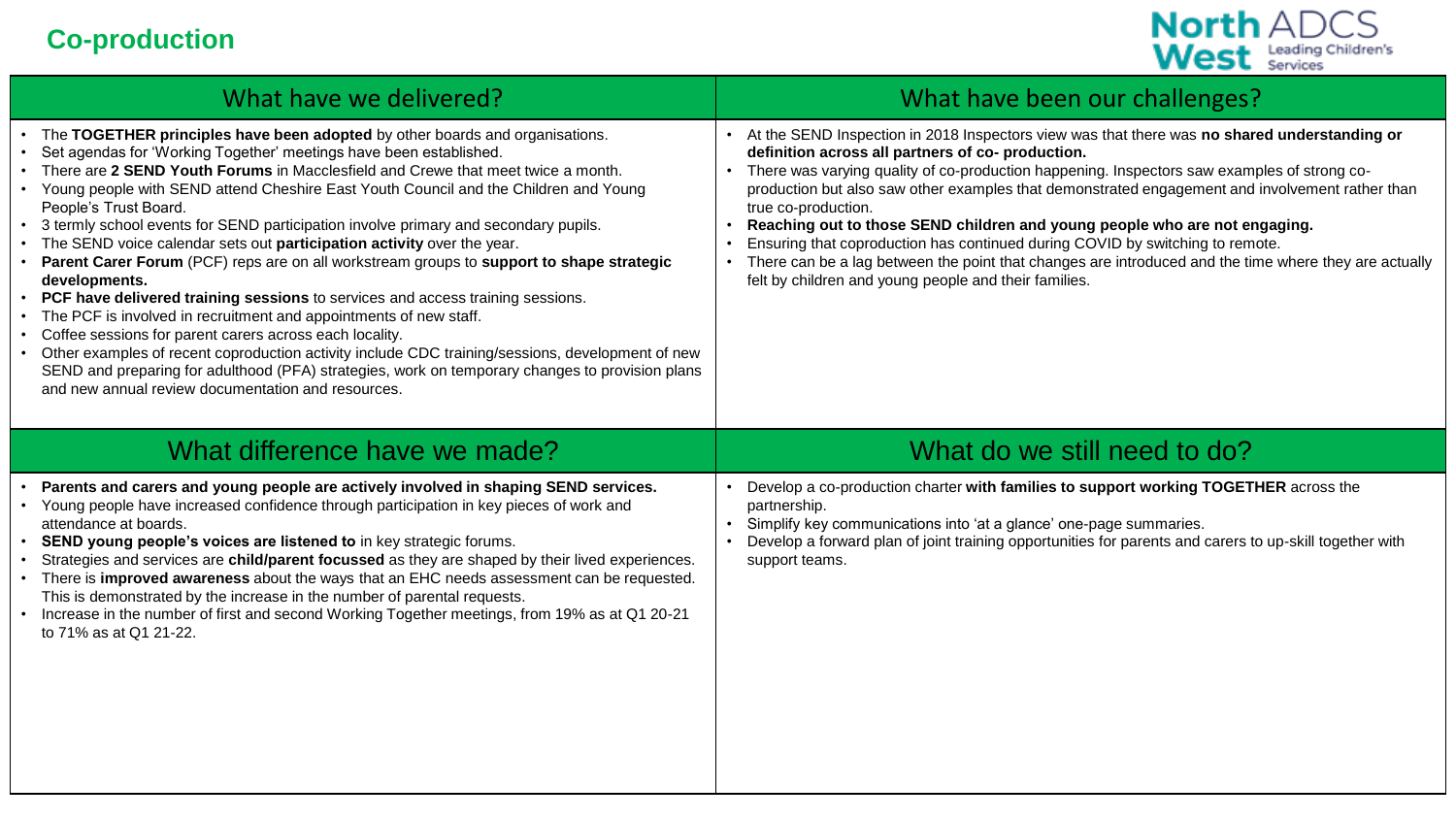#### **Graduated Response and Inclusion**



| What have we delivered?                                                                                                                                                                                                                                                                                                                                                                                                                                                                                                                                                                                                                                                                                                                                                                                                                                       | What have been our challenges?                                                                                                                                                                                                                                                                                                                                                                                                                                                                                                                                                                        |
|---------------------------------------------------------------------------------------------------------------------------------------------------------------------------------------------------------------------------------------------------------------------------------------------------------------------------------------------------------------------------------------------------------------------------------------------------------------------------------------------------------------------------------------------------------------------------------------------------------------------------------------------------------------------------------------------------------------------------------------------------------------------------------------------------------------------------------------------------------------|-------------------------------------------------------------------------------------------------------------------------------------------------------------------------------------------------------------------------------------------------------------------------------------------------------------------------------------------------------------------------------------------------------------------------------------------------------------------------------------------------------------------------------------------------------------------------------------------------------|
| Significant data collection from school on future needs assessment in order to be able to target<br>support packages according to levels of need.<br>Detailed training programme for SENCOs to develop their abilities to impact on classroom<br>practices.<br>Internal coordination of SEN training for new to post or to widen knowledge and understanding.<br>Audited and tracked website compliance for settings.<br>Update of SEN Toolkit with sensory section.<br>Supported settings with the management and effective use of the Toolkit and paperwork to directly<br>impact on classroom practice.<br>Delivered Governors SEND training and New to Role SENCO Training.<br>Dedicated SEND school reviews in vulnerable schools to promote best practice.<br>Multi-Disciplinary Team meetings have been held for a number of settings causing concern. | Overall capacity of the team due to the loss of a secondary specialist within the year and challenges<br>to get release of specialist staff from schools.<br>Moving the priority in some schools from a reactive model of assessments to one of better<br>management of SEND within the school.<br><b>Ensuring strong accountability within settings - responsibility of SEND leads to initiate</b><br>change.settings.<br>Number of new SENCOs and capacity of the team to deliver the number of sessions required.<br>Attendance numbers at some sessions due to impact of COVID/ other priorities. |
| What difference have we made?                                                                                                                                                                                                                                                                                                                                                                                                                                                                                                                                                                                                                                                                                                                                                                                                                                 | What do we still need to do?                                                                                                                                                                                                                                                                                                                                                                                                                                                                                                                                                                          |
| Significant data set now available on schools in terms of existing and predicted needs<br>assessments - this is now being used to shape intervention programmes.<br>Ofsted / DfE good practice website – inclusion of article on the CE Toolkit for SEND.<br>Positive Feedback from SENCOs on the sessions delivered.<br>% of new needs assessment referrals on the new paperwork is increased to move to a more<br>consistent use of revised practices.<br>Number of predicted new need assessment referrals has reduced from last year - this needs<br>drilling down to ensure this is due to greater use of training and systems.<br>Improved communication and delivery of support to settings due to the multi-disciplinary team<br>approach.<br>Increased use of multi-agency reviews to identify levels of support in most vulnerable schools.         | Strengthen the quality of graduated response paperwork by some settings (especially secondary).<br>Continue to add to the quality of resources within the SEND Toolkit.<br>$\bullet$<br>Consider greater levels of support for SEND Support rather than EHCP.<br>Identify priority schools for support via the service which results in prolonged and sustained<br>programmes of support.                                                                                                                                                                                                             |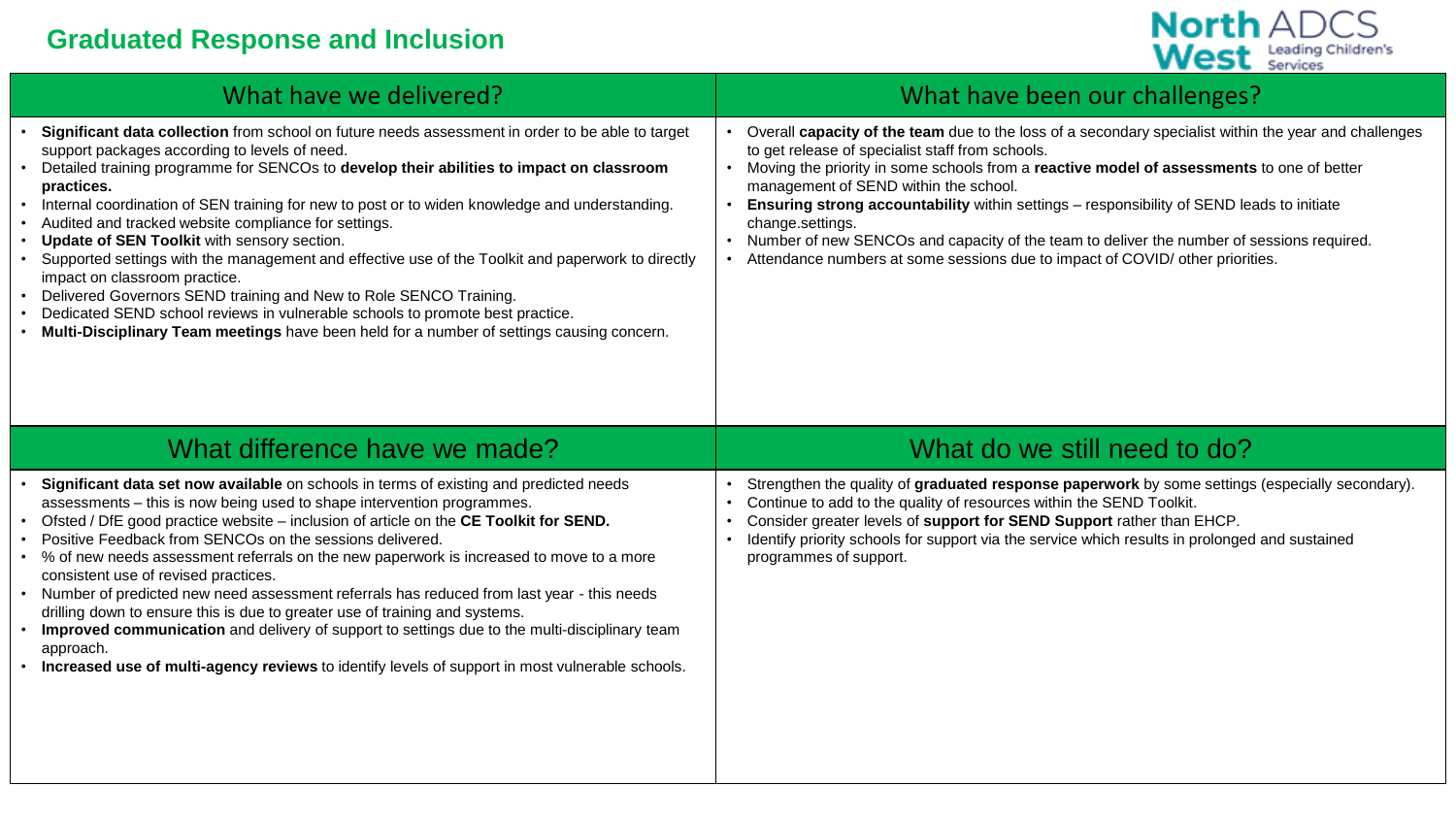

| What have we delivered?                                                                                                                                                                                                                                                                                                                                                                                                                                                                                                                                                                                                                                                                                                                                                                                                                                                                                                                                                                                                                                                           | What have been our challenges?                                                                                                                                                                                                                                                                                                                                                                                                                                                                                                                                                                                                                                                                                                                                                                                                                                                                                                                                                                                                                                                                                                                                                                                                                                                                        |
|-----------------------------------------------------------------------------------------------------------------------------------------------------------------------------------------------------------------------------------------------------------------------------------------------------------------------------------------------------------------------------------------------------------------------------------------------------------------------------------------------------------------------------------------------------------------------------------------------------------------------------------------------------------------------------------------------------------------------------------------------------------------------------------------------------------------------------------------------------------------------------------------------------------------------------------------------------------------------------------------------------------------------------------------------------------------------------------|-------------------------------------------------------------------------------------------------------------------------------------------------------------------------------------------------------------------------------------------------------------------------------------------------------------------------------------------------------------------------------------------------------------------------------------------------------------------------------------------------------------------------------------------------------------------------------------------------------------------------------------------------------------------------------------------------------------------------------------------------------------------------------------------------------------------------------------------------------------------------------------------------------------------------------------------------------------------------------------------------------------------------------------------------------------------------------------------------------------------------------------------------------------------------------------------------------------------------------------------------------------------------------------------------------|
| • Successful reinspection in regard to the Written Statement of Action (WSoA), inspectors found<br>that the LA have made sufficient level of progress.<br>• The timeliness, process, and quality of EHC plans have been transformed, inspectors reported<br>that by early 2020, almost every needs assessment was completed within the 20-week deadline,<br>compared to less than one in six in 2018.<br>• Increased staffing capacity across the SEND service, introducing a number of new roles to further<br>support the improvement made in regard to timeliness and quality of EHC plans.<br>• Robust tracking and monitoring tools are in place.<br>Consistent and improved completion rates of coproduction/working together meetings are taking<br>place across all areas in regard to new needs assessments to ensure children and young people<br>and parent/carer voice throughout the needs assessment process.<br>• Development of annual review processes, guidance, and resources in coproduction with all<br>partners including PCF published on our local offer. | Continued increase in number of needs assessment requests - increase of 19%. Development of<br>START tool and data analysis to help to review strategies for support.<br>Continued increase in number of change of placement requests being submitted from schools and<br>settings. This has seen an additional pressure on sufficiency of places within special schools and<br>increased the workload of individual staff as often complex cases.<br>Introduction of new staff, supporting robust induction and training to ensure that all staff are fully<br>supported when new into role. There have been a significant number of number staff who have joined<br>during the pandemic therefore extra challenges in regard to virtual induction and training have needed<br>to be introduced into the service.<br>Adapting to new ways of working in response to COVID to ensure that processes and timescales are<br>still met. Co-production/ working together meetings still taking place within statutory timeframes,<br>logistics of arranging virtual meetings to ensure children and young people and parent/ carer voice<br>are captured throughout the process.<br>Staff absences - particular issues with SEND staff in October and November has had real impact on<br>assessment data. |
| What difference have we made?                                                                                                                                                                                                                                                                                                                                                                                                                                                                                                                                                                                                                                                                                                                                                                                                                                                                                                                                                                                                                                                     | What do we still need to do?                                                                                                                                                                                                                                                                                                                                                                                                                                                                                                                                                                                                                                                                                                                                                                                                                                                                                                                                                                                                                                                                                                                                                                                                                                                                          |
| . Improved overall timeliness and quality of new EHC plans.<br>• Improving existing EHC plans in line with quality of new plans.<br>Improved co-production across the needs assessment process.<br>Clear and robust systems in place to ensure we are able to track and monitor timeliness in line with<br>$\bullet$<br>statutory timescales ensuring effective management oversight at each stage of the process.<br>Consistent process and documentation in place in regard to annual reviews.<br>Increased staffing and capacity within the SEND team to match demand.<br>Stable and secure workforce within the SEND team to ensure consistency.                                                                                                                                                                                                                                                                                                                                                                                                                              | Sustain and continue to strengthen the improvements made in regard to timeliness and quality of EHC<br>plans.<br>Implement clear action plans to improve the quality and timeliness of annual reviews in line with<br>new needs assessments.<br>Review support/ training required in schools for children and young people on school support<br>plans, working across partners to develop strategies to increase level of support in schools and reduce<br>the number of needs assessments over time.                                                                                                                                                                                                                                                                                                                                                                                                                                                                                                                                                                                                                                                                                                                                                                                                 |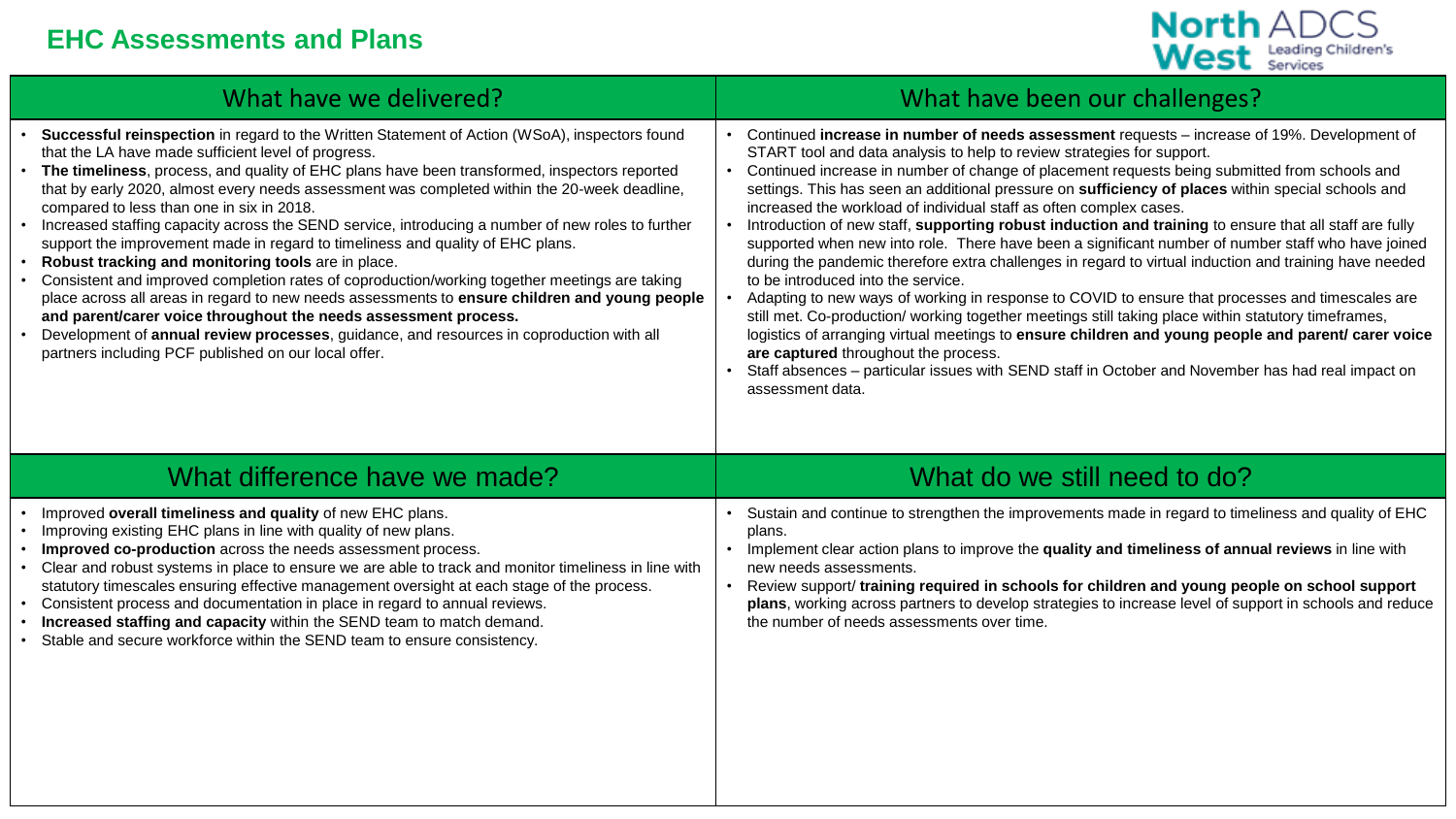#### **Educational Psychology (EP)**



| What have we delivered?                                                                                                                                                                                                                                                                                                                                                                                                                                                                                                                                                                                                                                                    | What have been our challenges?                                                                                                                                                                                                                                                                                        |
|----------------------------------------------------------------------------------------------------------------------------------------------------------------------------------------------------------------------------------------------------------------------------------------------------------------------------------------------------------------------------------------------------------------------------------------------------------------------------------------------------------------------------------------------------------------------------------------------------------------------------------------------------------------------------|-----------------------------------------------------------------------------------------------------------------------------------------------------------------------------------------------------------------------------------------------------------------------------------------------------------------------|
| Timely approach responding to our statutory duties, these include EHC needs assessment advice<br>requests, change of placements, tribunal cases.<br>Consistent support to Virtual School and been responsive to the wide ranging needs and<br>complexity of cases.<br>Developed a strategic plan for recruitment and retention and have increased in numbers.<br>Professional consultation at triage and panel.<br>Involvement with critical incidents.<br>Provided efficient group consultation to all settings.<br>Utilised staff skills efficiently to develop a wide range of traded offers.<br>Forged stronger links with a wider range of partners and stakeholders. | There is a shortage of Educational Psychologists to fulfil statutory, transformation and prevention<br>and inclusion activities.<br>Surge in EHC needs assessment requests requiring reliance on locum commissions.<br>Need for continued CPD to reflect current practice/ evidence informed interventions.           |
| What difference have we made?                                                                                                                                                                                                                                                                                                                                                                                                                                                                                                                                                                                                                                              | What do we still need to do?                                                                                                                                                                                                                                                                                          |
| Effective psychological contribution to statutory reports including EHCs, tribunal cases, change<br>of placements.<br>Timeliness has been significantly improved.<br>A universal, targeted, and individual traded package reflective of Cheshire East's key priorities.<br>Traded courses have yielded positive feedback with impact becoming more evident.<br>Revenue has been brought into the service.<br>Virtual School has received consistent EP involvement to support complex cases.                                                                                                                                                                               | Continue with agreed transformation workstreams (wellbeing / cognition and learning / autism team /<br>early years / post 16).<br>Continue to refine the EP structure to ensure efficient deployment of skills to meet council priorities.<br>Continue to design universal, targeted, and individual traded services. |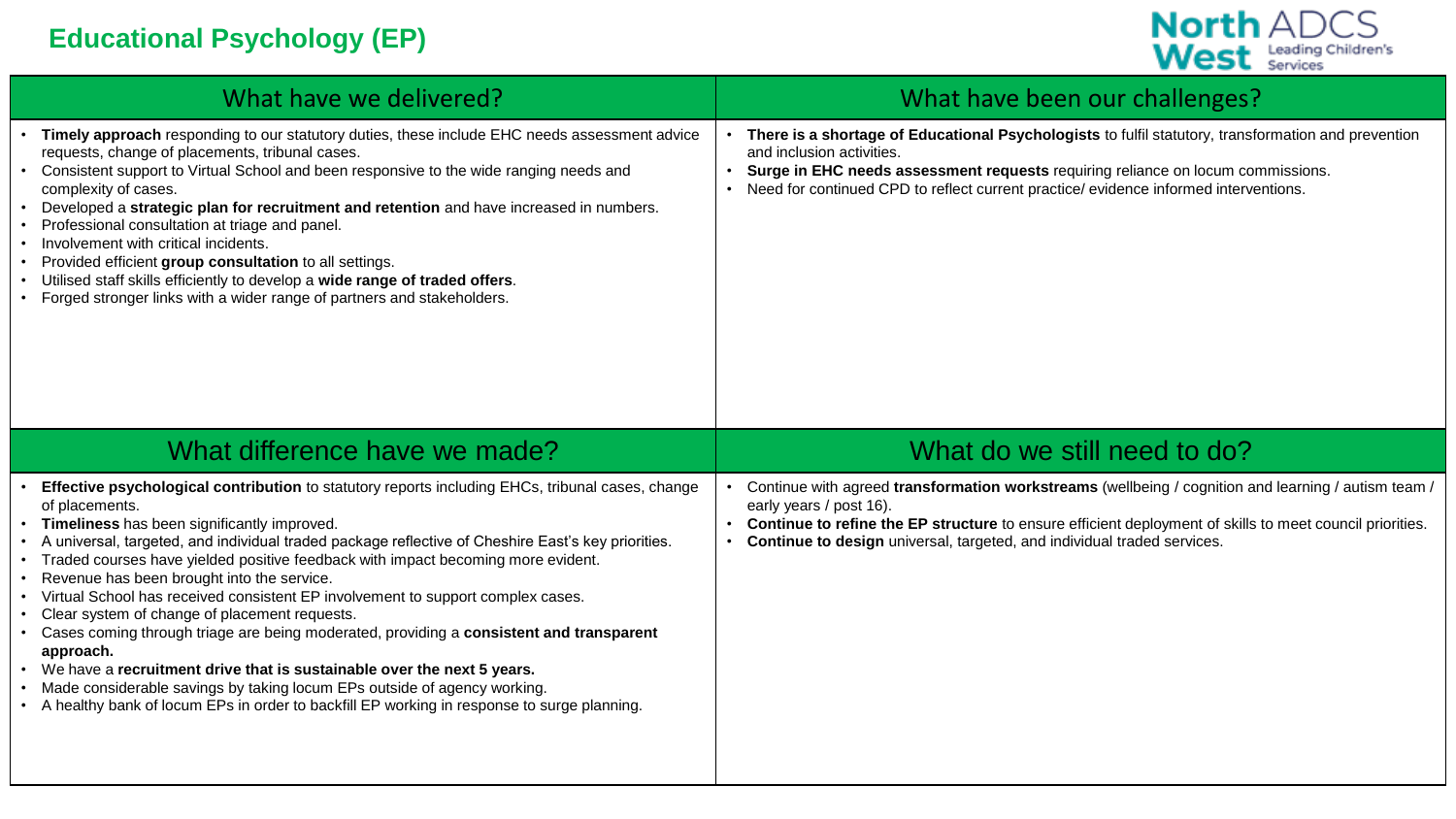

| What have we delivered?                                                                                                                                                                                                                                                                                                                                                                                                                                                                                                                                                                                                                                                                                                                                                                                                                                  | What have been our challenges?                                                                                                                                                                                                                                                                                                                                                                                                                                                                                                                                                                                                                                                           |
|----------------------------------------------------------------------------------------------------------------------------------------------------------------------------------------------------------------------------------------------------------------------------------------------------------------------------------------------------------------------------------------------------------------------------------------------------------------------------------------------------------------------------------------------------------------------------------------------------------------------------------------------------------------------------------------------------------------------------------------------------------------------------------------------------------------------------------------------------------|------------------------------------------------------------------------------------------------------------------------------------------------------------------------------------------------------------------------------------------------------------------------------------------------------------------------------------------------------------------------------------------------------------------------------------------------------------------------------------------------------------------------------------------------------------------------------------------------------------------------------------------------------------------------------------------|
| Regarding support for children and young people with autism, inspectors found that more children<br>are starting nursery and school with their needs understood and met. Families have also<br>been offered support and training, so they can better understand and support their child. In terms<br>of waiting times:<br>In 2018 more than 200 children and young people were waiting more than 12 weeks for their<br>first assessment, but by March 2020, this had reduced to two weeks.<br>There is a pre and post ASD diagnostic offer across CE.<br>The Occupational Therapy (OT) sensory pilot has been evaluated and there is now<br>recurrent funding and jointly commissioned for 3 OT posts across CE. The offer will be based<br>on the learning from the pilot due to evidence of improved outcomes for children, with an<br>expanded offer. | During the COVID-19 pandemic, the number of face to face consultations have been reduced.<br>• In order to comply with national guidance. Autism Diagnostic Observation Schedule (ADOS)<br>assessments used as part of the ASD diagnosis pathway are only validated if used in a face to face<br>situation, without personal protective equipment. This has led to an increase in waits for this service.<br>Available clinic space and the need to clean between clients has also led to an increase in waiting<br>times for services.<br>There is an increase in referrals to services - particularly to SaLT and to ASD/ attention deficit<br>hyperactivity disorder (ADHD) services. |
|                                                                                                                                                                                                                                                                                                                                                                                                                                                                                                                                                                                                                                                                                                                                                                                                                                                          |                                                                                                                                                                                                                                                                                                                                                                                                                                                                                                                                                                                                                                                                                          |
| What difference have we made?                                                                                                                                                                                                                                                                                                                                                                                                                                                                                                                                                                                                                                                                                                                                                                                                                            | What do we still need to do?                                                                                                                                                                                                                                                                                                                                                                                                                                                                                                                                                                                                                                                             |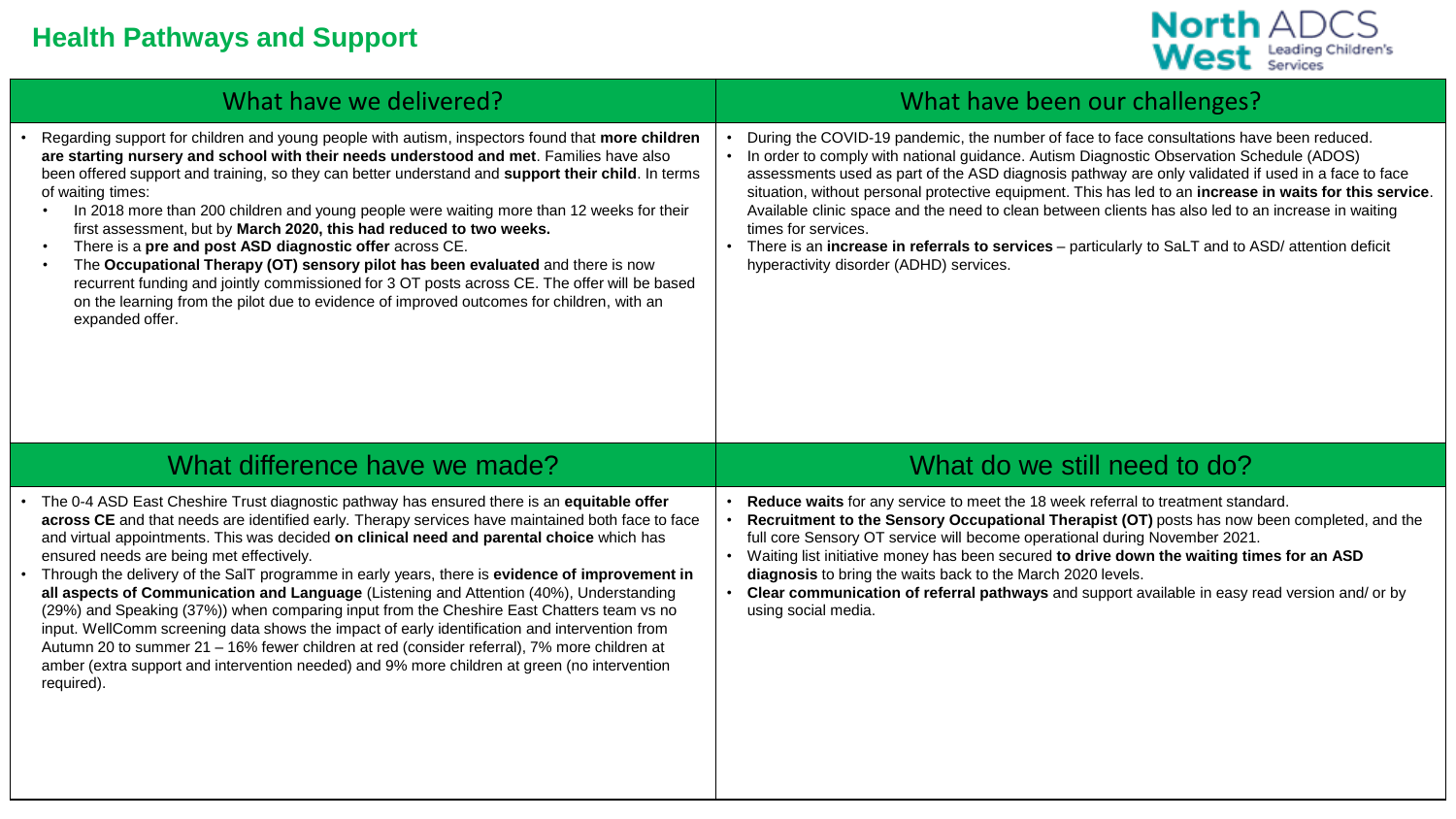#### **SEND Care Support**



| What have we delivered?                                                                                                                                                                                                                                                                                                                                                                                                                                                                                                                                                                                                                                                                                                                                                                                                                                                                                                                                                                                                                                                   | What have been our challenges?                                                                                                                                                                                                                                                                                                                                                                                                                                                                                                  |
|---------------------------------------------------------------------------------------------------------------------------------------------------------------------------------------------------------------------------------------------------------------------------------------------------------------------------------------------------------------------------------------------------------------------------------------------------------------------------------------------------------------------------------------------------------------------------------------------------------------------------------------------------------------------------------------------------------------------------------------------------------------------------------------------------------------------------------------------------------------------------------------------------------------------------------------------------------------------------------------------------------------------------------------------------------------------------|---------------------------------------------------------------------------------------------------------------------------------------------------------------------------------------------------------------------------------------------------------------------------------------------------------------------------------------------------------------------------------------------------------------------------------------------------------------------------------------------------------------------------------|
| Developed detailed guidance around EHCPs and social care role and responsibilities.<br>• The Service Manager for Children with Disabilities delivered training on the guidance to early help<br>and social care professionals across children's and adults' services.<br>• A Dedicated Social Care Officer (DSCO) role has been developed and recruitment is underway.<br>• CSC reps are active members on the SEND Partnership and workstreams, special schools<br>educational recovery group, moderation meetings and tribunal weekly meetings.<br>• There has been improved transition planning across children's and adults social care.<br>All short break reviews are now held alongside EHCP annual reviews.<br>The Short Breaks Team duty system ensures that there is always someone on the end of the<br>phone to provide families and professionals with advice and support.<br>• During COVID-19 changes have been made that allow the money to fund a wider range of<br>provision to allow parents and carers to still be able to have a break.              | Prior to the inspection, inspectors saw far too many examples of children who have significant health<br>and/or social care needs yet their EHC plans state 'none identified'.<br>The increasing impact of mental health for our children and their parent carers. This also impacts<br>on young people having stability in school settings.<br>There has been a reliance on social care to carry out some wider partnership tasks during COVID.<br>Ensuring support through our Short Break Local Offer is Cheshire East wide. |
| What difference have we made?                                                                                                                                                                                                                                                                                                                                                                                                                                                                                                                                                                                                                                                                                                                                                                                                                                                                                                                                                                                                                                             | What do we still need to do?                                                                                                                                                                                                                                                                                                                                                                                                                                                                                                    |
| • Involvement of social care managers and Practice Champions in the quality assurance of advice/<br>EHC Plans ensures a holistic approach.<br>Families have appreciated the face to face support from social care during COVID.<br>Through ongoing visits, social care have championed the needs of SEND children and families,<br>e.g., the need for specialist equipment at home.<br>• The majority of children remain supported within their family homes and or in their local<br>communities by social care.<br>• Through monthly matching meetings with the short break fostering service, gaps for families<br>waiting for short breaks have been addressed.<br>• As the short break review is undertaken along with the EHCP review parents only have to tell their<br>story once.<br>• Short break services are now included in children and young peoples EHC Plan ensuring that the<br>full range of a child or young person's needs and provision are evidenced.<br>• Increased uptake of EHIPs since these are more accessible to parents and carers online. | Recruit and induct the new DCSO and embed better ways of working across the service.<br>Increase attendance of social care at the programme of training around guidance for EHCP's for new<br>starters.<br>Continue to improve social care input into EHCPs through the DCSO role and training and support to<br>social workers.<br>Improve communication reach through increasing the number of children on the Children with<br>Disabilities Database.                                                                        |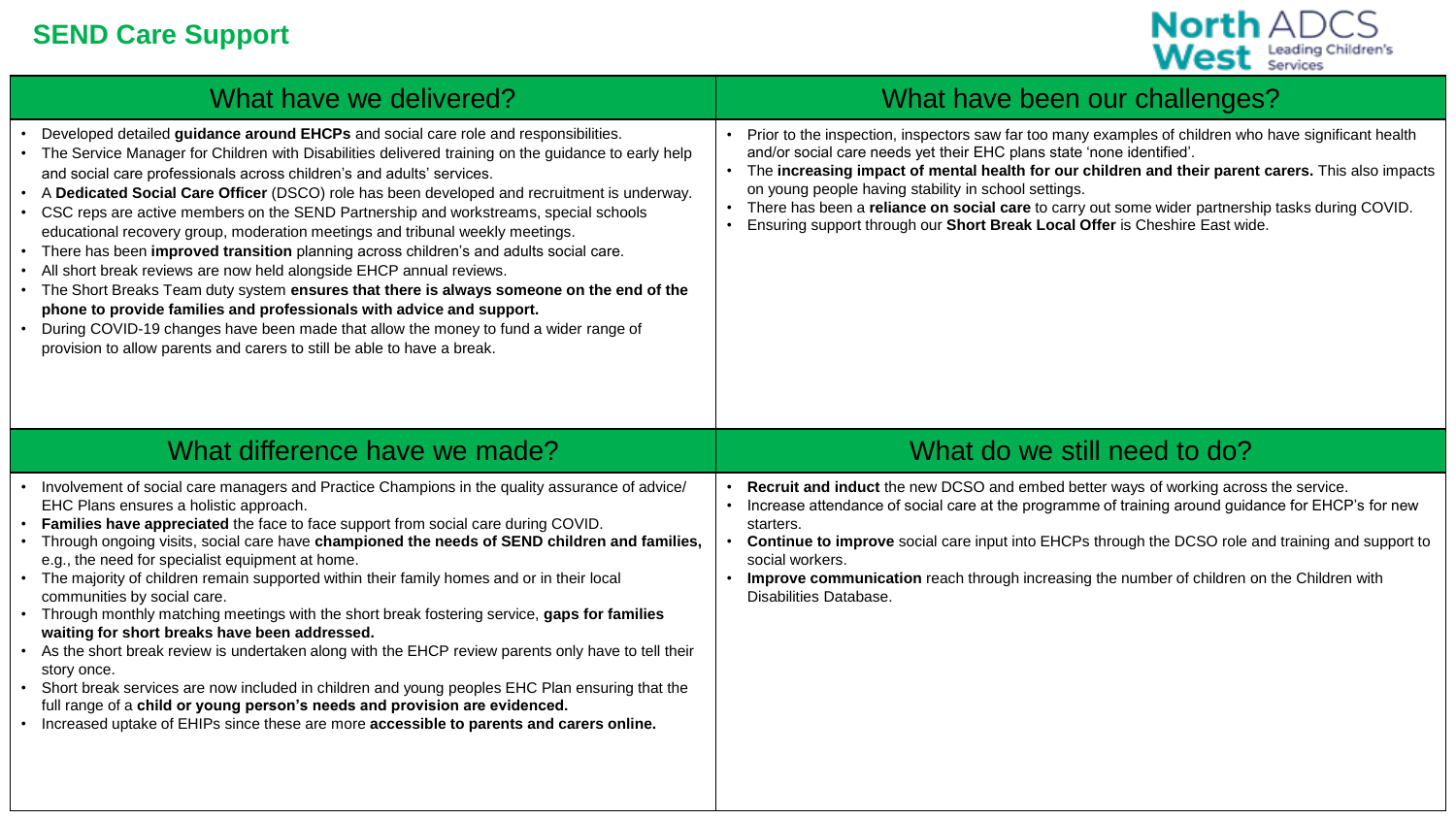

| What have we delivered?                                                                                                                                                                                                                                                                                                                                                                                                                                                                                                                                                                                                                                                                                                                                                                                                                                                                                                                                                                                                                                                                 | What have been our challenges?                                                                                                                                                                                                                                                                                                                                                                                                                                                                                                                                        |
|-----------------------------------------------------------------------------------------------------------------------------------------------------------------------------------------------------------------------------------------------------------------------------------------------------------------------------------------------------------------------------------------------------------------------------------------------------------------------------------------------------------------------------------------------------------------------------------------------------------------------------------------------------------------------------------------------------------------------------------------------------------------------------------------------------------------------------------------------------------------------------------------------------------------------------------------------------------------------------------------------------------------------------------------------------------------------------------------|-----------------------------------------------------------------------------------------------------------------------------------------------------------------------------------------------------------------------------------------------------------------------------------------------------------------------------------------------------------------------------------------------------------------------------------------------------------------------------------------------------------------------------------------------------------------------|
| Preparation for Adulthood (PfA) Strategy written, consulted on, and published.<br>Implementation groups to ensure the strategy is delivered have been agreed, terms of reference<br>published, and attendance is excellent. Governance for this via SEND board.<br>Data and tracking groups formed, in order to use Power BI to its best effect with LiquidLogic, to<br>predict out of area placements and to ensure we are tracking our young people who are outside<br>of the area.<br>SEND ignition roll out. 5 schools in total, including special schools and resourced provisions,<br>feedback has been excellent.<br>Supported internships have increased this year 21-22 with increased numbers gaining<br>employment, featuring on Granada reports for the success via the supported internship<br>programme.<br>Locality coffee mornings for PCF to support the discussion and development of PFA.<br>Best practice with the National Development Team for Inclusion (NDTi) for virtual review in<br>year 9.<br>Audited 25 plans for PFA content with report written by NDTi. | The strategy was developed some time ago via a workshop, but due to changes in staffing the strategy<br>took over a year to pull together which in turn caused drift for the implementation plan and working<br>groups.<br>Impact of COVID on supported internships. We did see a decrease in numbers for this, but we also<br>saw a number of students able to take advantage of the extension programme.<br>Staffing changes and capacity, which has hampered progress across all services.<br>Competing priorities including the inspection, COVID, WSoA outcomes. |
| What difference have we made?                                                                                                                                                                                                                                                                                                                                                                                                                                                                                                                                                                                                                                                                                                                                                                                                                                                                                                                                                                                                                                                           | What do we still need to do?                                                                                                                                                                                                                                                                                                                                                                                                                                                                                                                                          |
| Supported internship cohorts are increasing: 2018/19: 18 interns, 2019/20: 37 interns, 2020/21:<br>21 interns (COVID), 2021/22: 38 interns.<br>2020/21 cohort: 47% of interns across all CE SI provision into paid work, an additional 39% able to<br>continue on the extension due to the impact of COVID. 59% conversion rate of interns into paid<br>work across the 4 new SI providers (launched Sept 2019), 24% accessed the SI extension, 17%<br>into meaningful volunteering opportunities.                                                                                                                                                                                                                                                                                                                                                                                                                                                                                                                                                                                      | Develop an easy read PFA pathway on the Livewell website.<br>Provide the updated transition booklet electronically for this year.<br>Ensure that PFA is part of the QA process and learn from the audits for PFA in EHC plans.<br>Continue to grow SI provision as an exit pathway - out of education into employment for SEND<br>young people in CE.                                                                                                                                                                                                                 |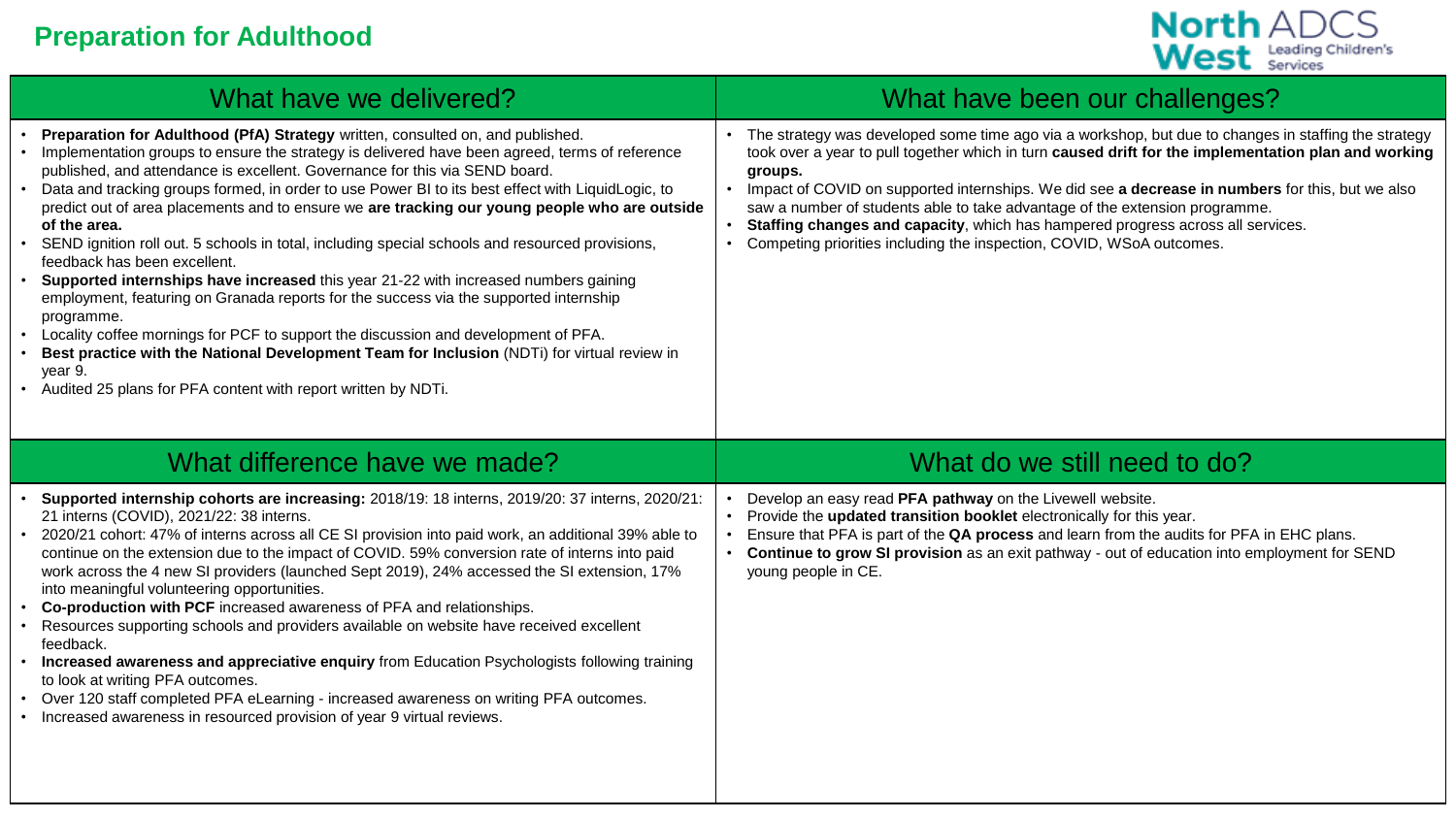## **SEND Commissioning (including Personal Budgets)**



| What have we delivered?                                                                                                                                                                                                                                                                                                                                                                                                                                                                                                                                                                                                                                                                                                                                                                                                                                                                                                                                                                                                                                                                    | What have been our challenges?                                                                                                                                                                                                                                  |
|--------------------------------------------------------------------------------------------------------------------------------------------------------------------------------------------------------------------------------------------------------------------------------------------------------------------------------------------------------------------------------------------------------------------------------------------------------------------------------------------------------------------------------------------------------------------------------------------------------------------------------------------------------------------------------------------------------------------------------------------------------------------------------------------------------------------------------------------------------------------------------------------------------------------------------------------------------------------------------------------------------------------------------------------------------------------------------------------|-----------------------------------------------------------------------------------------------------------------------------------------------------------------------------------------------------------------------------------------------------------------|
| Cheshire East is the lead authority establishing a new North West SEND Purchasing System.<br>Following a successful Sensory Occupational Therapist (OT) local authority pilot a new jointly<br>commissioned (LA / CCG) Sensory OT service has been established from September 2021 with<br>three OTs providing a tiered approach to support children with autism and their families.<br>The local authority is steadily introducing Paediatric Autism Communication Therapy (PACT) for a<br>small number of children with autism who struggle to engage with the regular ways in which SaLT<br>is delivered.<br>Opening of Axis Academy as a new special school for social, emotional mental health (SEMH).<br>In 2021 we have re-shaped and recommissioned our children with disability short break offer<br>alongside parent / carers to ensure good outcomes for children and accessible support across<br>the area.<br>3 All Age Strategies (LD, Autism and Mental Health) and Partnership Boards established.<br>Service monitoring of independent schools where places commissioned. | Demand and capacity of SEND school places, especially for the more complex children and young<br>people.<br>Regional Purchasing system difficult to navigate 23 authorities Service teams, Commissioners, Legal<br>and Procurement.                             |
| What difference have we made?                                                                                                                                                                                                                                                                                                                                                                                                                                                                                                                                                                                                                                                                                                                                                                                                                                                                                                                                                                                                                                                              | What do we still need to do?                                                                                                                                                                                                                                    |
| NW SEND Purchasing System has improved choice, relationships with provider market and<br>better use of resources. All 23 North West authorities have signed up to use the system which puts<br>structure, contract, quality assurance, value for money and most importantly improved<br>outcomes at the heart of our use of the independent non maintained special schools / colleges.<br>Phase 1, covering pre-16 placements, went live on 1 March 2021 and Phase 2 is planned to go live<br>January 2022. Early feedback from authorities (including Cheshire East itself) is that improved<br>choice and best use of resources is already evident.<br>Improved support to children with Autism.<br>The various key strategies ensure that our partnership work is focused and effective in ensuring<br>continuous improvement for children with additional needs.<br>Increase in commissioned provision.<br>Challenge sessions with independent schools where concerns over quality of deliver including CQC<br>reporting.                                                              | Redesign and re-commission our Care at Home Purchasing System. One of the redesign principles<br>is to extend the scope of support for children with autism and those with mental health needs.<br>Revisit the mental health offer across the SEND partnership. |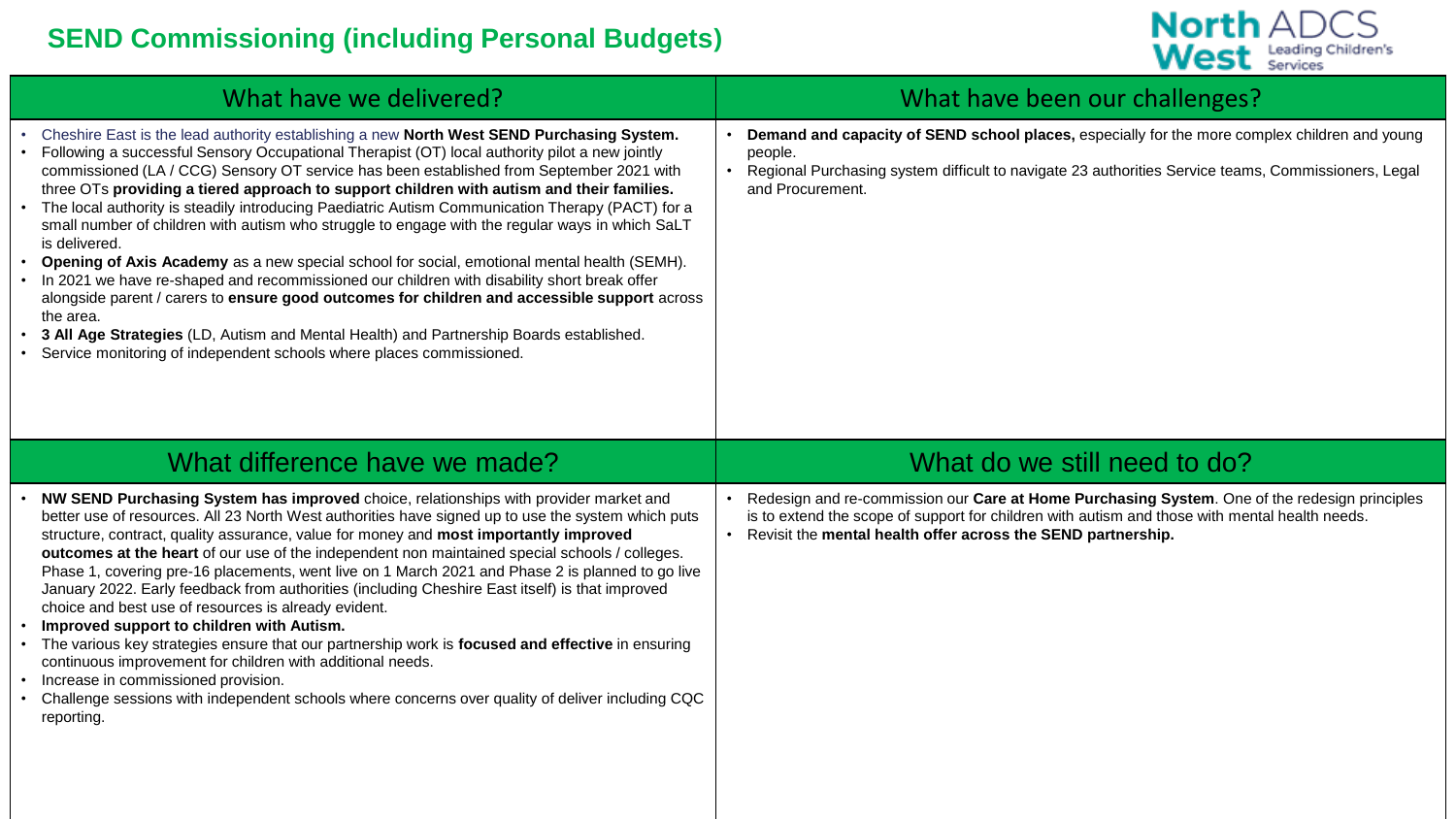#### **Autism and Sensory Inclusion Services**



| What have we delivered?                                                                                                                                                                                                                                                                                                                                                                                                                                                                                                                                                                                                                                                                                                                                                                                                                                                                          | What have been our challenges?                                                                                                                                                                                                                                                                                                                 |
|--------------------------------------------------------------------------------------------------------------------------------------------------------------------------------------------------------------------------------------------------------------------------------------------------------------------------------------------------------------------------------------------------------------------------------------------------------------------------------------------------------------------------------------------------------------------------------------------------------------------------------------------------------------------------------------------------------------------------------------------------------------------------------------------------------------------------------------------------------------------------------------------------|------------------------------------------------------------------------------------------------------------------------------------------------------------------------------------------------------------------------------------------------------------------------------------------------------------------------------------------------|
| We became an Autism Education Trust (AET) training hub in January 2021 and had a<br>successful roll out programme.<br>Half termly group consultations offered to all Cheshire East Schools where more complex cases<br>can be discussed (90% of schools regularly attending).<br>Carried out school visits to support with environment, use of visual and structure, adapting<br>curriculum etc.<br>Peer awareness and Circle of Friends training.<br>Drop ins/ coffee mornings at Space4Autism; Ruby's Fund; and Autism Inclusive; bookable<br>appointments for parent/carers.<br>Training and support provided for family support workers.<br>Specialist sensory support delivered via a blended approach, including face to face visits, use of<br>children's centres in place of home visits, Teams training etc.<br>Improvements made to providing specialist advice for needs assessments. | Delivering consultation and training via Teams.<br>Supporting autistic and sensory impaired children and young people and their parent/carers through<br>COVID-19.<br>Delivering effective support to all children and young people within restrictions of risk assessments.<br>$\bullet$<br>Capacity to meet need with ongoing new referrals. |
| What difference have we made?                                                                                                                                                                                                                                                                                                                                                                                                                                                                                                                                                                                                                                                                                                                                                                                                                                                                    | What do we still need to do?                                                                                                                                                                                                                                                                                                                   |
| Delivered AET training to over 600 delegates across early years and schools; those trained                                                                                                                                                                                                                                                                                                                                                                                                                                                                                                                                                                                                                                                                                                                                                                                                       | Extend AET training to post-16 settings.                                                                                                                                                                                                                                                                                                       |